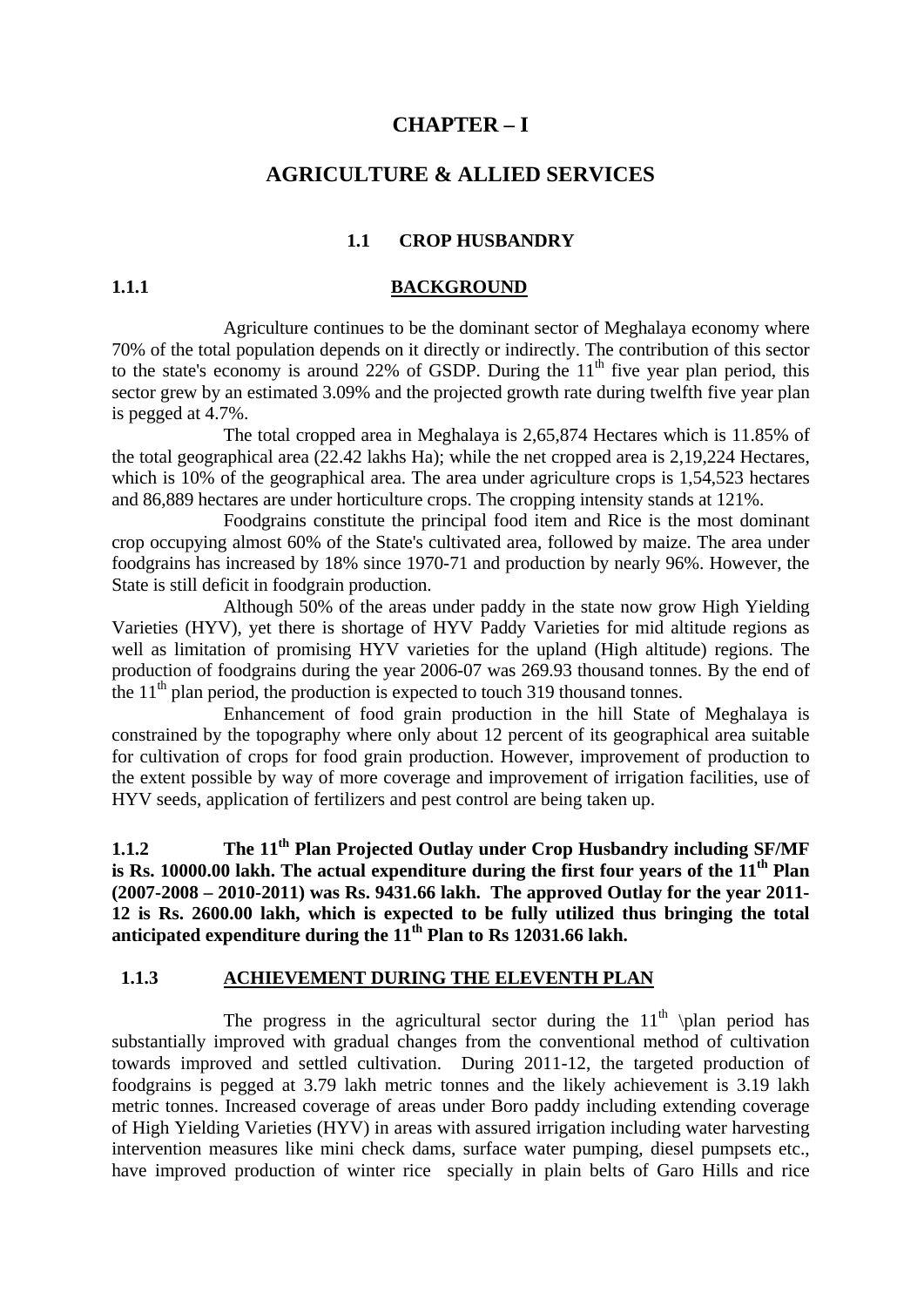growing areas of Khasi and Jaintia hills and Ri-Bhoi districts. This achievement is attributed to the improved methods of cultivation such as SRI (System of Rice Cultivation), increase in acreage of Boro paddy, water management, land use, mechanization, and better package of practices where the average productivity has increased from 4 MT per hectare to 6 MT per hectare. Capacity building of officers and enriching farmer's knowledge base through Farmers' Training Institutes, Farmers' Field Schools, Krishi Vigyan Kendras, ATMA (Agriculture Technology Management Agency) established during the Plan period has also immensely contributed towards this goal.

The department distributed 900+ power tillers through RKVY schemes and 65 power tillers through State Plan scheme during this period. Other implements like Paddy Reapers, Storage bins, power pumpsets were distributed to beneficiaries. 2 (two) mobile soiltesting vans have been procured and operationalised in East Khasi Hills and West Garo Hills district for rapid soil testing of soil samples at farmer's field.

 There has also been a tremendous increase in the total cropped area coverage during the  $11<sup>th</sup>$  Plan period amounting to approx 49789 hectares which has resulted in the major increase on agricultural crops production.

 The other schemes like maize development through cluster approach has achieved some measure of success with linkages provided with the feed mills. HYV and Hybrid maize were distributed to farmers for raising their farm income while at the same time, catering to the growing animal feed market in the State.

 Over 200 Acres of land has been acquired at Kyrdemkulai in Ri-Bhoi district for setting up of the College of Agriculture under the Central Agricultural University, Imphal. The land is being handed over to Department of Research and Education (DARE), Government of India and the contour survey work is also likely to be completed soon besides setting up of a Modern Integrated Training Complex at Upper Shillong at the cost of R.5 crores.A new Bio-Control laboratory has also been set up at Tura and to produce bio agents like *trichogramma spp*. for eco friendly control of pest and diseases of crops as also State Pesticide Testing Laboratory in Upper Shillong, in East Khasi Hills district. The Laboratory building has been completed at a cost of Rs. 40 lakhs. The work of procurement of advanced machinery and lab equipments is being supervised by NIPHM, Hyderabad at a cost of Rs. 68 lakh.

The department has successfully introduced a scheme viz. Training of Rural Educated Youth for Self Employment through Farm-based Activities (TREYSEFA)which imparts 5 months training to rural educated unemployed youths in farm based activities so that these rural youths may be gainfully self employed through agricultural and farm based activities like crop husbandry, animal husbandry, dairy, farm mechanisation services, fishery ponds etc. altogether about 500 rural educated youths has been trained with 25% of them running their own rural enterprises.

 Seed testing services are carried out only in the Seed Testing Laboratory located at Shillong where about 2000 seed samples have been tested per year. During the 11<sup>th</sup> plan, approximately 10,0000 seed samples of different crops have been tested. The existing Training and Visit (T&V) system of agriculture extension is being reformed through introduction of Agriculture Technology Management Agency (ATMA) and Krishi Vigyan Kendras (KVK's) which aims at strengthening transfer of agricultural technologies to farmers field in a more efficient and effective manner. The department is strengthening each district ATMA's with specialised manpower including the existing KVK's. Further, new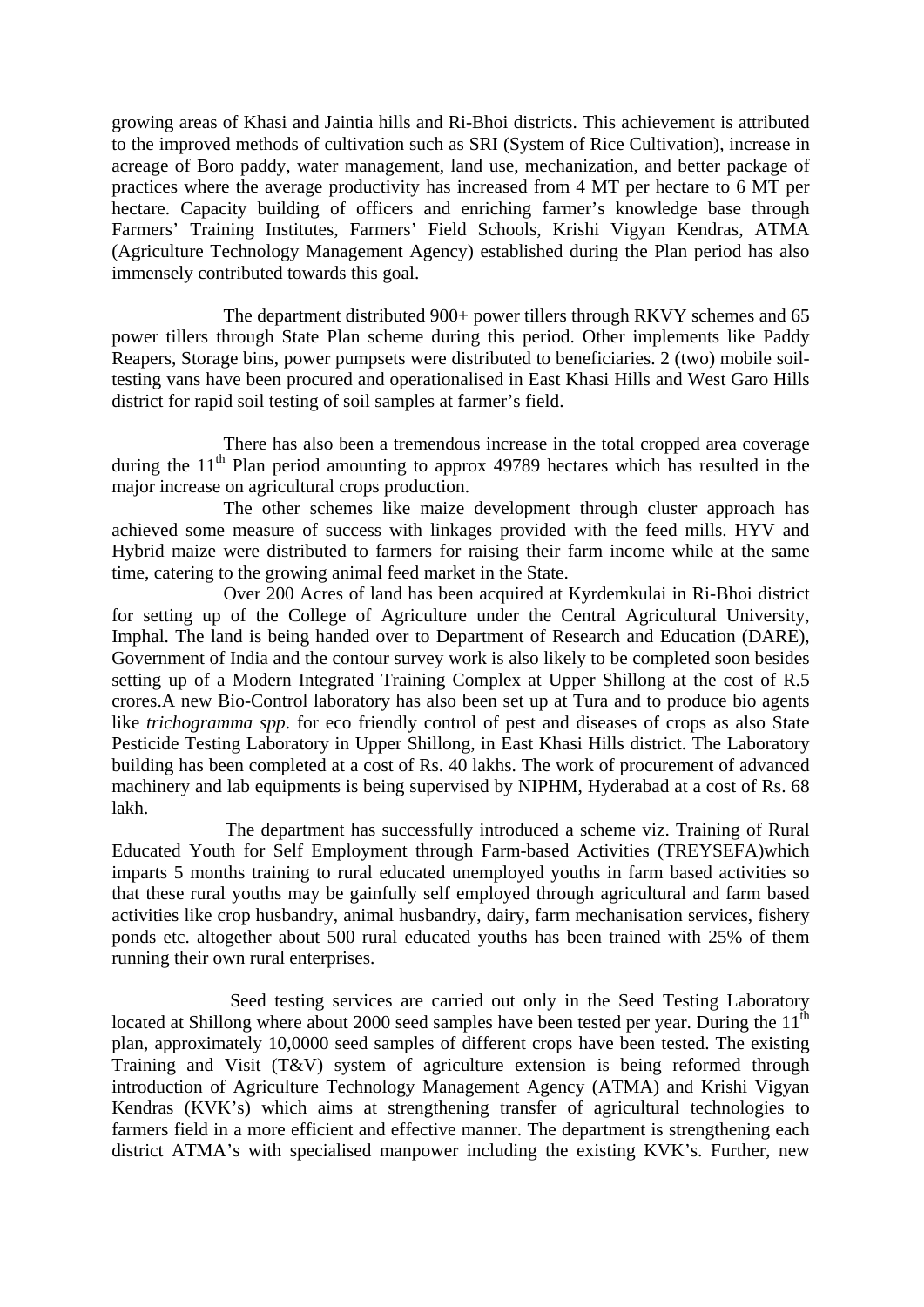KVK's will also be set up in East Garo Hills and South Garo Hills during the  $12<sup>th</sup>$  Plan. which will be under the control and management of the State Government.

 Second phase of AGRISNET, a Ministry of Agriculture's e-governance initiative using Information Communication Technology (ICT) for providing improved services to the farming community has been implemented. An online Soil Health Card, which is a G2C service has been developed and hosted at the State Data Centre. An Agriculture Portal has also been developed by NIC and the same will be launched very shortly. A video documentary in Khasi on "Soil Testing – its importance and method" was completed and is being screened in Door Darshan Kisan Channel as well.

During the period, crop competitions were organized throughout the State and prizes have been distributed to best watersheds, best performing crops. Farmers groups have also been sent to exposure trips/farmer's study tour outside the State. Maize mela, a first of its kind show was organized in Jaintia Hills during the year. Second phase of AGRISNET, a Ministry of Agriculture's e-governance

**1.1.4 The projected outlay for the 12<sup>th</sup> Plan 2012-2017 is Rs 32950.00 lakh. The proposed outlay of Rs.2990.00 lakh for 2012-13 include i) Rs.210.00 lakh for SF/MF ii) Rs.56.00 lakh for World Indigenous Terra Madre Conference**.

## **1.1.5 TWELFTH PLAN APPROACH AND PRIORITIES**

## **(a) Rice Development**

The general approach for the  $12<sup>th</sup>$  Five Year Plan 2012-2017 would be to enhance rice production. The endeavour to narrow, if not bridge, the gap between demand and supply of rice- the State staple diet- will be done through implementation of the State Rice Mission with technical assistance of scientists and rice experts of the International Rice Research Institute (IRRI), Los Banos, Manila. IRRI's assistance will especially focus on gathering baseline information, including current challenges and potential for rice in the State. A focus on production of organic rice for niche consumers in both domestic and global markets is another aspect in this venture. Farmers will need to be motivated and provided with incentives to attract them towards achieving the objectives of the Mission through their active participation.

An important component of the Mission would be capacity building of the departmental officers on germ-plasm development, crop breeding, water management and post-harvest technology through short-term courses, hands-on internship in specific disciplines and in-country training with scientists from IRRI as instructors. This will help in renovating and upgrading existing laboratories and infrastructure for research.

## **(b) Maize-Soyabean intercropping**

The Department has continued to popularize Maize cultivation in the State through introduction of high yielding varieties and hybrids. The practice of intercropping of Maize with soyabean has been implemented in farmers' fields with good results, especially in Khasi Hills, Jaintia Hills and Ri-Bhoi districts. This practice has aided in better utilization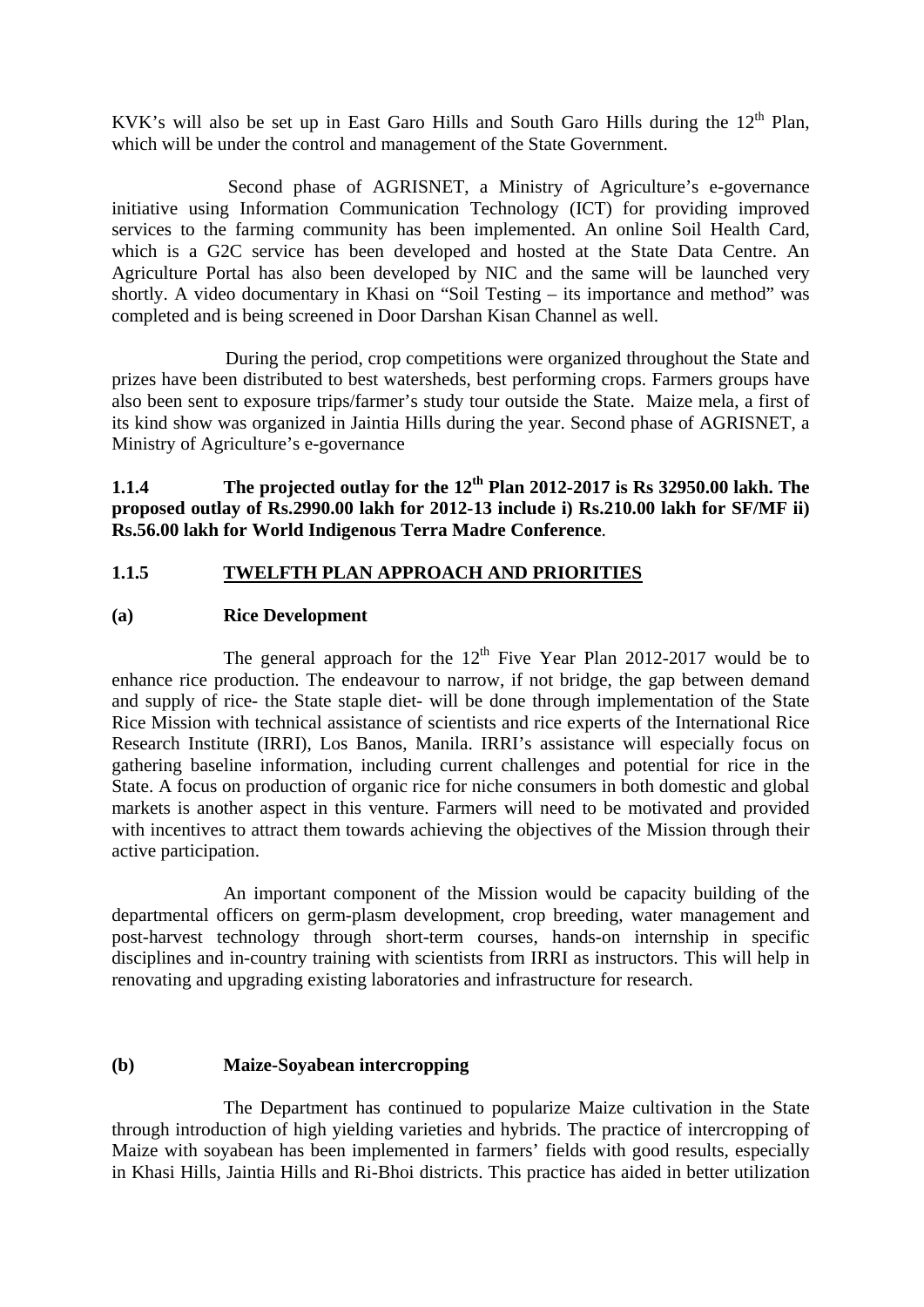of land, improved soil structure development and higher crop productivity. This intercropping technique will be expanded to other districts during the  $12<sup>th</sup>$  Plan period.

## **(c) Winter cultivation**

Presently, most, if not all rice farmers, cultivate the 'Sali' paddy during the 'kharif' season. After harvest, most of the rice fields are left fallow till the next 'kharif' season. The under-uitilisation of land during the winter season has resulted in shortage of rice for the ever-increasing population. The Government has been promoting winter planting of rice, in the plains bordering Bangladesh, through assured irrigation in the form of small water harvesting structures, shallow tube wells and surface water pumping systems. Winter rice ('Boro' paddy) gives an average yield of 4 MT per hectare compared to the average yield of 2 MT per hectare of 'Sali' paddy. Further, winter planting is free from flash floods and wellsuited for SRI (System of Rice Intensification) technique with yields of 6-7 MT/ha. During the  $12<sup>th</sup>$  Plan, expansion of 'Boro' paddy cultivation will be made in areas suitable for this variety, but where, hitherto, this practice was not in vogue.

 Since most farmers are still not acquainted with winter planting, these interventions will be done through demonstration by the Departmental officers in the farmers' fields, on a hands-on mode, to motivate them to take up these profitable venture.

## **(d) Integrated farming in micro watersheds**

The National Watershed Development Programme in Rainfed Areas(NWDPRA), a Centrally Sponsored Scheme, which seeks to promote holistic, sustainable and participatory agriculture in hilly areas. Has been fairly successful in natural resource management and conservation of bio-diversity. These micro watersheds have laid the basic foundation for sustainable agriculture development and need to be further strengthened, especially as all these micro watersheds have Watershed Committees, as duly registered societies.

 The Watershed Committee will be given adequate professional and technical guidance by experts drawn from different sectors. The development plans for the integrated farming would emanate from the actual needs of these Committees and based on ground realities. The plans would, therefore, be demand-driven and wholly owned by the farmers.

## **(e) Research**

 The Department's Research wing is presently engaged in adaptive trials of crop varieties and not adequately equipped for crop research and development activities. Since research goes hand in hand with developmental planning, it is imperative to upgrade and modernize the research wing to enhance capacity for undertaking research in varietal selection, lines selection, etc.

 Emphasis will be given to other potential crops, particularly Jute. Revival of jute cultivation will be done by accessing assistance under the Jute Technology Mission of the Govt. of India and investment from the State Plan in processing for high end jute products like fabrics and gifts items.

## **(f) Seed sector**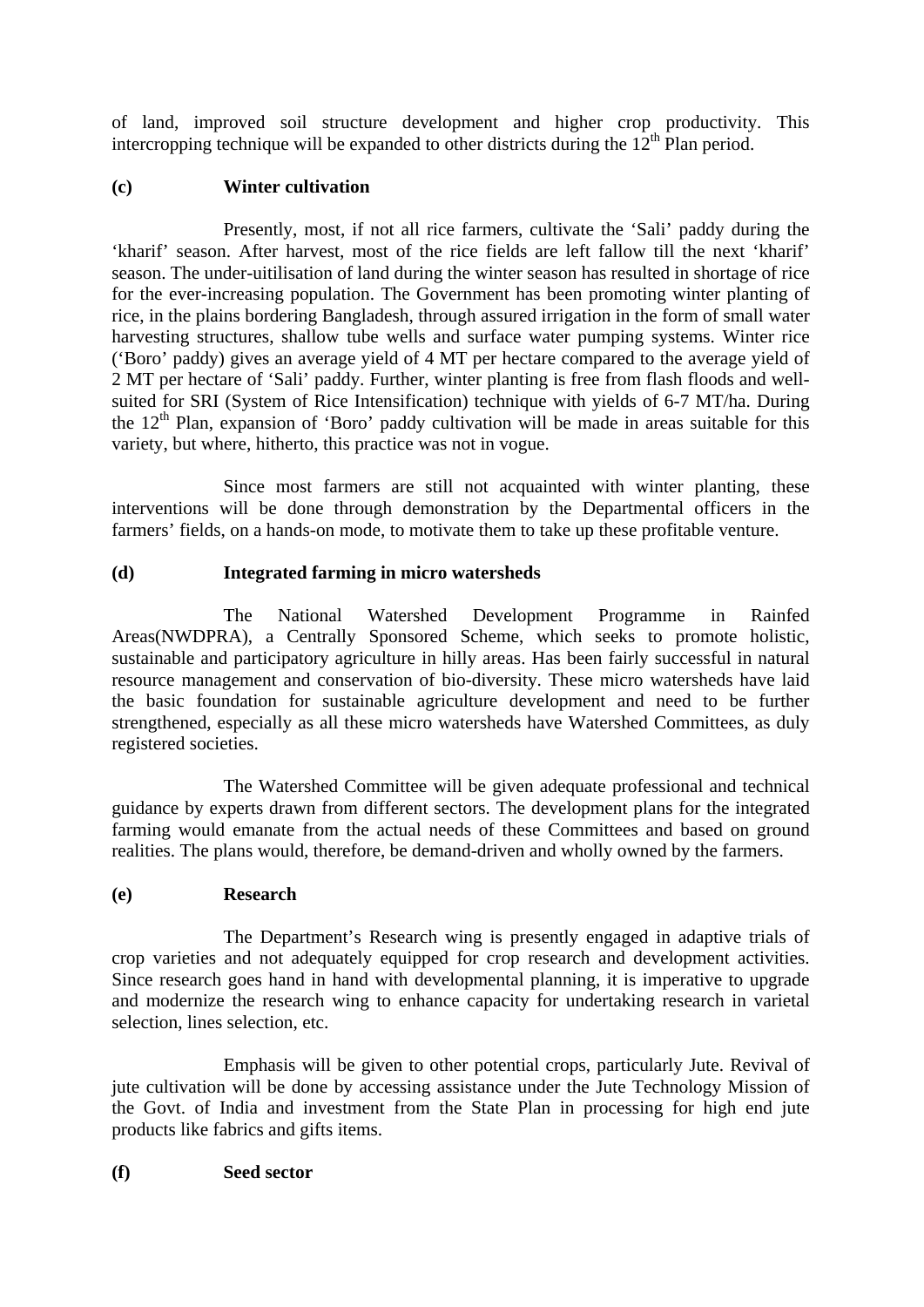Recognizing that quality seeds account for 25% to 30% of the increment on the crop yield, the Department has all along sought to increase the seed replacement rate. This will continue during the  $12<sup>th</sup>$  Plan through production of foundation seeds.

## **(g) Water Management**

The Govt. will identify basins suitable for minor irrigation projects to be implemented by the Water Resources Department. Simultaneously, small and marginal farmers, which constitute the major proportion of the farming community, will continue to be assisted with mini-irrigation facilities like small check-dams, surface water pumping systems and shallow tube wells, which would be a great asset to this category of farmers, especially during periodic dry spells.

## **(h) Innovations and Technology applications**

The Government will tap the achievements made by the regional, national and international institutes in the realm of scientific and technological research by suitably adapting and applying such innovations (foliar nutrition application, stress-tolerant rice varieties, etc.) in the State. This will be done through the extension wings of the Agriculture Department – KVKs (Krishi Vigyan Kendras) and ATMAs (Agricultural Technology Management Agencies).

## **(i) Strengthening of Monitoring, Evaluation Cell and Statistical Cell**

Agriculture Department has a Monitoring & Evaluation Cell, which undertake concurrent monitoring and evaluation of departmental schemes. Since monitoring and evaluation activities have been included in every scheme, the Cell needs to be strengthened through provision of additional manpower, introduction of modern methods and capacity building programmes.

 The Statistical Cell needs to be strengthened with adequate statistical tools, customized statistical application software, training of staff and deployment of GIS tools for accurate data collection, processing and presentation.

**1.1.6** The broad schematic outlay and expenditure for the 11th Plan, projected outlay for the  $12<sup>th</sup>$  Plan and the tentative budget provision for 2012-13 under Crop Husbandry is indicated in the table below: -

|                                          |                        |                                                                                            |                                                                                                             |                  | (Rs. in lakhs)                                   |                                                                      |                                                                  |
|------------------------------------------|------------------------|--------------------------------------------------------------------------------------------|-------------------------------------------------------------------------------------------------------------|------------------|--------------------------------------------------|----------------------------------------------------------------------|------------------------------------------------------------------|
| <b>SI</b><br>$\bullet$<br>N <sub>0</sub> | <b>Name of Schemes</b> | <b>Eleventh</b><br>Plan<br>2007-2012<br>Projected<br><b>Outlay at</b><br>2006-07<br>prices | <b>Actual</b><br><b>Expendit</b><br>ure<br>during<br>the $1st4$<br>years of<br>the 11 <sup>th</sup><br>Plan | Agreed<br>Outlay | <b>Annual Plan</b><br>2011-12<br>Anti.<br>Expdr. | $12^{\text{th}}$<br>2012-<br>2017<br>Plan<br>Project<br>ed<br>outlay | <b>Tentative</b><br><b>Budget</b><br><b>Provision</b><br>2012-13 |
|                                          | 2                      | 3                                                                                          | 4                                                                                                           |                  | 6                                                | ┑                                                                    | 8                                                                |
|                                          |                        |                                                                                            |                                                                                                             |                  |                                                  |                                                                      |                                                                  |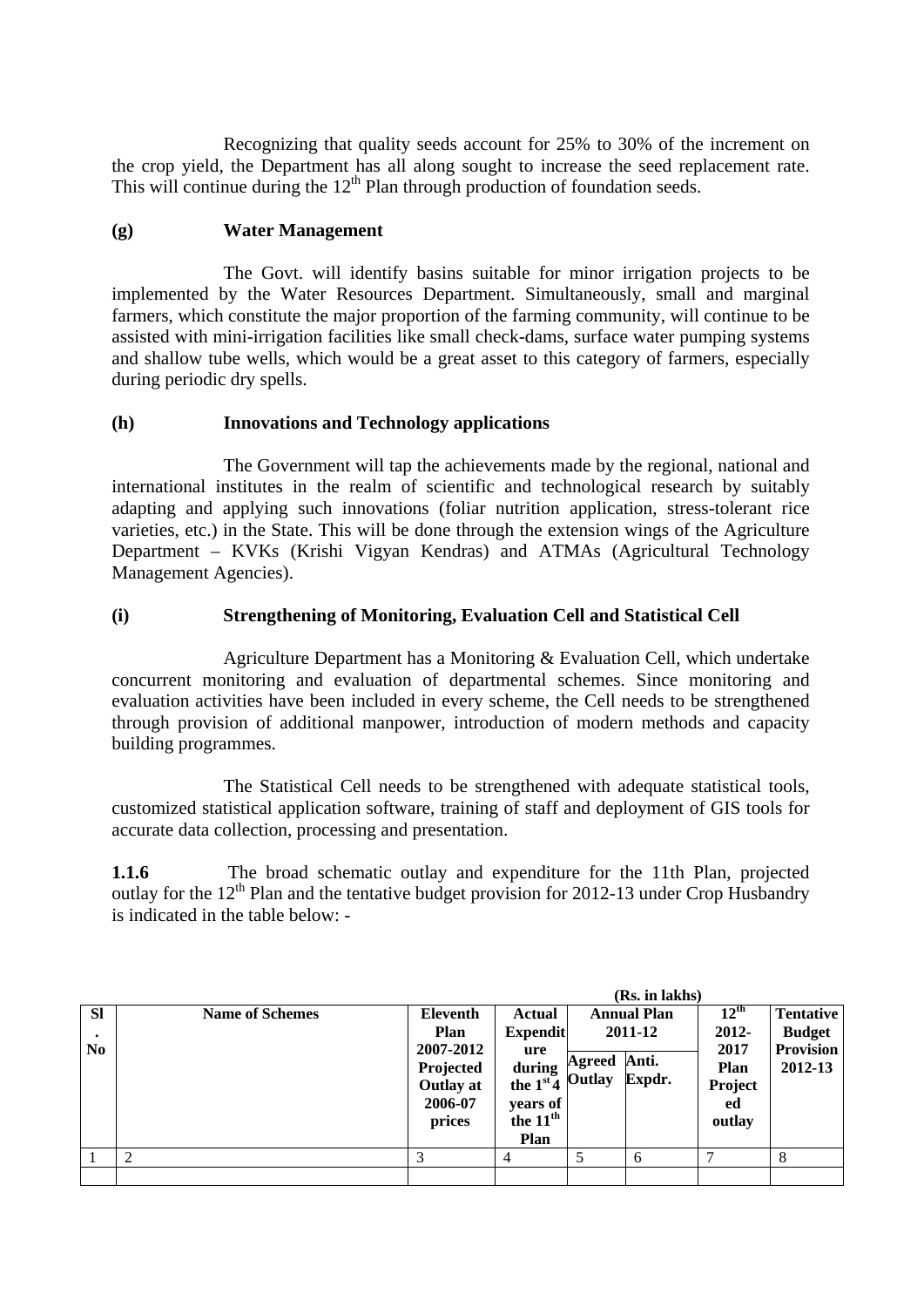| $\mathbf{1}$   | Direction and Admn                             | 750.00   | 566.88  | 170.00          | 170.00   | 2500.00  | 300.00   |
|----------------|------------------------------------------------|----------|---------|-----------------|----------|----------|----------|
| $\overline{c}$ | Seeds                                          | 2000.00  | 293.65  | 82.00           | 82.00    | 1000.00  | 190.00   |
| 3              | Manure & Fertilizers                           | 1500.00  | 186.43  | 47.00           | 47.00    | 570.00   | 100.00   |
| $\overline{4}$ | <b>Plant Protection</b>                        | 400.00   | 107.20  | 20.00           | 20.00    | 300.00   | 60.00    |
| 5              | Commercial Crops                               | 1000.00  | 3076.52 | 1300.           | 1300.00  | 18120.00 | 1100.00  |
|                |                                                |          |         | $00\,$          |          |          |          |
| 6              | <b>Extension And Training</b>                  | 1000.00  | 459.77  | 156.0           | 156.00   | 1500.00  | 175.00   |
|                |                                                |          |         | $\theta$        |          |          |          |
| 7              | Agril Eco & Stats                              | 75.00    | 120.30  | 31.00           | 31.00    | 250.00   | 40.00    |
| $8\,$          | Corpus fund on crop insurance (RKVY)           |          |         | $\Omega$        | $\Omega$ | 750.00   | $\Omega$ |
| 9              | Agril Engineering(Mech)                        | 1200.00  | 646.53  | 199.0           | 199.00   | 2510.00  | 225.00   |
|                |                                                |          |         | $\Omega$        |          |          |          |
| 10             | Assistance to farming Cooperatives             | 100.00   | 79.00   | 35.00           | 35.00    | 0.00     | 100.00   |
| 11             | Assistance to SF & MF                          | 560.00   | 771.40  | 210.0           | 210.00   | 0.00     | 0.00     |
|                |                                                |          |         | $\Omega$        |          |          |          |
| 12             | 800-Other Expenditure including dev for        | 600.00   | 1430.88 | 185.0           | 185.00   | 2500.00  | 225.00   |
|                | <b>Border Areas</b>                            |          |         | 0               |          |          |          |
| 13             | 2216-Housing Resi Bldg                         | 300.00   | 165.95  | 53.00           | 53.00    | 750.00   | 80.00    |
| 14             | 4216- Capital Outlay                           | 400.00   | 200.21  | 40.00           | 40.00    | 1100.00  | 195.00   |
| 15             | 4401- CO on Crop Husbandry-Admn. bldg          | 115.00   | 326.94  | 72.00           | 72.00    | 1100.00  | 200.00   |
| 16             | One Time Assisstance under ACA/SPA for         |          | 1000.00 |                 |          |          |          |
|                | integrated Infrastructure for Agriculture $\&$ |          |         |                 |          |          |          |
|                | <b>Allied Sectors</b>                          |          |         |                 |          |          |          |
|                | <b>TOTAL</b>                                   | 10000.00 | 9431.66 | 2600.00 2600.00 |          | 32950.00 | 2990.00  |

#### **1.1.7 AGRICULTURAL RESEARCH AND EDUCATION**

The  $11<sup>th</sup>$  Plan projected Outlay is **Rs.500.00 lakh.** The actual expenditure during 2007-2008 – 2010-2011 was Rs 250.04 lakh. The approved Outlay for 2011-12 is Rs. 100.00 lakhs, which is expected to be fully utilized. **The proposed outlay for this scheme during the 12th Plan 2012 – 2017 is Rs 1500.00 lakh**. **The tentative budget provision for the Annual Plan 2012-2013 is Rs.115.00 lakh.** 

The Department's Research Wing is engaged in adaptive trials of crop varieties and is not equipped for crop research and development (R&D) activities. Since research goes hand in hand with developmental planning, it is imperative to upgrade and modernize the research wing of the department to equip it with capacity for undertaking research in varietal selection etc. It is also proposed to set up crop specific research station in each district in order to strengthen the existing crop research system and creating expertise and knowledge base at specific agro-ecological zones.

#### **1.1.8 AGRICULTURAL FINANCIAL INSTITUTIONS**

Agricultural Financial Institution of the Department is to relook for the benefits of farmers to make easy accessible for the farmers to avail agricultural loan.

The  $11<sup>th</sup>$  Plan projected Outlay **is Rs.100.00.** The actual expenditure during 2007-2008 – 2010-2011 was Rs.48.00 lakh.The approved Outlay for 2011-12 is **Rs. 25.00 lakhs**, which is expected to be fully utilized. **The Proposed outlay for the Twelfth Plan**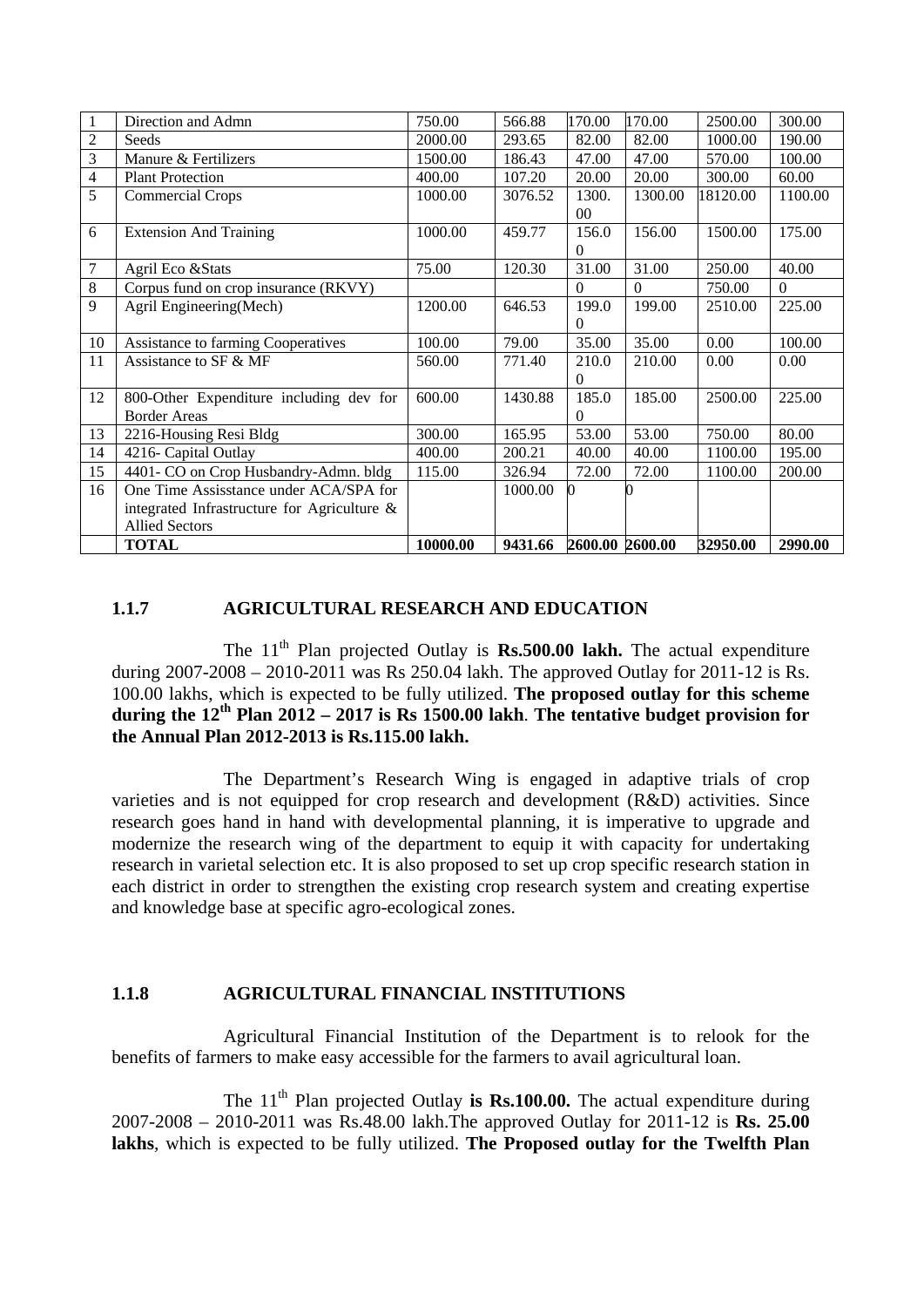**period is Rs 200.00 lakh**. **The tentative budget allocation for the Annual Plan 2012-13 is Rs. 30.00 lakhs.** 

## **1.1.9 RASHTRIYA KRISHI VIKAS YOJANA (RKVY) :**

 TheNational Development Council resolved to introduce an additional central assistance scheme called RKVY that incentivizes States to increase public investment in agricultural and allied sectors. The key end goal is to achieve at least 4.1 percent growth in Agriculture by the end of the  $11<sup>th</sup>$  Five Year Plan. The Meghalaya Small Farmers Agri Business Consortium (MgSFAC) has been notified as the nodal agency for RKVY funds.

The actual expenditure during 2007-2008–2010-2011 was Rs.7757.00 lakh**.**  During 2011-12, an amount of Rs.1348.00 lakh has been provided for RKVY, which was later revised by the Govt. of India to **Rs.1466.00 lakh**. The amount will be utilised in full.

**1.1.10** The amount proposed for the  $12<sup>th</sup>$  Plan period (2012 – 2017) is Rs **30000.00 lakh**. An **amount of Rs. 4500.00 lakh has been provided in the budget for 2012- 13**.

## **1.1.11 A brief note on the major achievements of Agriculture and Allied Services during the 11th Plan is highlighted below:-**

- Cropping intensity increased to 120% against 118% during 2007-08.
- Total foodgrains production during the year 2011 is 2.37 lakh metric tonnes, which consist of rice 2.07 lakh metric tonnes, 0.30 lakh metric tones of maize and 0.033 lakh metric tonnes of pulses respectively.
- Total cropped area is approximately 49789 hectares.
- This is attributed to the improved methods of cultivation such as System of Rice Cultivation (SRI), increase in acreage of Boro paddy, water management, land use, mechanization and better package practice.
- Capacity building programmes for officers and farmer through Farmers' Training Institutes, Farmers Field Schools, Krishi Vigyan Kendras, Agriculture Technology Management Agency.

#### **1.2 HORTICULTURE**

#### **1.2.1 BACKGROUND**

In view of its topography, only about 12% of the geographical area of Meghalaya is suitable for the purpose of food grain production. As such, Meghalaya will not be in a position to achieve self sufficiency in food grain production. However, the climatic conditions of the State are suitable for the development of different varieties of horticulture crops. Since time immemorial, horticulture has been known in the hills of Meghalaya as an important source of supplementary income and employment to the rural people.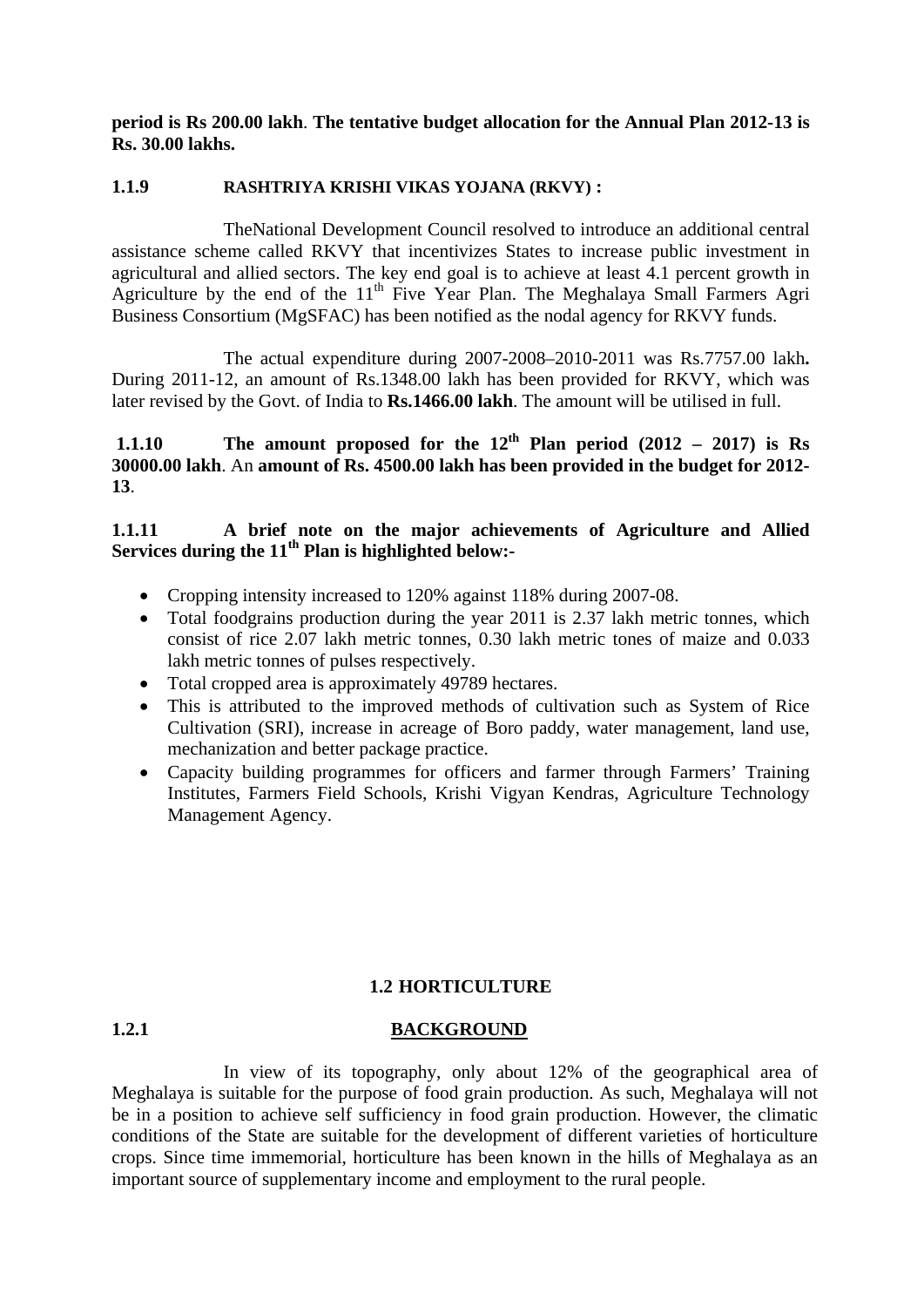**1.2.2** The Eleventh Plan Projected Outlay for Horticulture Development during the  $11<sup>th</sup>$  Plan period is **Rs 20,000.00 lakh.** The actual expenditure during the  $1<sup>st</sup>$  four years (2007-2008 – 2010-2011) was Rs. **11396.70 lakh** The approved outlay for the year 2011-12 is Rs 3500.00 lakh, which includes i) Rs.950.00 lakh of TFC Award for infrastructure in horticulture and ii) Rs 500.00 lakh for modernization of market complexes under SCA**,**  which is expected to be utilized in full.

 In view of its topography, only about 12 % of the geographical area of Meghalaya is suitable for cultivation for the purpose of food grain production. However, the climatic condition of the State is suitable for the development of different varieties of horticultural crops. Since time immemorial, horticulture has been known in the hills of Meghalaya as an important source of supplementary income and employment to the rural people. Having realized this potential, the State Government assigned priority to horticulture during the Eleventh Plan with a view to generating income and employment, removing poverty and thereby improving the economy and well being of the people of the State. During the  $11<sup>th</sup>$  Plan (2002 – 2007), the State Govt. laid much emphasis on post harvest management including processing and marketing of horticultural produce.

 The State's latest foray into high value low volume crops namely, Strawberry and commercial floriculture like Rose, Lilium, Anthurium, Carnation, Bird of paradise is very promising. High value vegetables like Brocolli and Capsicum are also being expanded through the Technology Mission Scheme.

## **1.2.3 ACHIEVEMENT DURING THE ELEVENTH PLAN**

## **A. Horti Hubs**

Meghalaya has had a good degree of success with the concept and implementation of "Horti-Hubs". These have been created by pooling resources from several areas. The hubs function as demonstration centres, in particular for new crops, technologies and processes. There is, in each hub a production base of horticultural and floricultural crops. This necessarily means that each hub chooses one or two crops, from amongst the following (indicative) list - rose, strawberry, coloured capsicum, gerbera, carnation, BOP, lileum, orchids, high end vegetables. Although traditional training and extension activities should be taken up, the Horti-Hubs provide training and exposure to areas of commercialisation and management. The hubs provide support for collection, aggregation, grading, packaging & marketing.

 There are now 11 such hubs in the State with at least one in each district. In addition to showcasing the potential and activities (which are important functions), they serve as beacons for the farmers, and provide a range of services. With their establishment, the fact of clustering has been reinforced - this not only provides for ease of aggregation, provision of technical and other inputs, but improves monitoring. The hubs have been assigned area expansion activities, which for ease of extension, supervision, collection and marketing are carried out in a clustered manner within easy reach of the hub. The concept of horti-hub, based also on the principle of concentration of effort and resources, is being expanded, with spokes (cultivation clusters) being developed around each hub. Over a period of time, it is proposed to provide functional and administrative autonomy, and to develop them as localised centres of excellence.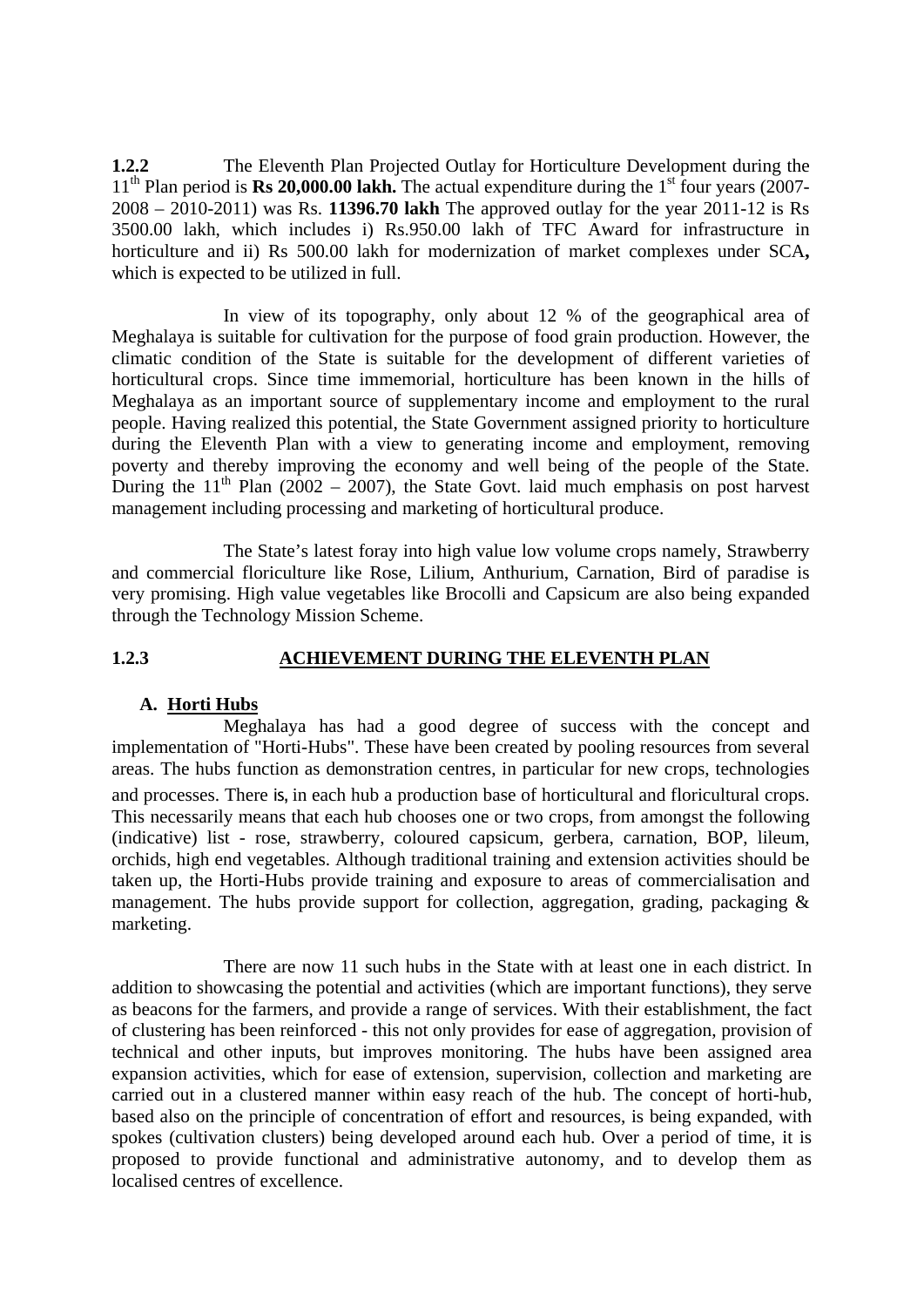The following are the Horti Hubs of the State:

- 1. East Khasi Hills Upper Shillong
- 2. Jaintia Hills Thadlaskein, Mynkre
- 3. Ri Bhoi Dewlieh
- 4. West Khasi Hills Nongstoin, Mairang
- 5. East Garo Hills Samgong, Sarengma
- 6. West Garo Hills Rongram, Zigzak
- 7. South Garo Hills Minneng

## **B. Rashtriya Krishi Vikas Yojana (RKVY)**

- I. This is a key initiative, not only for horticulture, but for most of the agriculture and allied sectors.
- II. The RKVY has brought in a participative and transparent process, and after the initial procedural problems, has become a valuable, transparent and effective set of projectized interventions and is one of the most suitable schemes for the State.
- III. Under the scheme, a program of organic certification of vegetables, turmeric, cashew and tea has been taken up.
- IV. This year tea produced from the village of Mawlyngot has been awarded the coveted Organic Certification label. The certification process is continuing for the other crops.
- V. A turmeric processing factory is being set up in Thadlaskein hub of Jaintia Hills.
- VI. Up gradation of infrastructure and strengthening of five Horti Hubs is being taken up under this program.
- VII. Deserving SHGs are being strengthened with assistance for post harvest management under this scheme.
- VIII. Development of the cultivation clusters spokes under various hubs has been taken up by the RKVY.
	- IX. Strengthening of farmer markets is also happening under this scheme.
	- X. The Department is taking up the National Vegetable Initiative for Peri Urban clusters, a sub scheme of the RKVY, which aims at improving the nutritional security of the urban populace.

## **C. THIRTEENTH FINANCE COMMISSION**

- I. The success of horticulture in the state has driven the demand for planting material by farmers through the roof and the State is hard pressed to meet these demands.
- II. Under the  $13<sup>th</sup>$  Finance Commission Grants, the Deptt. has gone in for the development and creation of 26 Planting Material Hubs throughout the State, ten farmers markets, two training centers, strengthening of regulated markets and expansion of area under organic tea.
- III. The Planting Material Hubs will build up the strengths of the State in the production of quality planting material of various crops through a process of specialization and stringent quality control.

## **D. Ampati Integrated Market Complex:**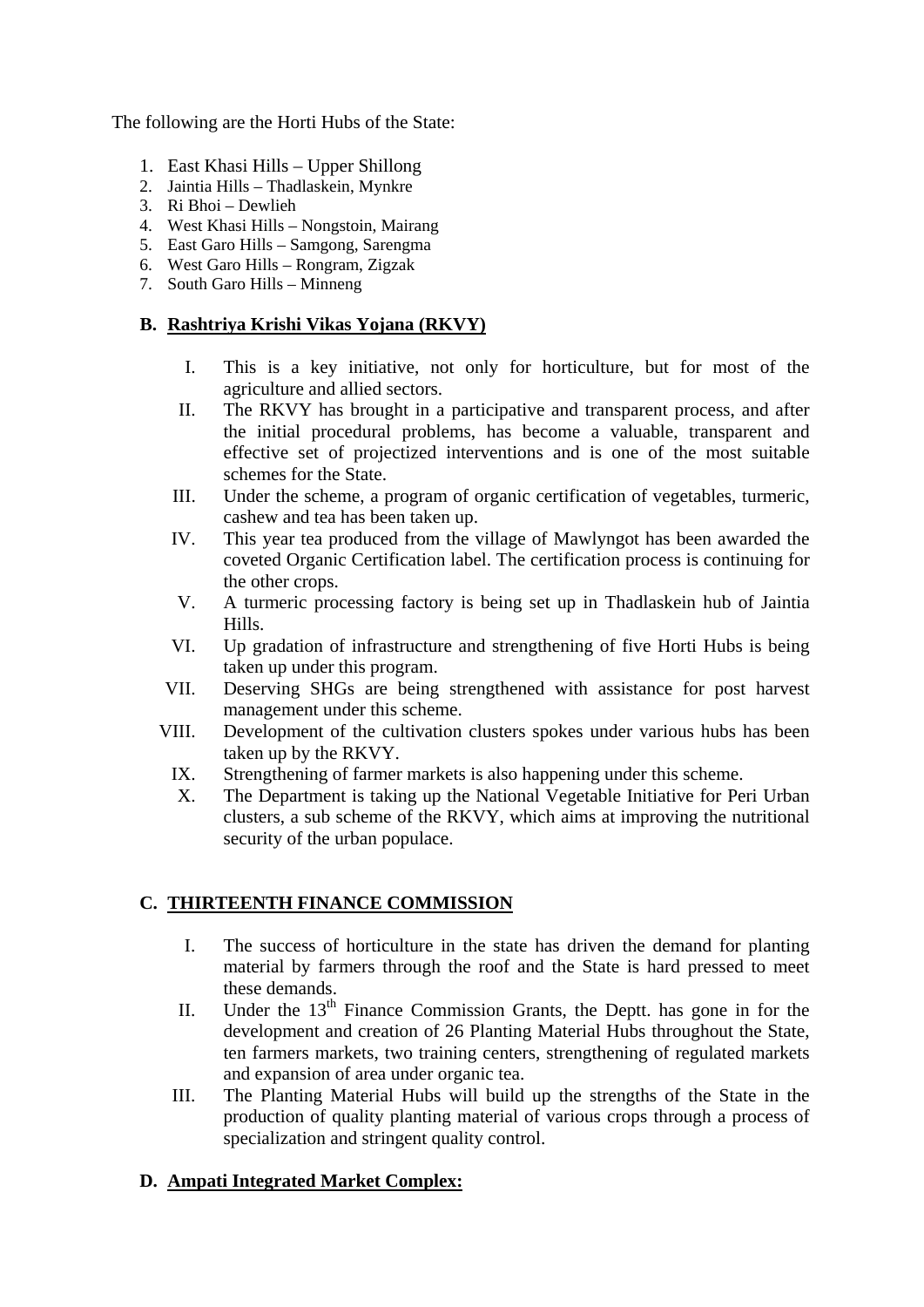- I. Under the SPA a modern Integrated Market Complex is being set up in Ampati, West Garo Hills, to cater to the forward linkage needs of the farmers of the District.
- II. The establishment of the market along with a grading and packing center would create employment opportunities for the people of the area as well as facilitate the trade of agricultural and allied goods thereby garnering a better price for the producers.

## **E. Horticulture Infrastructure Development :**

Under the Special Plan Assistance (SPA), two new hubs in Dawaggre, East Garo Hills and Sangsanggre, West Garo Hills, are being set up while the horticulture infrastructure of the existing Dewlieh Hub is being upgraded and strengthened to cater to the changing demands of the market and farmers' needs.

## **F. Transfer of Technology:**

Furthermore as a consequence of the recent visit of an Israeli fact finding team to the State, initiatives are underway to establish technical and marketing linkages with Israeli scientific and commercial institutions for the advancement of horticulture especially with regards to high density low volume high value horticulture geared towards the export market. Negotiations are also underway to establish a Practical Innovation Training Center (PITC) in collaboration with the world famous PTC+ Netherlands.

## **G. Up gradation of Fruit Processing Centers**

In order to cater to the processing needs of the State the Fruit Processing Centers of the Deptt. at Shillong and Dainadubi are being up-graded under the ACA with modern machinery and technologies in order and to meet the changed demands of consumers and the market.

## **H. Farmers Markets:**

Farmers' markets have been set up under the ACA at various locations of the State to bring the market and buyers closer to the producing centers thereby facilitating better price realization for farmers of these areas.

## **I. Mushroom Unit, Tura:**

A new Mushroom unit has been established in the District and Local Research Station, Tura, to cater to the local demand of the Garo Hills for quality spawn. The unit is expected to go online in about two months time.

## **J. North Eastern Council:**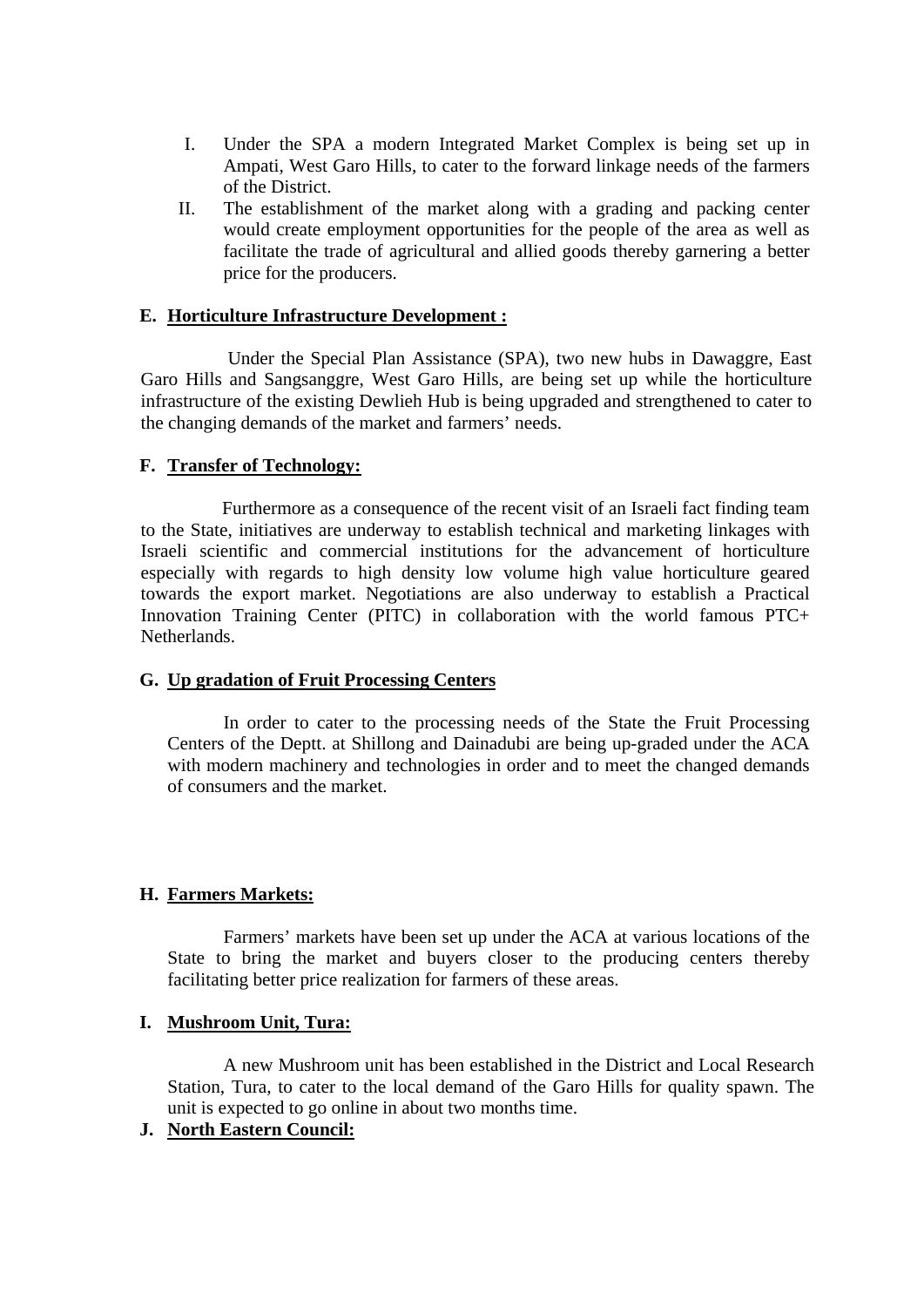- a) The North Eastern Council has sanctioned a Regional Training Center (RTC) in Ri Bhoi District to cater to the needs of the North Eastern region for specialized trainings in the concepts and principles of commercial horticulture. The RTC is proposed to be run on PPP lines with major participation by the private sector in the transfer of technology and in terms of resource personnel.
- b) The North Eastern Council has also sanctioned a project on the development of Horticulture in villages in and around the Nokrek range with the objective of improving the livelihood prospects of the people of the area.

## **K. State Horticulture Mission:**

In view of the advances being made in the horticulture sector, but which has brought to the fore the difficulties still plaguing the farming community, a need has been felt to initiate our own State Horticulture Mission to address these difficulties and carry forward the progress made over the last decade of development. The Mission will take up issues of forward linkages, R & D support, post harvest management, facilitation of processing, development of markets for the State and provide for a more focused and synergistic approach to the commercialization of horticulture while realizing the goal of making Meghalaya the "Fruit- n- Flower" State of the country.

 **1.2.4** The proposed outlay for the 12<sup>th</sup> Plan period is Rs 28500.00 lakh. Pending finalization of the **Annual Plan 2012-13, a tentative budget allocation of Rs 4660.00 lakh** has been provided which includes the following components:-

- i) Rs.950.00 lakh of TFC Award for infrastructure in horticulture
- ii) Rs.200.00 lakh for modernization of market complexes
- iii) Rs.1000.00 lakh for Horticulture Mission under IBDP
- iv) Rs.100.00 lakh for creation of Rural Market Hubs
- v) Rs.10.00 lakh for Vegetable Gardens

## **1.2.5 TWELFTH PLAN APPROACH AND PRIORITIES**

## **(a) Quality planting material:**

Good quality planting material is the backbone of any horticultural economy, this is one of the most important issues to be addressed, especially since there has been tremendous expansion of cultivation of horticultural crop. This has been necessitated since around 60% of planting material is presently imported into the State either from other States from the country or imported from other countries, resulting in huge expenses and increased production cost.

 The production of quality planting material and associated technologies in countries like Israel, Netherlands and Spain is a highly profitable business. Hence, the State will seek the involvement of the Private sector through establishment of nurseries, which could be registered and affiliated with NHB and other recognized agencies, so that quality standards are adhered to and a system certification of the operating standards and planting materials are put in place. This will usher in income-earning opportunities for retired departmental officers and entrepreneurial avenues for fresh unemployed graduate.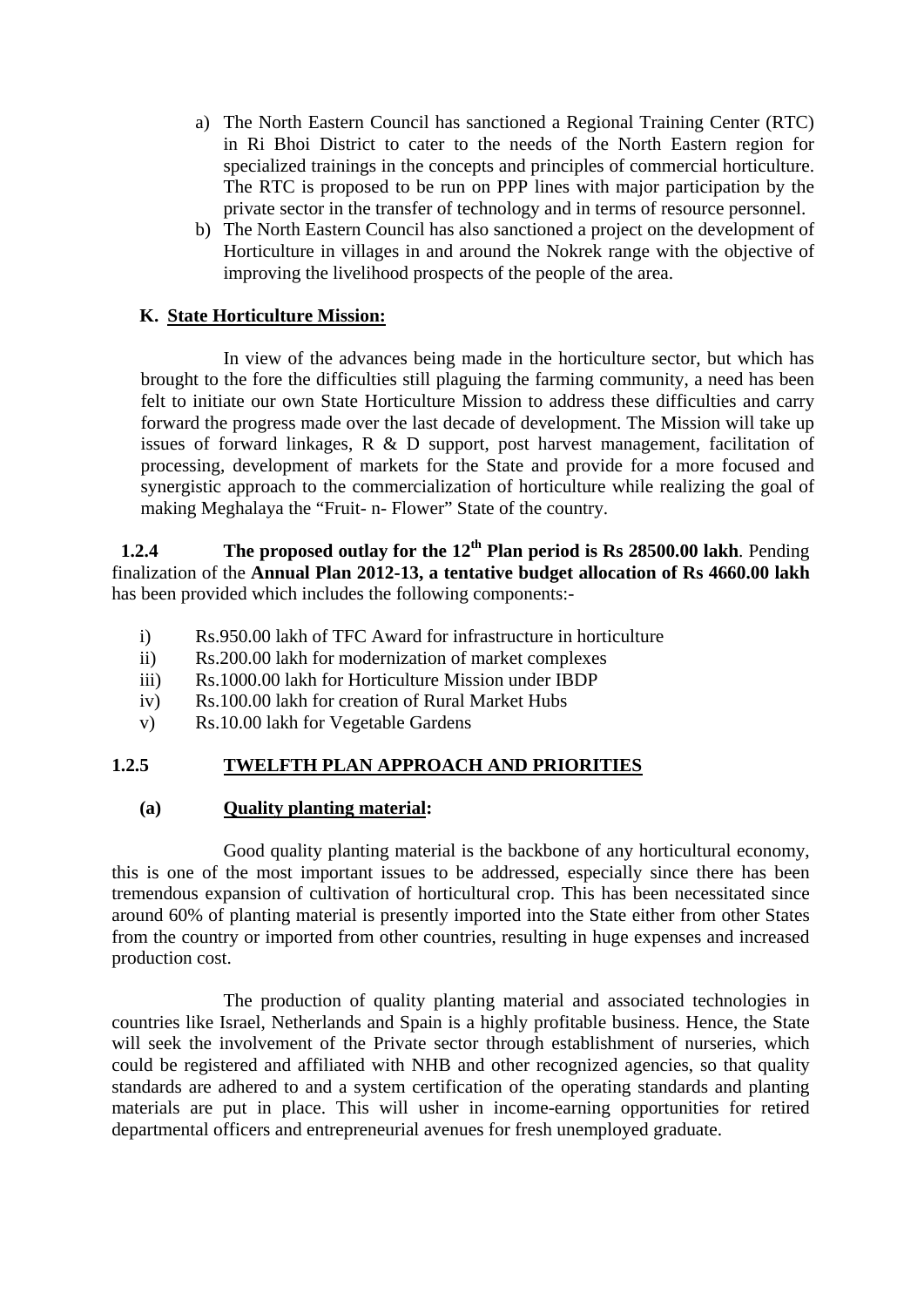The Planting Material Production Centres (PMPCs) will produce quality planting materials for new crops like strawberry, kiwi, raspberry and blackberry as well as for traditional crops like potato, coconut, cashew, citrus (orange and sweet oranges0, pine apple, spices (turmeric, ginger, black pepper) and temperate fruits.

 These PMPCs will be geared to cater not only to the planting material needs of their own clusters, but also to the needs of the other districts of the States as well as other North East States. In fact, due to its favourable climatic conditions and diverse agro-climatic zones, Meghalaya is already a destination for turmeric growers from Sikkim, areca nut growers from Assam and strawberry farmers from Nagaland and Arunachal Pradesh.

## **(b) Hurti-hubs:-**

Over and above, the Horti-hubs established during the  $11<sup>th</sup>$  Plan period and keeping in view the immense success of the Hub and spoke concept it is proposed to set up more such Hubs in different parts of the State and to adequately maintain the existing ones such that they can continue to evolve as frontline centres of excellence fully equipped to cater to the growing needs of the sector.

These Hubs are also being proposed to be utilised as Horti tourism centres as well as opportunities for training unemployed youth as well as to serve as opportunities for "Nature Study" for school children.

## **(c) Area expansion**

Expansion of cultivation of Horticultural crops are being envisaged to be implemented as follows:-

*Model Orchards*: There are a number of fruit crops which are indigenous to the State (like Prunes, Pears, Bananas, Flemingia etc) with tremendous commercial potential but have not been capitalized on in the past. Model Orchards will be established in such crops in order to motivate farmers to take up cultivation of these crops as "Community Farming" to ensure their continuity. These are proposed to be implemented in the Integrated Farming system under the Micro Watersheds established in the State.

*Theme village*: The remarkable success of the Strawberry Village of Sohliya in Re Bhoi has prompted the Govt. to take up this concept in different crops all over the State.At least 1000 farmers in each such area will be motivated to take up intensive cultivation of such selected crops e.g. Orchid valley in Zigzag, Kiwi village in the uplands, Strawberry village in the other districts, Citrus Hills in the Nokrek Range, Pineapple Villages, etc.

Rejuvenation of Citrus & Cashew - The senile plantations of Citrus & Cashew will be brough under scientific and systematic rejuvenation to restore the profitability of these crops.

## **(d) Post Harvest Management (PHM):**

Traditional crops like ginger, turmeric, pineapple, citrus, potato and vegetables are the mainstay of a majority of the farmer of the State. However, post harvest losses and inadequate value-addition have resulted in farmers not being able to realize the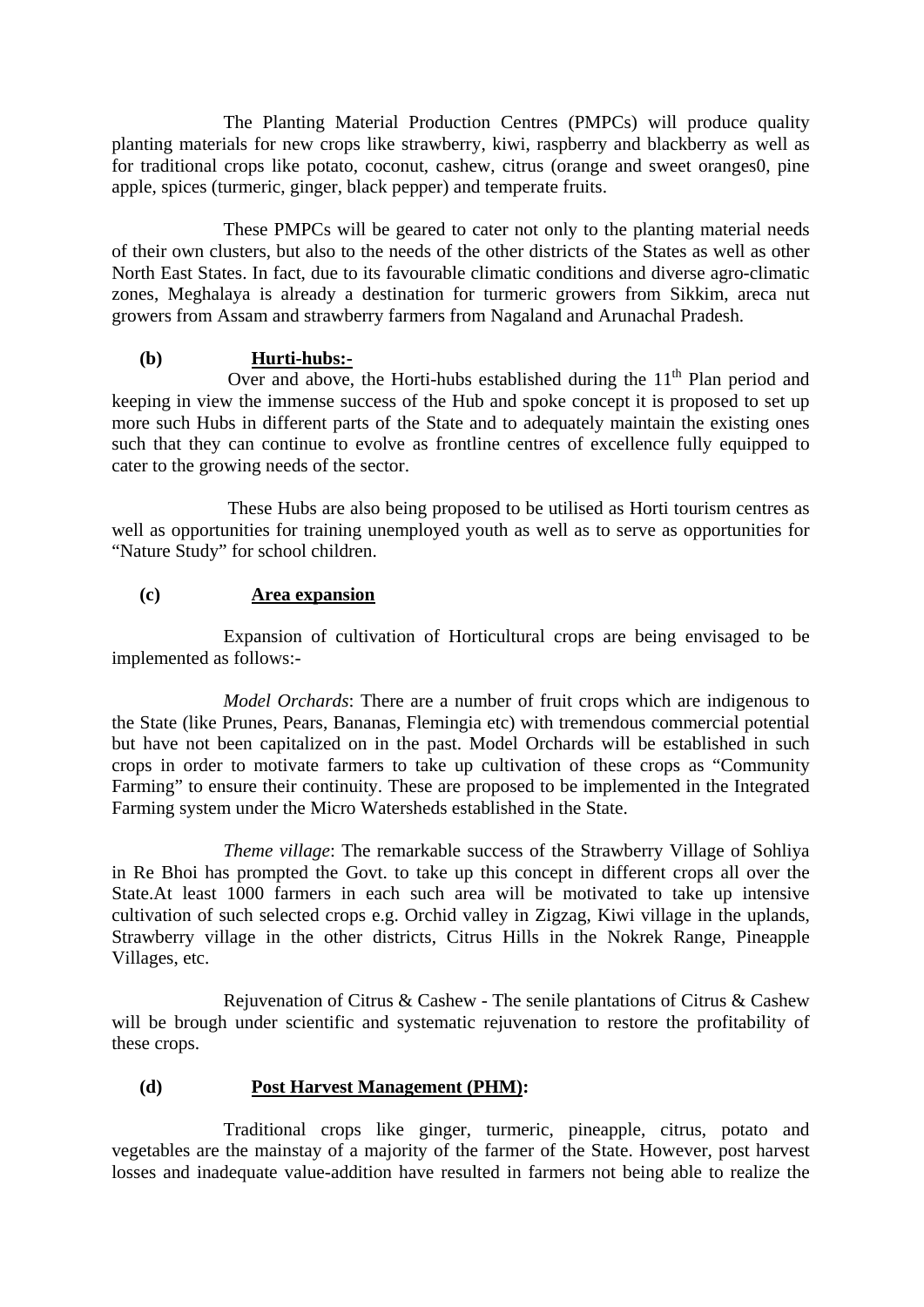full value of these crops and consequently suffering at the hands of unscrupulous market forces. The need for addressing the PHM, processing and packaging needs of these crops is a priority area with substantial investments proposed to be made during the  $12<sup>th</sup>$  Plan.

 Efforts will be made to attract private investment in the PHM sector by scaling up volume of produce, especially targeting niche markets outside country.

 An important component of PHM that had been neglected so far is the evacuation of produce in the form of connectivity – ropeways in the steep slopes and agricultural roads in the producing areas. This sector would receive adequate attention and investment during the  $12<sup>th</sup>$  Plan.

## **(e) Marketing infrastructure**

Farmers markets, implemented during the  $11<sup>th</sup>$  Plan, will be expanded to cover more areas within the State during the  $12<sup>th</sup>$  Plan, where farmers market will be tried on the hub and spoke model – large central markets and satellite markets in their hinterland.

 These farmers need to be well equipped to handle the changing needs of buyers and incoming products. In this regard, facilities like cold storages, go-downs, primary packaging equipment, farmers information centres, dormitories, lockers, banking facilities, support services, as well as civic and recreational amenities need to be available in every market. Around 15-20 crores would be necessary to invest in such modern farmers markets.

 The effective functioning of farmers markets depends to a large extent on the flow and easy availability of market related information to enable farmers to take proper and profitable market decisions based on reliable real time data. Market information system is thus a crucial and urgent intervention that would be made during the  $12<sup>th</sup>$  Plan in order to made Farmers Markets viable and vibrant entities leading to the evolution of a much more transparent marketing system.

## **(f) Trial of new crops**

 With the entry of retail chains in the country, and even into the north-east, new crops would be tried to cater to the demands of these fast food restaurants, departmental stores and supermarkets. The State, with its predominantly traditional organic cultivation and off-season advantage can reap good dividends for its farmers by targetting these niche markets. Some of such crops that would be experimented during the  $12<sup>th</sup>$  Plan are Stevia, mushroom (in pine forests), black mushrooms, saffron (Spanish variety), asparagus, open floriculture (curcuma varieties as undergrowth in arecanut plantations) and the like.

## **1.2.6 COMMON ISSUES (AGRICULTURE AND HORTICULTURE)**

## **1. Capacity Building**

 TREYSEFA - The Department has successfully introduced the TREYSEFA (Training of Rural Educated Youth for Self-Employment in Farm-based Activities) scheme during the 11<sup>th</sup> Plan for imparting a 5-month training of rural educated unemployed youths, so that they can be gainfully self employed in agricultural and farm based activities – crop husbandry, animal husbandry, dairy, farm mechanization and fisheries. The trainees are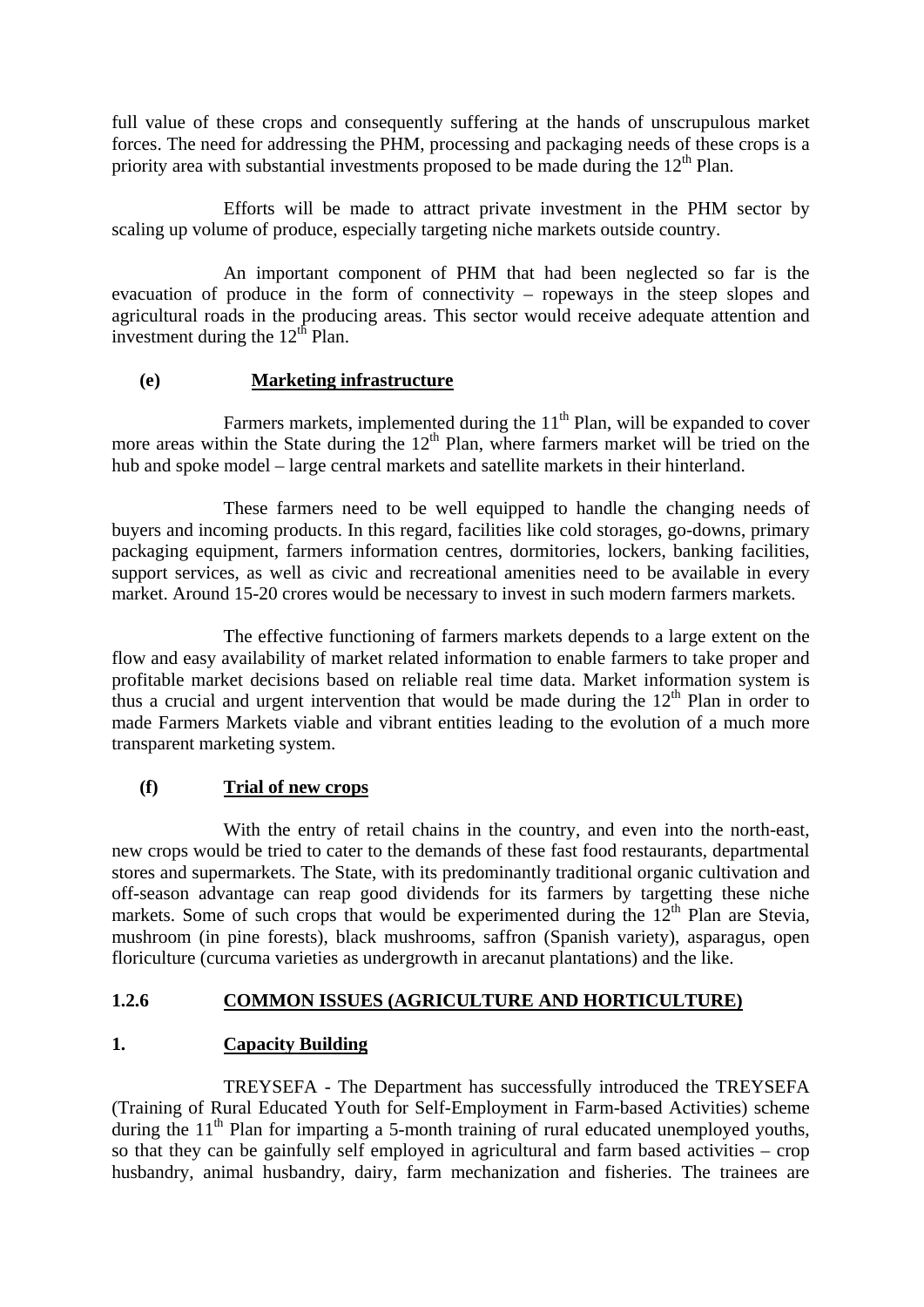provided handholding and technical assistance by a departmental official during their project training and the scheme facilitatates linkages with banking institutions for sanctioning of soft loans to the trainees in any farm activity of their choice. More coverage of young potential entrepreneurs will be made during the  $12<sup>th</sup>$  Plan.

 Departmental personnel – The success of the Department is largely dependent on the technical knowledge and skills of its officers and their ability to pass these on to farmers, as well as to respond to their needs and problems. There is an urgent need, therefore, to set up facilities that will provide customized practical hands-on training programs, bridging the gap between theory and practice through innovative practical programmes.

 Farmers training - Farmers training and capacity building component is proposed to be compulsorily embedded in every scheme in order to equip farmers with the necessary skills, motivational levels and expertise to successfully adopt new farming techniques and knowledge. The Horti-hubs, besides their function as beacons of development, are also ideal places for training cluster farmers and entrepreneurs on various aspects of plant propagation, nursery establishment, management, commercialization, quality control and marketing so that, in the long haul, these farmers could themselves take up the establishment and management of their own mini hubs. There is, therefore, need to buildup the training facilities in the hubs like dormitories, training halls, training aids and to provide facilities for exposure trips of farmers.

## **2. Mechanisation**

During the  $12<sup>th</sup>$  Plan, it is proposed to shift from a fixed amount to 75% subsidy for power tillers. This step is necessary to increase the existing farm power and to overcome the shortage of farm labour especially during critical phases of crop operations. Further, it is planned to phase out Departmental machineries and replace them with new ones to improve working efficiency and to reduce the operational and maintenance costs. Private players will also be motivated to set up manufacturing and assembling units of agricultural machineries within the State to ease the present difficulty of indenting machines from outside the State.

## **3. Extension**

 The Department aims to strengthen existing KVKs and District ATMA's with specialized manpower. Further, new KVKs will be set up in East Garo Hills and South Garo Hills during the  $12<sup>th</sup>$  Plan under the control of the State Government.

 Agricultural information dissemination and management has become a key enabler for driving economic growth. The information deficit and gaps which still exist in the agriculture delivery system will be bridged by strengthening and revamping the Information Wing with better infrastructural facilities and ICT tools. There is also need for hiring of professional content writers, data digitization for publication information on the web, creation of e-learning portal for wider dissemination of knowledge and development of agricultural knowledge base.

 Crop festivals are an important part of public relations, garnering much goodwill from the people. Such farmer-oriented events organized in the past have not only served as showcases of the State's achievements in these crops, but are important elements in the successful commercialization of these products. More importantly, such festivals infuse a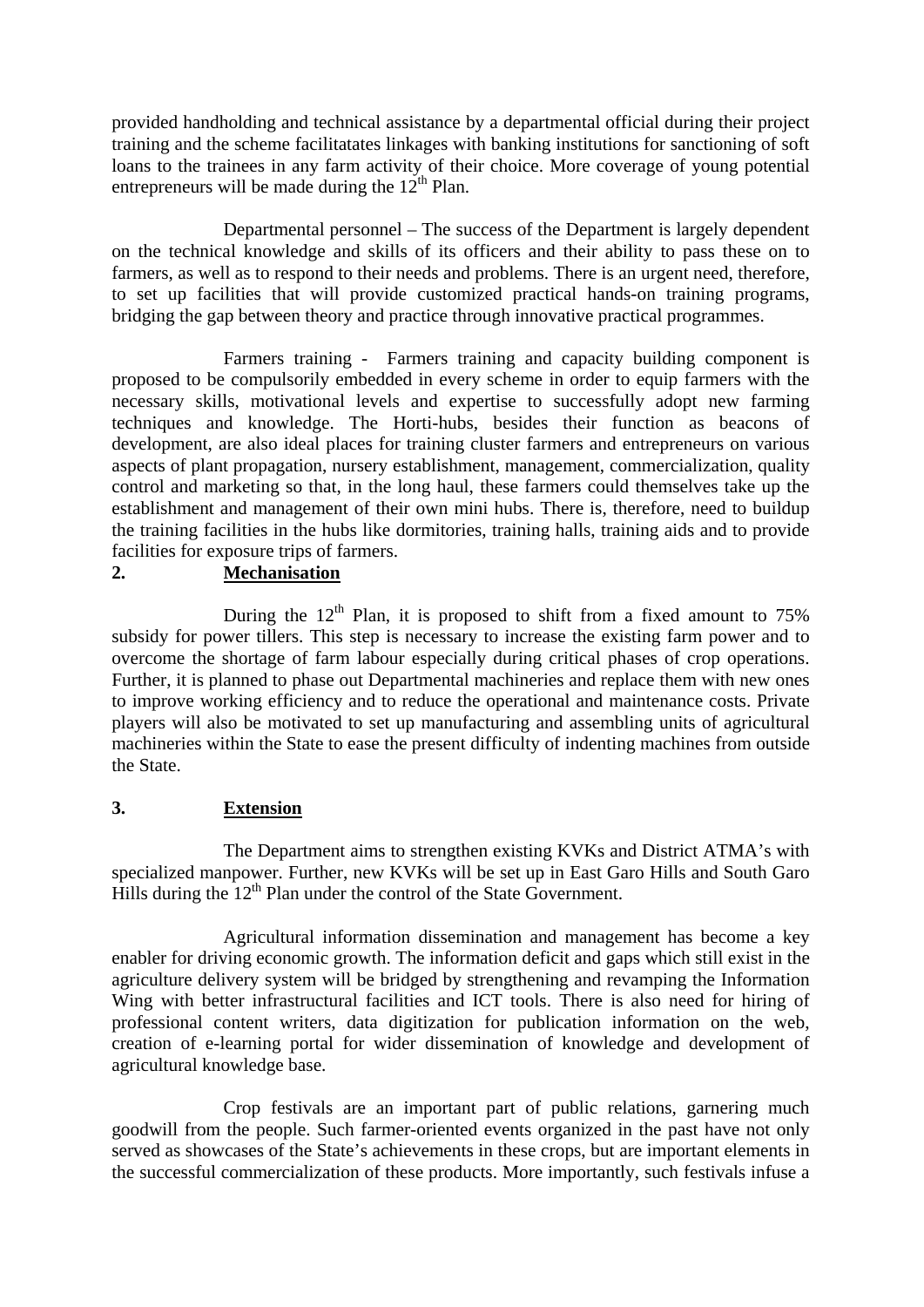sense of pride and identity among the farmers, triggering higher levels of farmers' participation in the development process. More such festivals need to be encouraged and popularized during the  $12<sup>th</sup>$  Plan.

 Expos, fairs and exhibitions within and outside the State, and even outside the country, are beneficial in showcasing the State's strengths and, in return, afford opportunities for the State to gain access to new technologies, technological partners and markets.

## **4. Plant Protection (IPM)**

 Judicious use of plant protection chemicals and its ready availability is vital to minimize crop losses due to disease infestation and pest outbreak. Since the usage of plant protection chemicals is low in the State, it is recommended to lay more stress on Integrated Pest Management (IPM) techniques which aims at reduction of indiscriminate application of plant protection chemicals and promotion of eco-friendly bio-pesticides and organic applications. Use of bio-control agents, natural enemies and other biological control methods will be popularized to reduce adverse environmental impact and pesticide residual in crops.

## **5. Integrated Nutrient Management**

 There exist large variations of fertilizer consumption and fertilizer usage in the State leading to uneven and low crop productivity. The N:P:K consumption ratios are also skewed showing deviation from the balanced consumption ratio of 4:2:1. Balanced use of P:P:K fertilizers is necessary to ensure optimum utilizations by plants and thereby reducing wastage and lose due to leaching and volatilisation.

 Integrated Nutrient Management (INM) which is a combined use of mineral fertilizers, organic manures and bio-fertilizers will be given more focus during the  $12<sup>th</sup>$  Plan as the State is also gradually transitioning towards organic agriculture for specified crops and locations.

## **6. Organic farming including certification**

 Traditionally, cultivation in the State is organic, with very little uitilisation of chemical fertilizers and pesticides. While this is used to be considered a disadvantage in terms of lower productivity, organic products are increasing in popularity among healthconscious consumers. The Department proposes to take advantage of this traditional system of organic farming by introducing organic certification for select crops. These crops will be suitably identified, area under each will be assessed and certification will be implemented.

**1.2.7** The broad break up of the proposed outlay for the 12<sup>th</sup> Plan and the and the tentative budget provision for 2012-13 is shown in the table below: -

|                             |                        |                                                    |                                                        | (Rs. in lakhs)                                   |                                       |                                                       |
|-----------------------------|------------------------|----------------------------------------------------|--------------------------------------------------------|--------------------------------------------------|---------------------------------------|-------------------------------------------------------|
| <b>Sl</b><br>N <sub>0</sub> | <b>Name of Schemes</b> | Eleventh<br><b>Plan</b><br>2007-12                 | <b>Actual</b><br><b>Expendit</b><br>ure                | <b>Annual Plan</b><br>2011-12<br>Anti.<br>Agreed | $12^{\text{th}}$<br>Plan<br>$(2012 -$ | <b>Tentative</b><br><b>Budget</b><br><b>Provision</b> |
|                             |                        | Projected<br><b>Outlay at</b><br>2006-07<br>prices | during<br>the $1st4$<br>vears of<br>the $11th$<br>Plan | Outlay<br>Expdr.                                 | 2017)<br>Project<br>ed<br>outlay      | 2012-13                                               |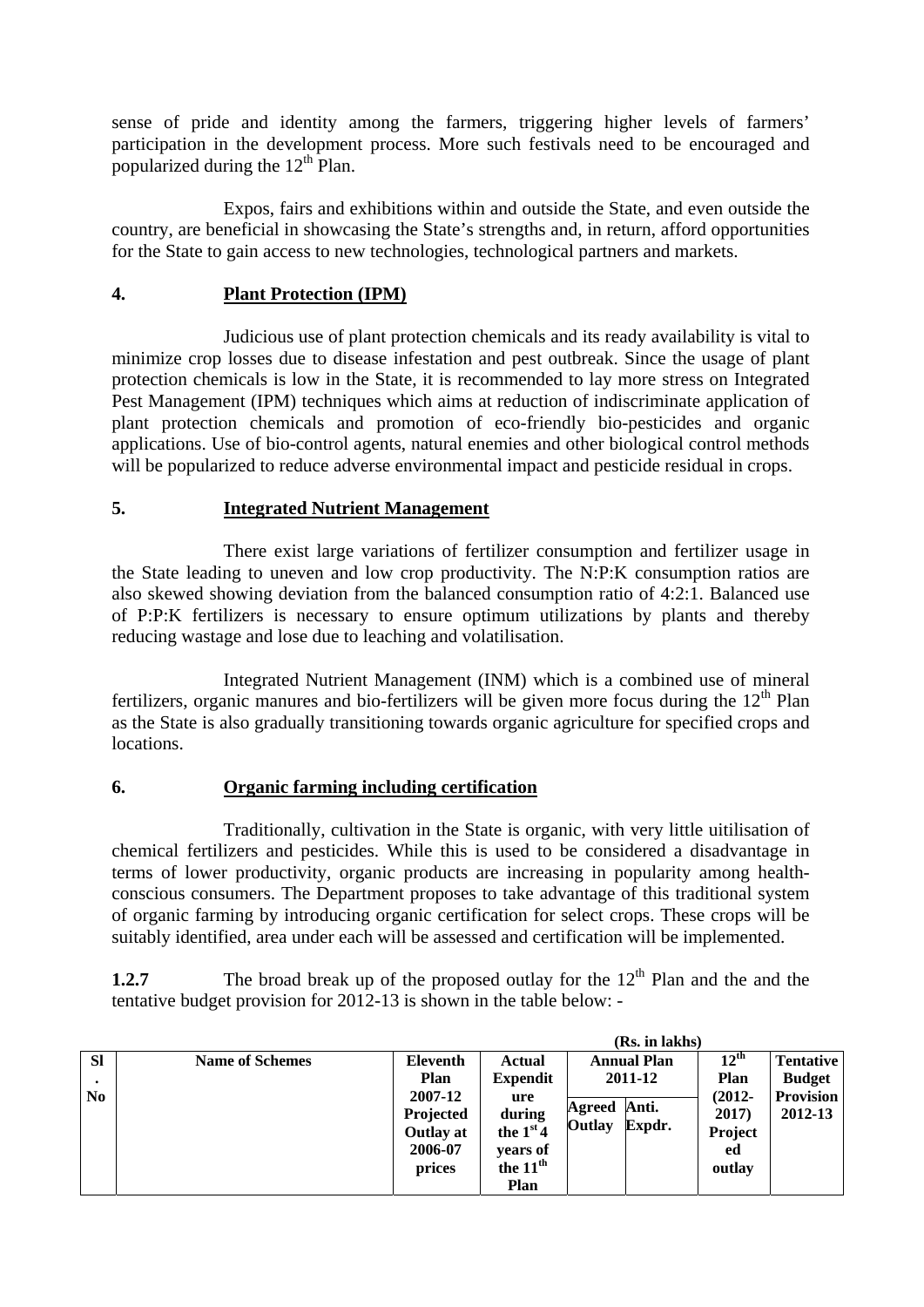|                | 2                                          | 3        | 4        | 5        | 6       |                  | 7        |
|----------------|--------------------------------------------|----------|----------|----------|---------|------------------|----------|
|                |                                            |          |          |          |         |                  |          |
| $\mathbf{1}$   | Direction and Admn                         | 620.00   | 312.18   | 100.0    | 100.00  | 1250.00          | 200.00   |
|                |                                            |          |          | $\Omega$ |         |                  |          |
| 2              | Manure & Fertilizers                       | 5951.00  | 123.04   | 28.95    | 28.95   | 750.00           | 150.00   |
| 3              | <b>Plant Protection</b>                    | 330.00   | 153.89   | 43.50    | 43.50   | 750.00           | 150.00   |
| 4              | Commercial Crops                           | 2210.00  | 1297.51  | 295.0    | 295.00  | 7000.00          | 890.00   |
|                |                                            |          |          | 0        |         |                  |          |
| 5              | <b>Extension And Training</b>              | 410.00   | 137.75   | 21.00    | 21.00   | 650.00           | 80.00    |
| 6              | Agril Eco & Stats                          | 0        | 4.23     | 8.00     | 8.00    | 300.00           | 40.00    |
| $\overline{7}$ | Horti & Vegetable Crops                    | 10479.00 | 3211.59  | 1476.    | 1476.40 | 12000.00         | 2500.00  |
|                |                                            |          |          | 40       |         |                  |          |
| 8              | Other Expenditure                          | $\Omega$ | 295.00   | 0.00     | 0.00    | 2800.00          | 275.00   |
| 9              | C.O. on Crop Husbandry                     | $\Omega$ | 52.51    | 77.15    | 77.15   | 3000.00          | 375.00   |
| 10             | One Time Assistance under ACA/SPA          | 0.00     | 5809.00  | $\Omega$ |         | 0                | 0        |
|                | Infrastructure<br>Integrated<br>for<br>for |          |          |          |         |                  |          |
|                | Agriculture & Allied Sectors               |          |          |          |         |                  |          |
| 11             | in<br>TFC Award<br>Infrastructure<br>for   |          | $\Omega$ | 950.00   | 950.00  | $\Omega$         | $\Omega$ |
|                | horticulture                               |          |          |          |         |                  |          |
| 12             | of market complexes<br>Modernisation       |          | $\Omega$ | 500.00   | 500.00  | $\Omega$         | $\theta$ |
|                | under SCA                                  |          |          |          |         |                  |          |
|                | <b>Total Horticulture</b>                  | 20000.00 | 11396.70 | 3500.0   |         | 3500.00 28500.00 | 4660.00  |
|                |                                            |          |          | 0        |         |                  |          |

## **1.2.8 AGRICULTURAL MARKETING**

Agriculture Marketing plays a vital role in the development of rural economy. A properly marketing ensures remunerative return to the farmers for their produce and in turn helps in augmentation of production. Meghalaya has immense scope for development of Horticulture through diversification and intensification of production plans.

**1.2.9** The proposed outlay for the **12th Plan (2012-2017) is Rs.6000.00 lakh.** An outlayof **Rs 800.00 lakh has been proposed for the Annual Plan 2012-2013** as per table below:-

| SI.<br>N <sub>0</sub> | <b>Name of Schemes</b>       | Eleventh Plan<br>2007-12<br>Projected<br>Outlay<br>at<br>2006-07 prices | Actual<br><b>Expenditur</b><br>e during the<br>$1st$ 4 years of<br>$11^{\text{th}}$<br>the<br>Plan | <b>Annual Plan</b><br>2011-12<br>Agreed<br><b>Outlay</b> | Anti.<br>Expdr. | $12^{th}$ 2012-<br><b>2017 Plan</b><br>Projected<br>outlay | <b>Tentative</b><br><b>Budget</b><br><b>Provision</b><br>2012-13 |
|-----------------------|------------------------------|-------------------------------------------------------------------------|----------------------------------------------------------------------------------------------------|----------------------------------------------------------|-----------------|------------------------------------------------------------|------------------------------------------------------------------|
|                       |                              |                                                                         |                                                                                                    |                                                          |                 |                                                            | 8                                                                |
|                       | <b>Agriculture Marketing</b> | 1250.00                                                                 | 510.75                                                                                             | 1250.00                                                  | 1250.00         | 6000.00                                                    | 800.00                                                           |
|                       | <b>Total</b>                 | 1250.00                                                                 | 510.75                                                                                             | 1250.00                                                  | 1250.00         | 6000.00                                                    | 800.00                                                           |

## **1.3. SOIL AND WATER CONSERVATION**

**1.3.1.** Meghalaya, a hilly state with its diverse agro-climatic ecological conditions characterized by high rainfall and endowed with potentially rich natural resources, is at present under intense pressure and threat due to the depletion of the three basic resources of life supporting system, that is, land, water and vegetation induced by natural and human and livestock, over exploitation of natural resources, ill/inadequate land management practices, etc., which are further exerting pressure on the natural environment. This has led to further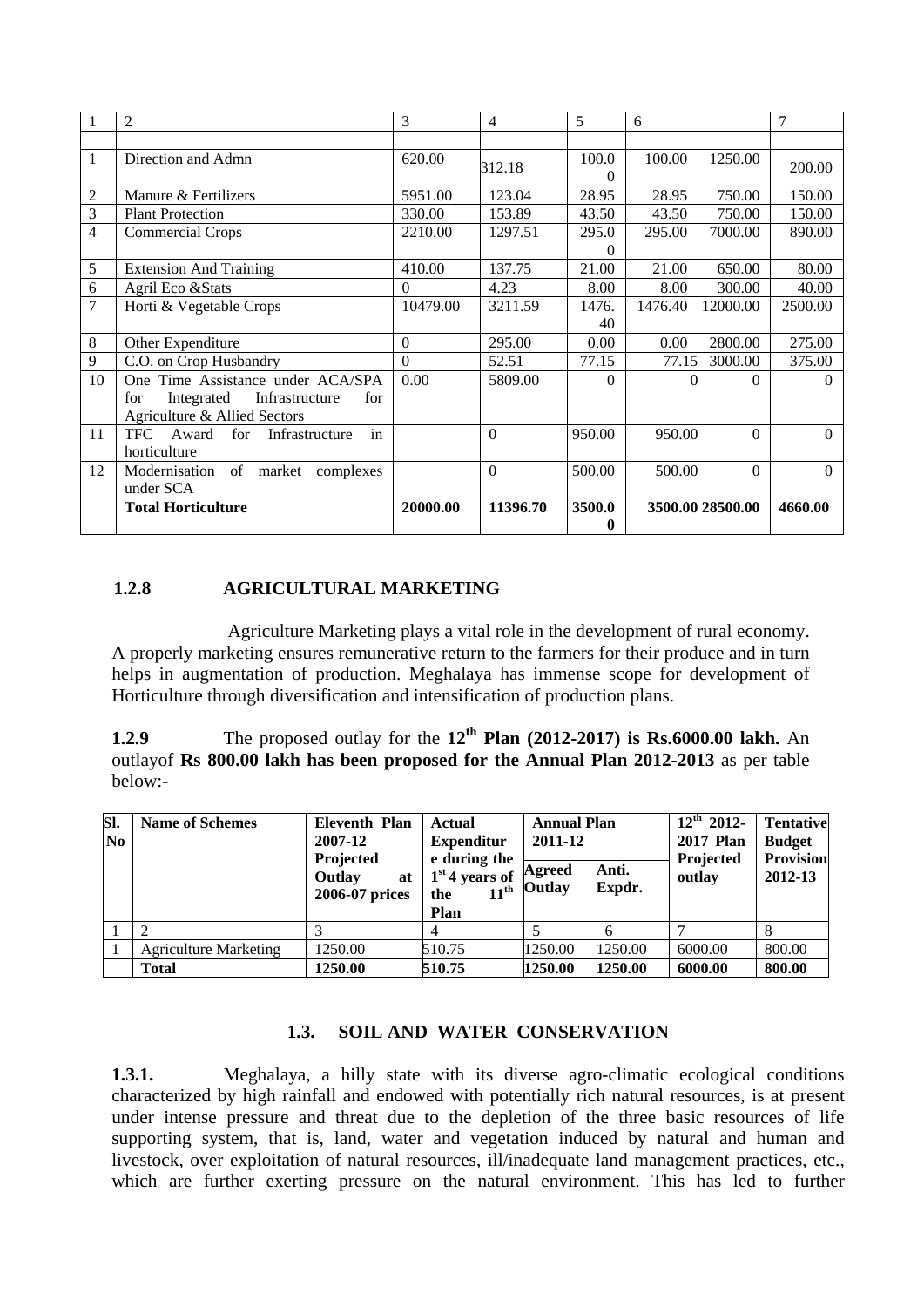deterioration of the ecosystem leading to an increase in the incidence of flash floods, sedimentation of streambeds and water reservoirs, land degradation, emergence of wastelands and eventually the aggravation of poverty and socio-economic fragility. In view of emerging policies, there was a felt need to bring about convergence, networking and harmonization through the adoption of compatible soil and water conservation practices to improve the productivity of natural resources in a sustained manner.

Soil & Water Conservation Department is entrusted with the task of formulation and implementation of schemes/ projects not only to conserve soil, water and vegetation but also to promote environmental awareness so as to ensure sustainable development. The Department is Soil & Water Conservation schemes like terracing and reclamation. Erosion control , afforestation, cash and horticulture crops development as well as water harvesting works so as to reduce soil erosion hazards and land degradation etc.

**1.3.2 The Eleventh Plan Approved Outlay for Soil & Water Conservation sector is `.18922.00 lakh. The actual expenditure incurred from 2007-08 to 2010-11 was `***.***16535.72 lakh. During 2011-12, an amount of `. 11122.00 lakhis expected to be utilized against the approved outlay of `.11100.00 lakh. The anticipated expenditure for the Eleventh plan comes to `. 27657.72 lakh.** 

## **1.3.3 Achievement during the Eleventh Five Year Plan**

 During the Eleventh Plan Period, under Soil & Water Conservation Schemes in General Areas, 1225 hectare of land was brought under Erosion Control Works with 663 nos. of structures being constructed; 423.22 hectare was covered under Afforestation; 1495 hectare was brought under Irrigation, 1799.96 hectare was brought under Cash Crop Plantations and 663 nos. of Water Harvesting Works was constructed and the expenditure incurred under this scheme is Rs.1366.81 lakhs. Under Jhum Control Scheme, 319.62 hectare was covered under Cash Crop Plantations and 23.89 hectare under Afforestation and the expenditure incurred under this scheme is `*.*.148.80 lakh. Also, under the Watershed Management Scheme, 120.05 hectare was covered under Afforestation and 297.69 hectare under Cash Crop Plantations and the expenditure incurred under this scheme is `*.*.103.96 lakh. The Department is also implementing Watershed Development Project in Shifting Cultivation Areas (WDPSCA) and the area covered during the 11<sup>th</sup> Plan is 24000 hectare and the expenditure incurred under this scheme is `*.*.3002.40 lakh.Under Soil and Water Conservation Scheme under NABARD Loan, 7 nos. Projects under RIDF-XIII, 10 nos. Project under RIDF-XIV and 9 nos. under RIDF-XV were implemented during the  $11<sup>th</sup>$  Plan and the expenditure incurred under this scheme is `*.*3201.42 lakh. 1606 hectare was covered under Improved Shifting Cultivation and the expenditure incurred under this scheme is `*.*.363.96 lakh. 20402 hectare was covered under Accelerated Irrigation Benefits Programme (AIBP) and the expenditure incurred under this scheme is `*.*.12693.30 lakh. 1685 hectare was covered under Integrated Watershed Management Programme (IWMP) and the expenditure incurred under this scheme is `*.*.279.75 lakh and 1823 hectare was benefitted under Cherrapunjee Ecological Project – Restoration of Degraded Land under Sohra Plateau and the expenditure incurred under this scheme is  $\cdot$  3400.00 lakh.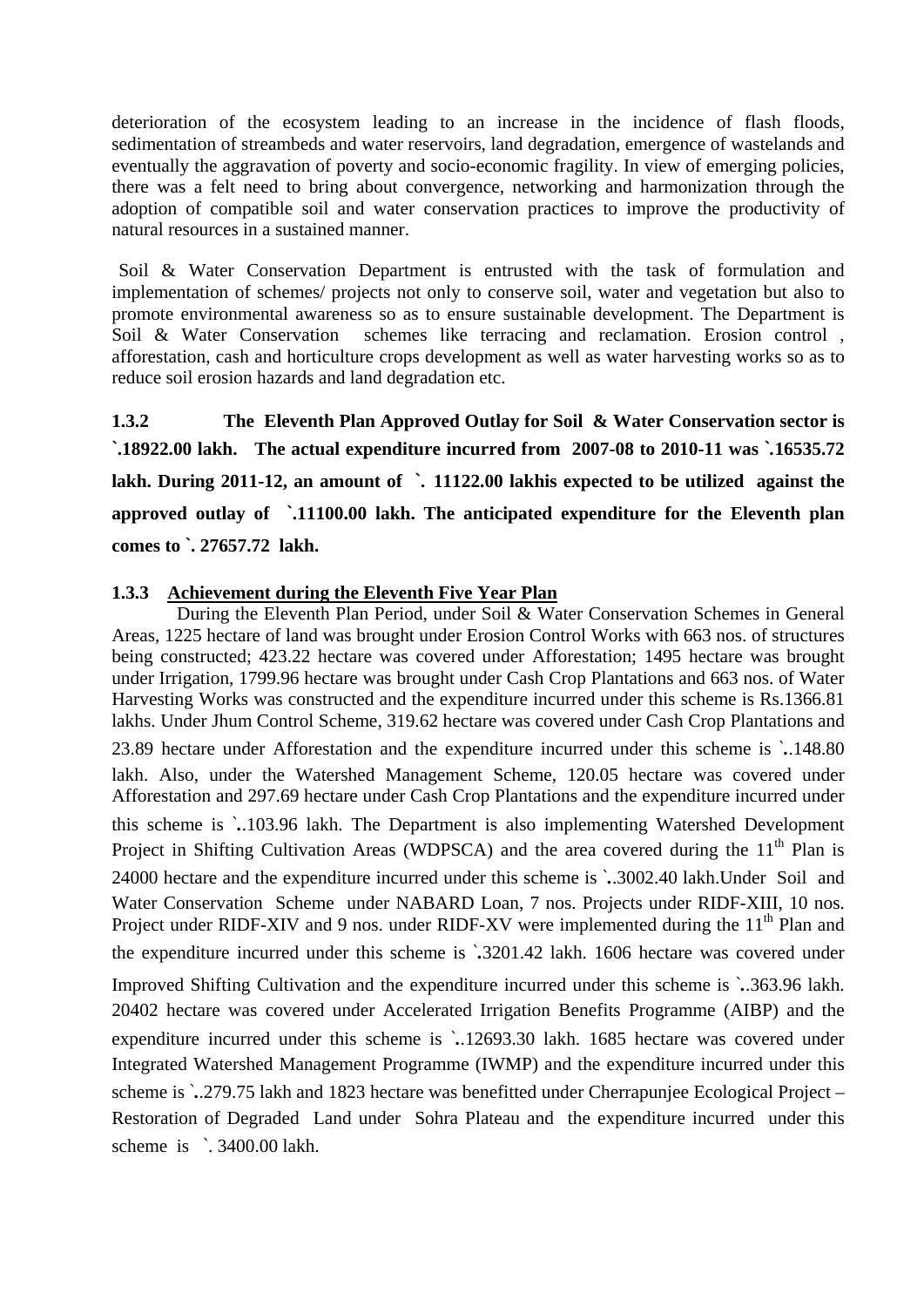# **1.3.3 The proposed outlay for the 12<sup>th</sup> plan period (2012-2017) is**  $\cdot$  **<b>95500.00** lakh and the **proposed outlay for 2012-13 is `***.***11810.00 lakh.**

## **1.3.4. Objectives of the 12<sup>th</sup> Plan:-**

Enhancing and sustaining productivity of land available for primary production systems (crop cultivation, livestock raising and foresat management).

Maintaining beneficial relationship between land and water to reduce hazards of drought and flood.

 \* Generating additional employment opportunities and income for secured livelihood in rural areas.

Supporting the community's demand for food, water and energy by improving the productivity of natural resources

## **1.3.5.** Schemes/Projects for the 12<sup>th</sup> Plan:-

## **i) Soil and Water Conservation in General areas:**

The activities taken up under this programme are those which are not identified within a major package programme or watershed management scheme. Such activities are taken up in an individual farmer's field or in community land based on the individual/community approach taking into consideration their felt need and are spread through -out the entire area of the State. 2311 farmers could avail the financial assistance from the Department for different construction

works like dams, retaining walls, water harvesting structures, etc. and only `.1368.28 lakh was incurred. Keeping in view the popularity of the programme, particularly for the small farmers of the State, this programme needs to be continued during the  $12<sup>th</sup>$  Plan period.

**ii**) **Soil & Water Conservation Schemes under RIDF – NABARD Loan** : Schemes under Rural Infrastructural Development Fund NABARD Loan was started during the year 2000- 2001 onwards. The basic objective of the scheme is to enhance the productivity and production of its agricultural crops in the small river valleys of the State thereby improving the socio-economic setup of the people in the rural areas. Besides these, the scheme also envisages to promote sustainable development through construction and management of soil and water. During the Twelfth Plan, some of the projects sanctioned during the Eleventh Plan will be implemented and more new projects will be formulated covering all the districts of the State.

## **iii) Special Central Assistance on Watershed Development Project in Shifting Cultivation Areas (WDPSCA):**

The Department is also implementing the scheme on Water Development Project in Shifting Cultivation Areas through Special Central Assistance which is 100% central assistance. The scheme have been started with effect from 1995-1996 onward. During the Eleventh Plan, 63 nos. of watersheds were treated covering an area of 24185 hectare with the total project cost of

`.4304.00 lakh. It is expected that more watersheds will be sanctioned by the Government of India during the Twelfth Plan. The scheme is to protect hillslopes of jhum areas.

## **iv) Cherrapunjee Ecological Project – Restoration of Degraded Land under Sohra Plateau :**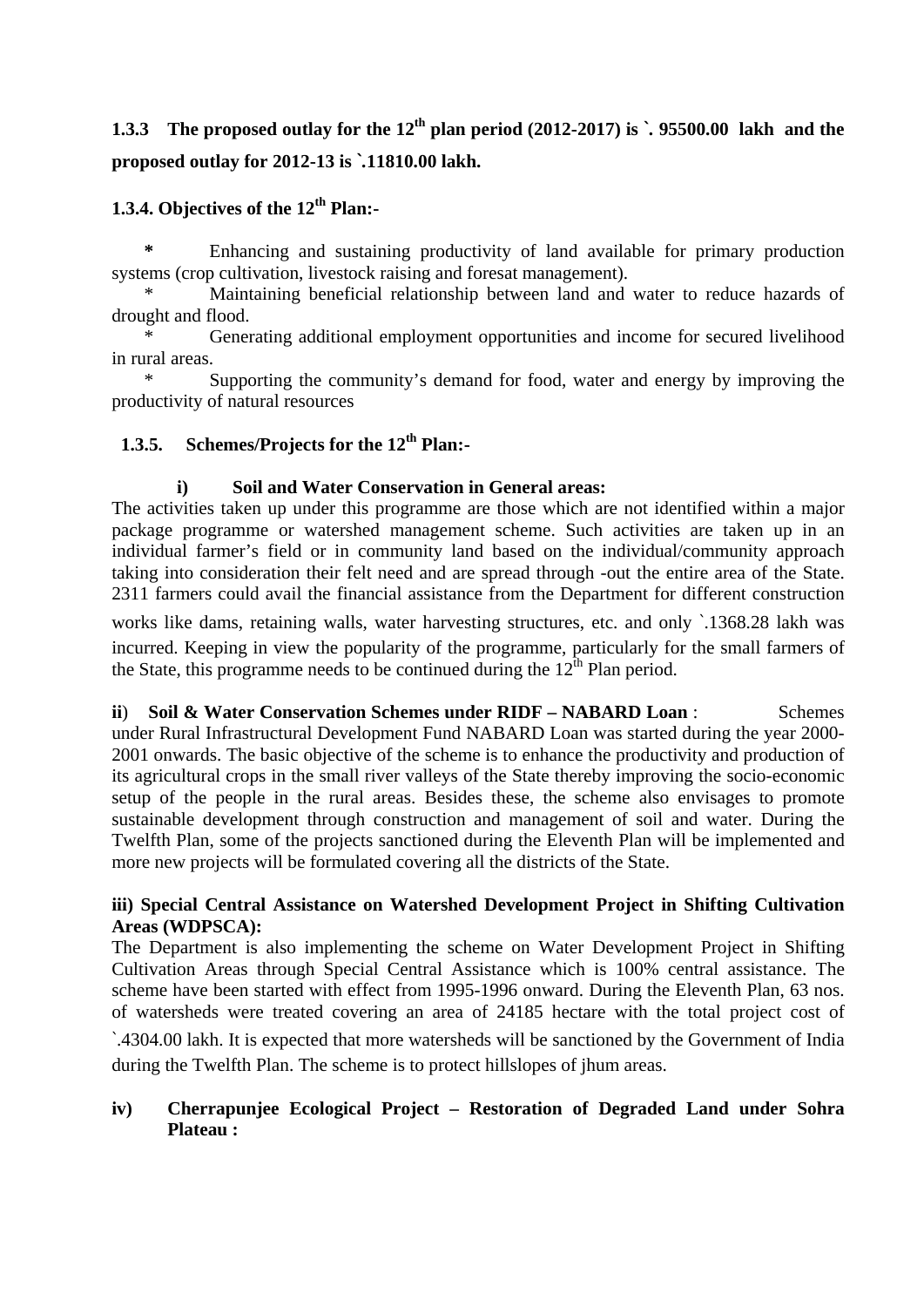The Government of Meghalaya through the Department has initiated a programme known as Cherrapunjee Ecological Project – Restoration of Degraded Land under Sohra Plateau. This programme encompasses an area of about 11092 hectare covering a total of 45 villages. This scheme aims at :-

- Ameliorate the ecology and environment of Sohra Plateau.
- Restore degraded lands.
- Strengthen village level institution on Natural Resource Management.
- Minimize human activities detrimental to the environment.
- Create avenues for sustainable livelihood.

During the Eleventh Plan, it is expected that  $\cdot$  3400.00 lakh will be spent and the balance amount of `.5317.00 lakh is proposed to be spent during the Twelfth Plan.

## **v) Accelerated Irrigation Benefits Programme :**

This is a Central Assistance scheme sponsored by the Ministry of Water Resources, Government of India. The central share to state share ratio is 90% : 10%. The main thrust of the programme is to increase the area under irrigation thereby increasing the productivity and production of the cultivated area for improving the socio-economic condition of the farmers.

 In the State of Meghalaya, Surface Minor Irrigation (MI) schemes are of both individual schemes benefiting irrigation potential of at least 20 hectares and group schemes benefiting a total ultimate irrigation of at least 50 hectares or more within a radius of 5 kilometers. The projects are earmarked to be completed within a time period of 2 (two) to 3 (three) years.

 The Department has successfully implemented this scheme during the Eleventh Plan and more projects will be taken up during the Twelfth Plan.

**vi) Integrated Watershed Management Programme (IWMP) :**This is a Centrally Sponsored Scheme of the Government of India, Ministry of Rural Development, Department of Land Resources. The central share to state share ratio is 90% : 10%.. During the Eleventh Plan, 61 nos.

of projects were sanctioned and the total project cost is `*.*17926.00 lakh. The total anticipated

expenditure during the Eleventh Plan is `*.* 2654.50 lakh (both central share & state share). The balance amount is to be carried over to the Twelfth Plan. Moreover, more projects will be proposed during the Twelfth Plan, hence more areas will be covered under this scheme, thus

`*.*.4000.00 lakh is proposed for the State Share during the Twelfth Plan and `*.*.300.00 lakh is proposed for the Annual Plan 2012-13.

## **vii) Repair, Renovation & Restoration of Water Bodies :**

This is a Government of India scheme under the Ministry of Water Resources. The central share to state share ratio is 90% : 10%. During the Eleventh Plan, the Department has submitted 10 nos. of projects with the total Estimated Cost of `.6500.727 lakh and it is expected that the Government of India will release the central share of this scheme during the year 2012-13. During the Twelfth Plan, the Department will formulate more projects under this scheme Repair, Renovation & Restoration of water Bodies.

## **viii) Commercial Crop Development Board** :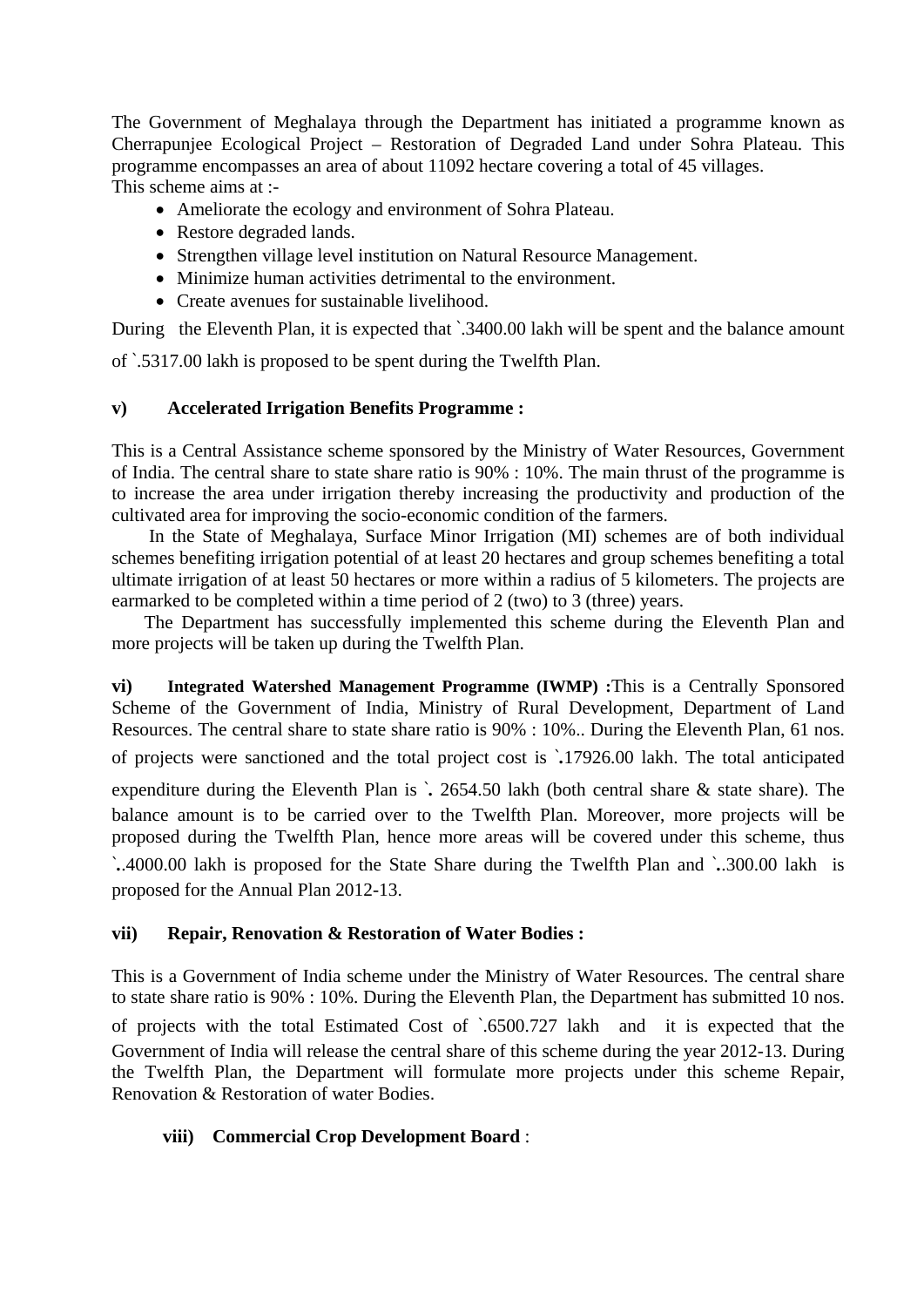An outlay of `.500.00 Lakh and `. 35.00. Lakh respectively is earmarked during the  $12<sup>th</sup>$  Plan and Annual Plan 2012-13 respectively.as financial assistance (grant-in-aid) to the Meghalaya Commercial Crop Development Board (MCCDB) for running of the Board Office.

## **ix) Construction & Maintenance of Departmental Non-Residential buildings**

The objective of the scheme is to provide the necessary infrastructure to the different establishment both at the directorate level and the district level. During the Eleventh Plan, there was very less fund allotment under this Head of Account. However, it may be mentioned that new Range Offices and Beat Offices were created during the Eleventh Plan and no proper infrastructure could be provided to these offices. Moreover, the Department is planning to have its own DirectorateOfficeBuilding in which the proposal is already sent to the Government and it is expected that the fund for this will be released during the Twelfth Plan.

## **x) Construction & Maintenance of Government Residential Buildings :**

The scheme is meant for the purpose of providing accommodation facilities to the officers and staff of the Department in order to achieve effective services from them especially in the matter of execution of different types of works in the field. During the Eleventh Plan, new Range Offices and Beat Offices were created but no quarters were constructed in these new offices as there was very less fund allocation under this Head of Account. So, therefore, it is proposed that during the Twelfth Plan, residential quarters will be constructed in order that officers and staff of the Department will be provided with proper accommodation and thereby improving their effectiveness in executing various schemes and projects.

|  | <b>1.3.6.</b> The broad break up of the expenditure during the $11th$ Five Year Plan and the proposed |  |  |  |  |
|--|-------------------------------------------------------------------------------------------------------|--|--|--|--|
|  | outlay for the $12th$ Plan period and the Annual Plan 2012-13 is as indicated in the table below :-   |  |  |  |  |

|                                                        |                                                             |                                                                |                                      |                           |                                                        | $\dot{\ }$ . Lakh)                                            |
|--------------------------------------------------------|-------------------------------------------------------------|----------------------------------------------------------------|--------------------------------------|---------------------------|--------------------------------------------------------|---------------------------------------------------------------|
| Name of scheme                                         | 11 <sup>th</sup> Plan<br>projected<br>outlay<br>$(2007-12)$ | <b>Cummulative</b><br>actual<br>Expd.<br>2007-08 to<br>2010-11 | <b>Approved</b><br>outlay<br>2011-12 | Anti.<br>expd.<br>2011-12 | <b>Proposed</b><br>Outlay<br>for the<br>$12^{th}$ Plan | <b>Proposed</b><br>outlay<br>for<br>Annual<br>Plan<br>2012-13 |
| Direction<br>&<br>Administration                       | 1446.00                                                     | 1585.82                                                        | 471.80                               | 471.80                    | 350.00                                                 | 104.00                                                        |
| &<br>Soil<br>Survey<br>Testing                         | 34.00                                                       | 22.67                                                          | 6.69                                 | 6.69                      | 2.00                                                   | $0.00\,$                                                      |
| Conservation<br>Soil<br>Scheme                         | 3209.35                                                     | 1282.68                                                        | 85.60                                | 85.60                     | 12300.00                                               | 338.03                                                        |
| $\&$<br>Extention<br>Training                          | 270.00                                                      | 275.23                                                         | 84.55                                | 84.55                     | 25.00                                                  | 11.00                                                         |
| Other Expenditure                                      | 13802.65                                                    | 13331.24                                                       | 10449.16                             | 10328.16                  | 81802.00                                               | 11333.75                                                      |
| Agricultural<br>Research &<br>Education                | 10.00                                                       | 8.61                                                           | 2.20                                 | 2.20                      | 21.00                                                  | 2.22                                                          |
| $-01$ -Govt.<br><b>Housing</b><br>Resi-<br><b>Bldg</b> | 150.00                                                      | 29.47                                                          |                                      |                           | 1000.00                                                | 21.00                                                         |
| <b>Total</b>                                           | 18922.00                                                    | 16535.72                                                       | 11100.00                             | 10979.00                  | 95500.00                                               | 11810.00                                                      |

## **1.4 ANIMAL HUSBANDRY**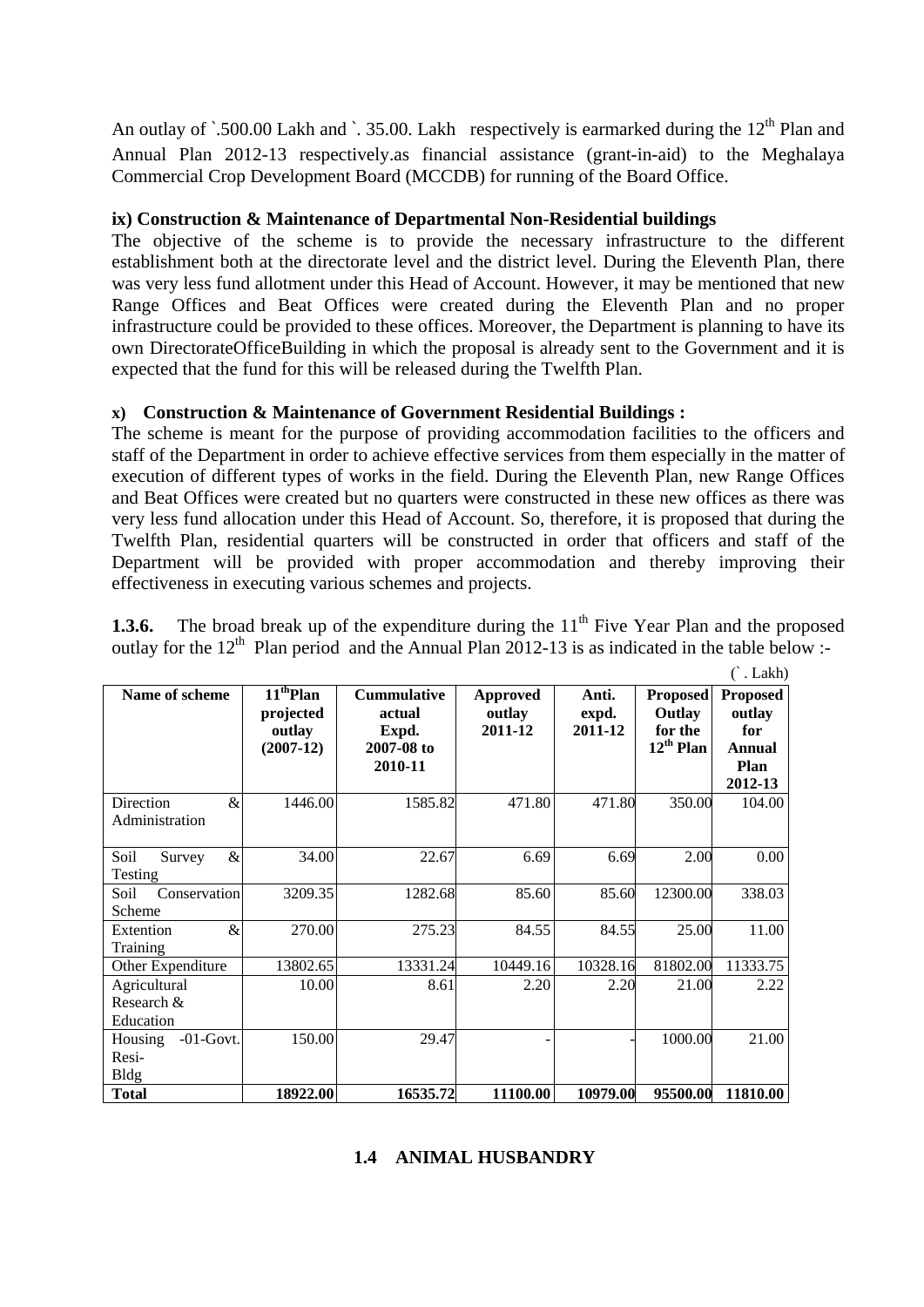**1.4.1.** Animal Husbandry & Veterinary sector plays an important role for increasing production of animal origin food like milk, meat and eggs. Every effort has been made to bring about an all round improvement of livestock and poultry farming, development of infrastructure and also to generate self employment to the people, increasing the production of meat, milk and eggs and other products and by-products, improving the marketable quality of the products including processing for long storage and better acceptability to the consumers and arrangement for an efficient marketing of the products. The target fixed for production of meat  $\&$  egg during the Eleventh Plan Period is 42,000 tonnes and 110 million Nos and the proposed target to be achieved during 2011- 12 is fixed at 40,000 tonnes and 103 million Nos.

**1.4.2.** The approved outlay for the Eleventh Plan is  $\cdot$  10500.00 lakh. The anticipated expenditure during the  $11<sup>th</sup>$  Plan is `.9928.47 lakh. The approved outlay for 2011-2012 is `.3000.00 lakh which include `.1200.00lakh as NABARD Loanand the anticipated expenditure is `.3345.00 lakh.

| 1.4.3. | <b>Achievement during the 11<sup>th</sup>Plan:</b> The key items for assessment of                   |  |  |  |  |  |
|--------|------------------------------------------------------------------------------------------------------|--|--|--|--|--|
|        | achievement under this sector during the 11 <sup>th</sup> Plan are as indicated in the table below:- |  |  |  |  |  |

| <b>Items</b>                                                   | <b>Units</b>           | $\overline{11^{th}}$ Plan<br><b>Target</b> | <b>Actual</b><br><b>Achievement</b><br>$2007 - 11$ | Anticipated<br><b>Achievement</b><br>2011-12 | $11th$ Plan<br><b>Anticipated</b><br>Achievement |
|----------------------------------------------------------------|------------------------|--------------------------------------------|----------------------------------------------------|----------------------------------------------|--------------------------------------------------|
| A.H. Products                                                  |                        |                                            |                                                    |                                              |                                                  |
| 1. Meat                                                        | 000' tonnes            | 42.00                                      | 38.00                                              | 40.00                                        | 40.00                                            |
| 2. Eggs                                                        | <b>Million Nos</b>     | 110.00                                     | 102.00                                             | 103.00                                       | 103.00                                           |
| <b>A.H. Programmes</b>                                         |                        |                                            |                                                    |                                              |                                                  |
| 1. Artificial Insemination                                     | $000'$ Nos<br>annually | 136.5                                      | 107.78                                             | 28.48                                        | 136.26                                           |
| 2. Cattle & BuffaloFarm                                        | <b>Nos</b>             | 5                                          | 5                                                  | 5                                            | 5                                                |
| 3. Veterinary<br>Hospital<br>(Cummulative)                     | <b>Nos</b>             | 4                                          | 4                                                  | $\overline{4}$                               | $\overline{4}$                                   |
| Dispensary<br>4. Veterinary<br>(Cummulative)                   | <b>Nos</b>             | 94                                         | 90                                                 | 97                                           | 97                                               |
| 5. Veterinary<br>Aid<br>Centre<br>(Reduced due to Upgradarion) | <b>Nos</b>             | 52                                         | 47                                                 | 47                                           | 47                                               |
| 6. Students trained under VFA<br><b>Training Institute</b>     | Nos.                   | 125                                        | 100                                                | 25                                           | 125                                              |
| 7. Students<br>for<br>sponsored<br>B.V.Sc. and A.H. Degree     |                        |                                            |                                                    |                                              |                                                  |
| Course                                                         | Nos.                   | 50                                         | 44                                                 | 8                                            | 52                                               |
| 8. Farmers trained under VTC                                   | Nos.                   | 5740                                       | 4981                                               | 930                                          | 5911                                             |

## **1.4.4. Programmes for the Twelfth Plan (2012-17) & Annual Plan 2012-13.**

The Department is fully utilizing its services in the activities relating to development of cattle, buffaloes, pig, sheep, goats, rabbit, poultry, feed and fodder, treatment and prevention of animal diseases, livestock census and development of dairying in the State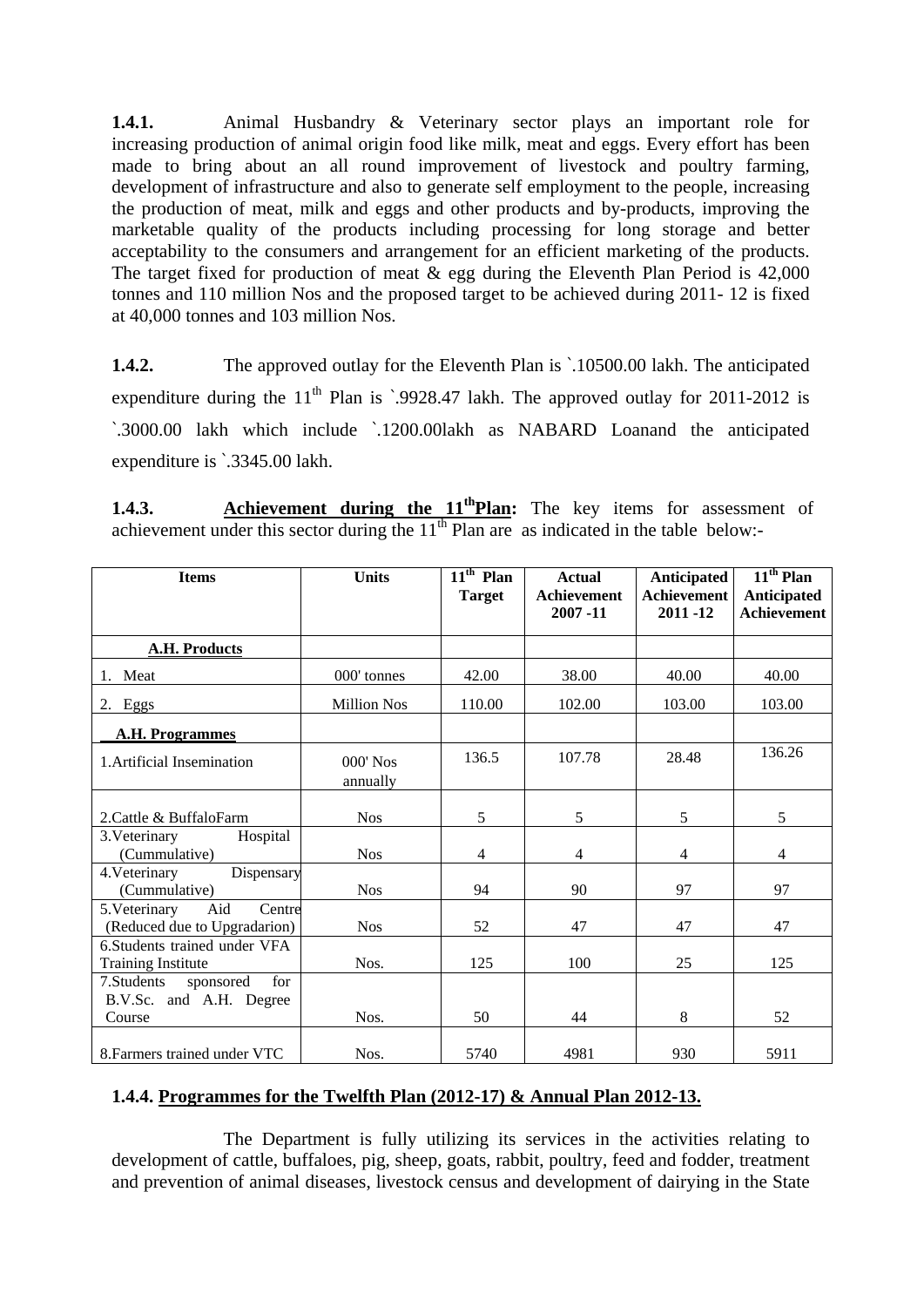keeping in view the socio-economic development in the State. Consequent upon the marked improvement in such services, the approach of the Department under long term perspective would be to match its services to the modern technologies and upgrade the existing status as early as possible in phase manner with the development that takes place elsewhere in the country as well as in advanced countries.

 Due to its peculiar topography, climatic situation and socio-economic conditions the people of Meghalaya depends more on Animal Husbandry activities, Horticulture, etc as traditional agriculture in hilly areas occupies only about 10% of the land in the State. Heavy rainfall in sloppy hill not only causes soil erosion but also make it acidic by removing the soluble basic part of the soil by the solvent action of the run-off water and loss of productivity. Indiscriminate mining of stones, gravels, coal, etc diminishes the area under cultivation, forestland and grass cover. Under such situation, livestock farming is the only other avocation the villagers fall upon for a subsidiary living, tenacity for effecting quick improvement is needed by the State as a whole by adopting a Comprehensive Plan for livestock and poultry production, processing and marketing of livestock and livestock products through judicious application of modern technologies on breeding, feeding, management, processing, disease control and marketing.

Adoption of scientific fodder production and conservation by using local grasses, improved seeds and root slips supplied by reputed organizations would bring in better availability situation and optimum production of fodder for livestock.

Utilization of dung and urine of livestock and poultry for setting up of Bio-gas units would solve the fuel problem in the remote areas and further denudation of forest could be halted with consequence re-generation of forestry cover which will go a long way for ecodevelopment in these areas.

**1.4.5.** Production of milk, meat and eggs have increased considerably as compared to the growth in human population even though the per capita availability of milk, meat and eggs as shown below indicates a dismal picture and thus it needs greater effort by the Animal Husbandry sector to make a holistic approach in the Twelfth Five Year Plan.

| Sl.No          | <b>PRODUCT</b>         | <b>PRODUCTION</b> | <b>HUMAN</b><br><b>POPULATION</b> | PER CAPITA<br><b>AVAILABILITY</b> |
|----------------|------------------------|-------------------|-----------------------------------|-----------------------------------|
|                | Milk (in '000' tonnes) | 78.21             |                                   | $74 \text{ gm/day}$               |
| $\mathfrak{D}$ | Meat (in '000' tonnes) | 37.33             | 29.04 lakh                        | $35.22$ gm/day                    |
| 3              | Eggs(in million Nos)   | 99.97             |                                   | 34 Nos/year                       |

**PER CAPITA AVAILABILITY (2009-10)** 

The picture depicted above indicates the need for taking up the activities with all sincerity and services in future plans. The action proposed to be taken for further development and the thrust areas for overall development of livestock resources is for **:-**

a) Qualitative improvement of livestockand poultry to increase the productivity and thereby increase the per-capita availability of milk, meat and egg.

b) Creation of adequate infrastructure for animal production, health coverage, input supplies, processing of animal products and organizing efficient marketing system to match the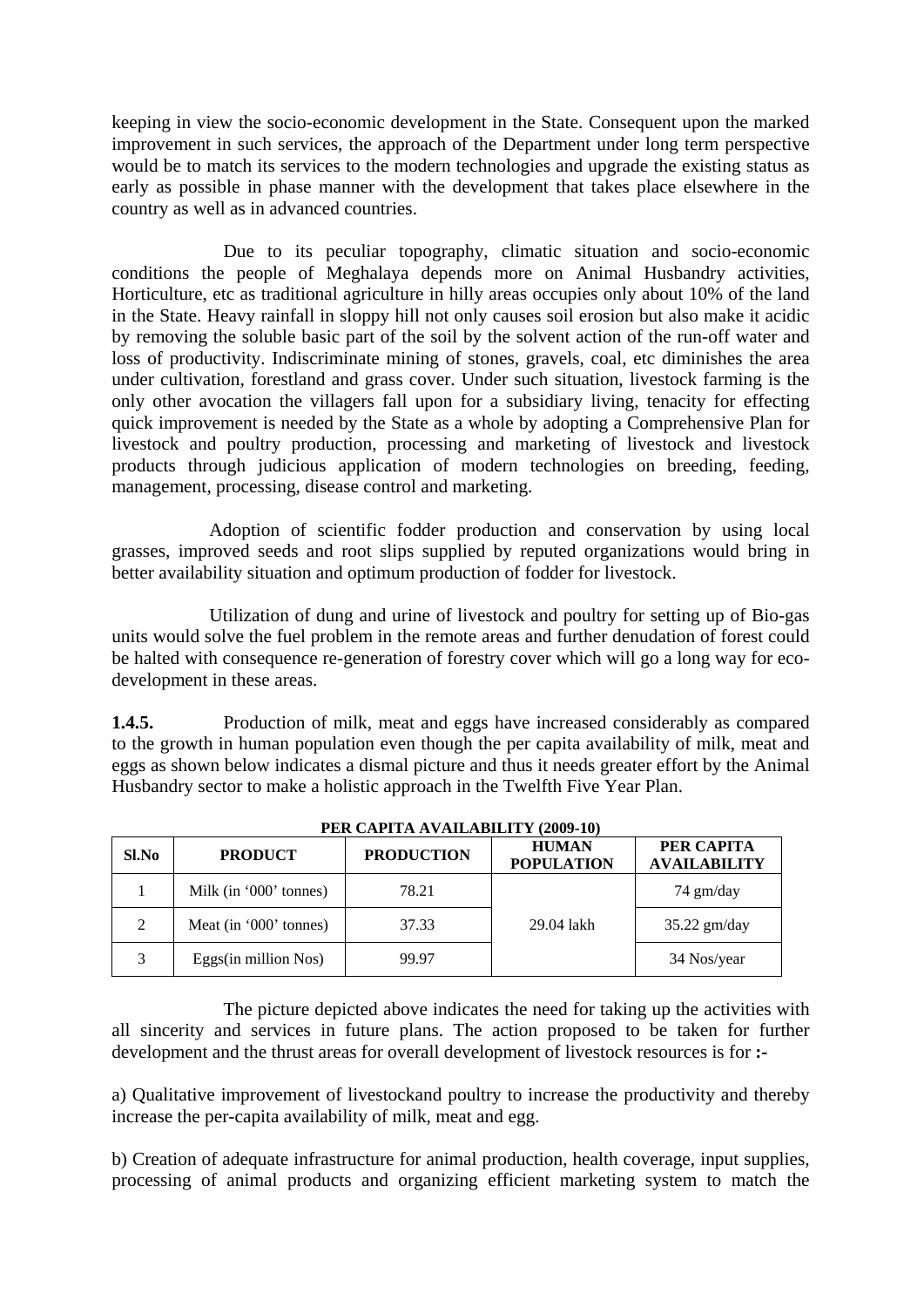production so envisaged. Establishment/strengthening of Poly-clinic/hospital in each district will be taken up, including establishment of new dispensaries in rural areas as per norms and up-gradation of existing Veterinary Aid Centres/Stockman Centres/Key Village Centres to full fledged Veterinary Dispensaries.

c) Production of fodder and balanced livestock feed will receive high priority in order to make animal production activities cost effective and remunerative to the farmers. Participation of farmers for livestock farming and for this purpose organization of farmer's co-operatives, involvement of N.G.Os in various activities will be encouraged. Breeding facilities like artificial insemination of cattle will be at farmers' door step besides imparting of training to local farmers and demonstration of latest system of farming.

d) Encourage establishment of commercially viable projects by private entrepreneurs, cooperative societies and big business houses of repute on equity participation basis, if required.

e) Additional employment opportunities for unemployed rural youths, commercial rearing of improved pigs, goats and poultry (both for eggs and meat) will be encouraged by giving assistance in the form of Grant-in-aid or subsidy, providing feed in the form of subsidy and other incentives. Rural Cluster Approach will be encouraged for poultry and piggery development.

f) Implementation of Livestock Insurance Scheme to compensate farmers in the event of loss of animals due to diseases and natural calamities.

g) Establishment of medium/small Slaughter Houses in each and every District/Sub-Division for clean and hygienic meat.

h)To sponsor suitable candidates to different institutes/universities in the country for undergoing study in degree courses on B.V.Sc & AH and B.Sc (Dairy Technology) wherever allotted seat(s) is available, which would match with the envisaged demand considering the present attrition rate of technical personnel. In-service technical officers will be deputed for post-graduate studies or specialization in different disciplines wherever required by the Department on regular basis.

i) Conducting training for production of skilled para-veterinarians who will assist the veterinarian in treatment, prevention of diseases as well as management, feeding, etc of farm animals. Workshop, Seminar and Training-cum-exposure trip will be organized on regular basis at State/District/Sub-Divisional/Block level for technical person and farmers. Training of entrepreneur for taking up livestock farming on commercial basis for which Entrepreneurship Development Programme (EDP) will be one of the prime thrust areas in the Twelfth Plan.

# **1.4.6. Proposed Outlay for the**  $12^{th}$  **Plan (2012-17) and Annual Plan 2012-13**

The proposed Outlay for the 12<sup>th</sup> Plan (2012-17) for this Sector is **`.28800.00 lakh and the proposed Outlay for the Annual Plan (2012-13) is `.3920.00 lakh which include `.1300.00 lakh of NABARD Loan and `.520.00 lakh for Livestock Mission.**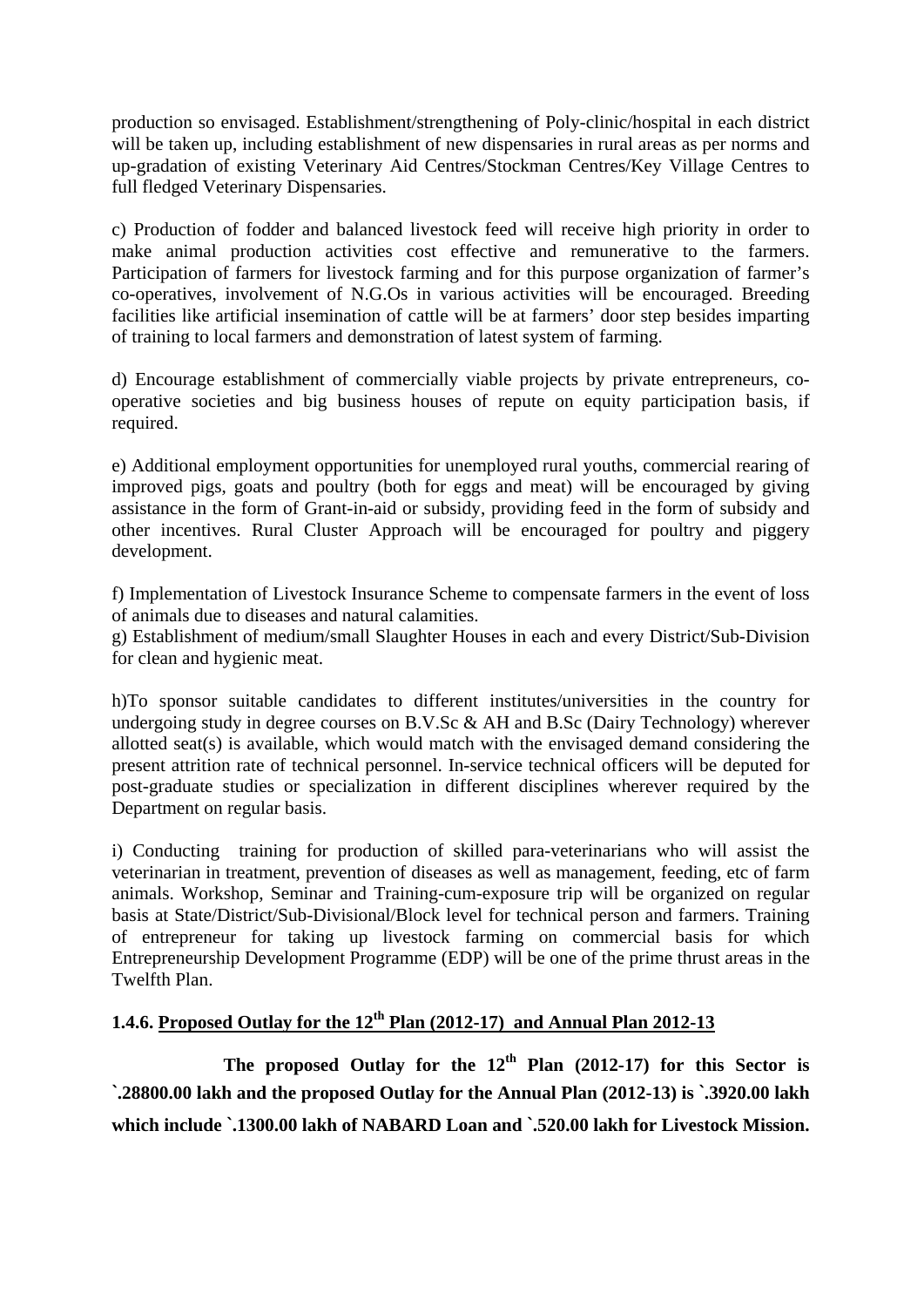**1. Direction & Administration :-**An amount of **`.146.13 lakh** is proposed for maintenance of Administrative offices at Directorate, District, Sub-Divisional, Engineering and other establishments, including rent-rates & taxes and State share to Centrally Sponsored Scheme, namely, State Veterinary Council.

**2. Veterinary Services & Animal Health :-**For maintaining and providing medicines, chemical, reagents, equipments and appliances to the existing hospitals, dispensaries, aid centres and Clinical laboratories located in different parts of the State including contribution to Centrally Sponsored Scheme, namely, Assistance to State for Control of Animal Diseases (ASCAD), an amount of **`.324.87 lakhs** is proposed during 2012-13. The Department has also earmarked State's Share under NABARD loan for establishment of new Veterinary Dispensaries in the State.

**3. Cattle Development :-** Forimprovement and strengthening of the existing Cattle farms and Buffalo farm, replacing the old and unproductive stock and purchase of feed, etc also for establishing New Cattle Farm in East Garo Hills District an amount of **`.135.95 lakhs** is proposed during 2012-13. State share has been earmarked for establishment of Slaughter houses under NABARD Loan. For implementation of Livestock Mission (Dairy farming) under Integrated Basin Development & Livelihood Programme, an amount of **`.130.00 lakhs** has been earmarked.

**4. Poultry Development :-** An amount of **`.222.97 lakhs** has been proposed for maintenance and strengthening of all poultry farms in the State, replacement of parent stock of breeding birds, increasing the capacity of birds in the farms in order to meet the requirement for supply of inputs to the farmers. The above amount includes assistance to farmers / Self Help Group / Co-operative Societies for poultry rearing in the form of Subsidy. An amount of **`.130.00 lakhs** has been earmarked for implementation of Livestock Mission (Poultry farming) under Integrated Basin Development & Livelihood Programme.

**5. Sheep, Goat and Rabbit Development :-** Under this scheme, an amount of **`.135.50**  lakhs has been proposed for implementation of subsidy scheme for goat rearing which include **`.130.00 lakhs** for Livestock Mission (Goat farming) under Integrated Basin Development & Livelihood Programme.

**6.Piggery Development :-** This programme includes maintenance and strengthening of existing pig breeding farms in the State and implementation of subsidy schemes for general farmers/Educated Un-employed Youth / SHGs /Co-operative Societies/. It is proposed to replace the old parent stock of pigs for breeding programme so as to improve and increase production of piglets in order to meet the requirement in the State. Also proposal for implementation of the Livestock Mission (Pig farming) under Integrated Basin Development

& Livelihood Programme has been earmarked for **`.130.00 lakhs** Hence, a total amount of

**`.394.90 lakhs** is proposed.

**7. Feed and Fodder Development :-** An amount of **`.32.16 lakhs** is proposed for maintenance of existing fodder farms and feed mills in the State.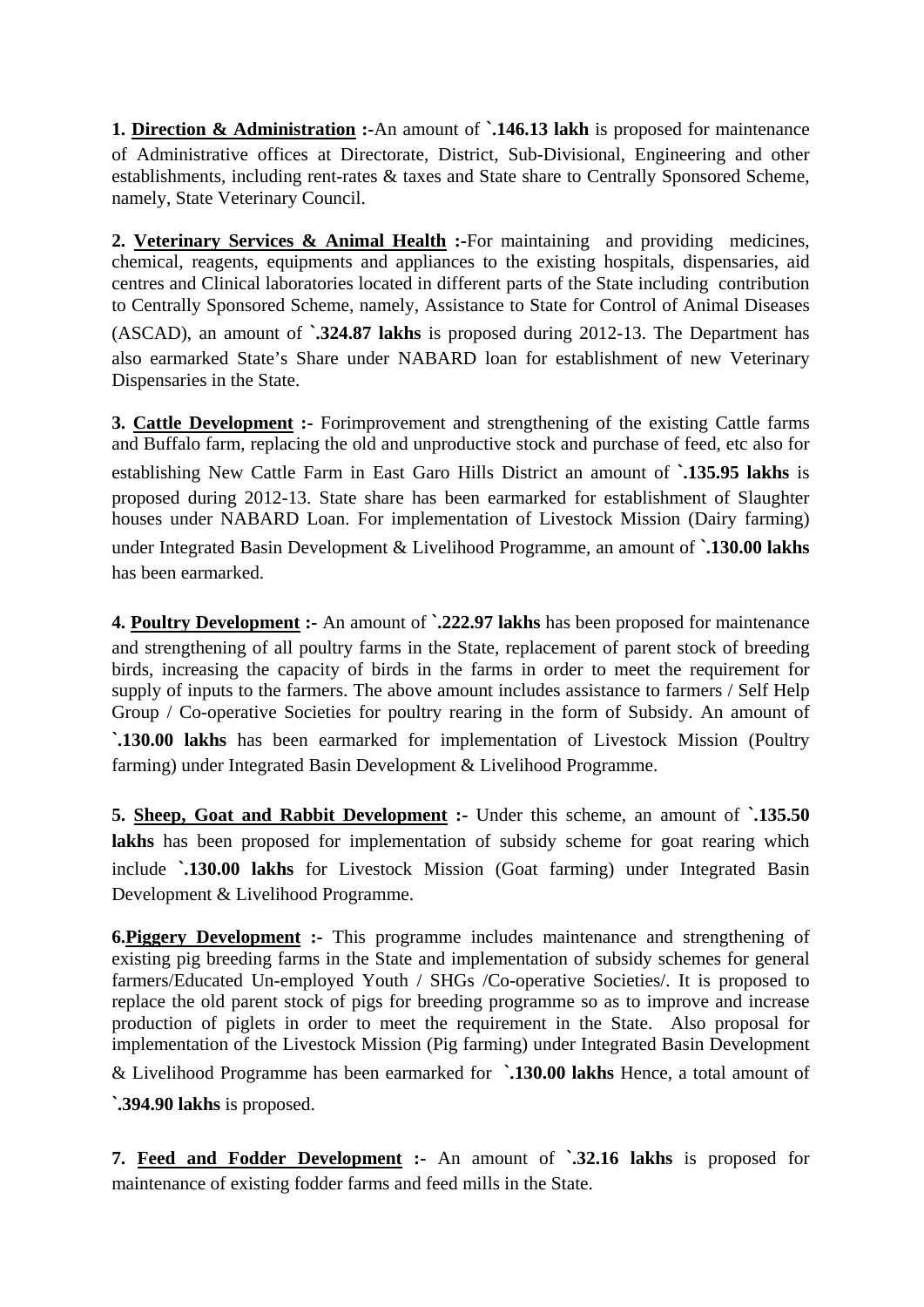**8.Administrative Investigation &Statistics**:- An amount of **`.34.80 lakhs** is proposed as State share for implementation of Integrated Sample Survey for estimation of major livestock products in the State.

**9. Research & Education :-** This programme includes maintenance of existing clinical laboratories for analysis and testing of samples, purchase of vaccines, sponsoring candidates for undergoing degree course, specialization, conducting certificate course to VFA, vocational training to farmers, workshops, etc. Hence, an amount of **`.74.53 lakhs** is proposed for the above expenditure.

**10.Infrastructure Development:-** An amount of **`.836.54 lakhs** is proposed for construction of new pig sheds at Pig Farm, Baghmara, establishment of new cattle farm in East Garo Hills District, balance payment of construction of new establishments sanctioned during 2009-10 onwards.

**1.4.7. Schemes under NABARD Loan :** Under NABARD Loan, 2(two) Schemes viz, Setting up of Modern Abattoir at Mawiong, Shillong @ `.2288.83 lakhs and Construction of 7(seven)Veterinary Dispensaries @ `408.91 lakhs have been taken up and the anticipated expenditure during 2011-12 is `.1200.00 lakh.

**1.4.8. New Schemes :** Anamount of`.21.65 lakh is proposed during 2012-13 for the new Schemes viz; Establishment of District Veterinary Information Office in Khasi Jaintia and Garo Hills, Establishment of Cattle Breeding Farm in East Garo Hills and for construction of residential and non-residential buildings.

**1.4.9. Livestock Mission under IntegratedBasin Development & Livelihood Programme :** Livestock Mission is one of the flagship programme of the Government of Meghalaya under the IntegratedBasin and Livelihood Development Programme (IBLDP) with an aim to generate employment opportunity to the local population using the available technology and resources. The programme offer lots of scope to augment production of meat, egg and milk, thereby bridging the gap between demand and supply. The State as of now import more than 9 thousand tonne of meat & 33 millions eggs every year from outside the state besides large quantity of milk by products. With the increase of human population, it is expected that the demand for all the above protein requirement of animal origin will increase many folds. However, the State has a congenial climate and resources suitable for Livestock & Poultry farming. Hence, a committed programme like "**Livestock Mission**" is expected to bring lots of changes to enhance the economy of the State and provide employment opportunity to many. The goals of thisLivestock Mission is designed to be implemented through the Group/Societies/Individual as given below and to cover all the 39 blocks of the State in 5(five) years. The financial support system will be shared between the Government, Bank and Beneficiaries in the ratio of 60:30:10 respectively.

## **PROJECTED FINANCIAL IMPLICATION AND GOVERNMENT CONTRIBUTION**

| $\mathbf{C}$<br>ט. | <b>PROGRAMME</b> | No.of SHG/ | <b>Estimated</b>   | 60%        |
|--------------------|------------------|------------|--------------------|------------|
| No.                |                  | Group/     | <b>Expenditure</b> | Government |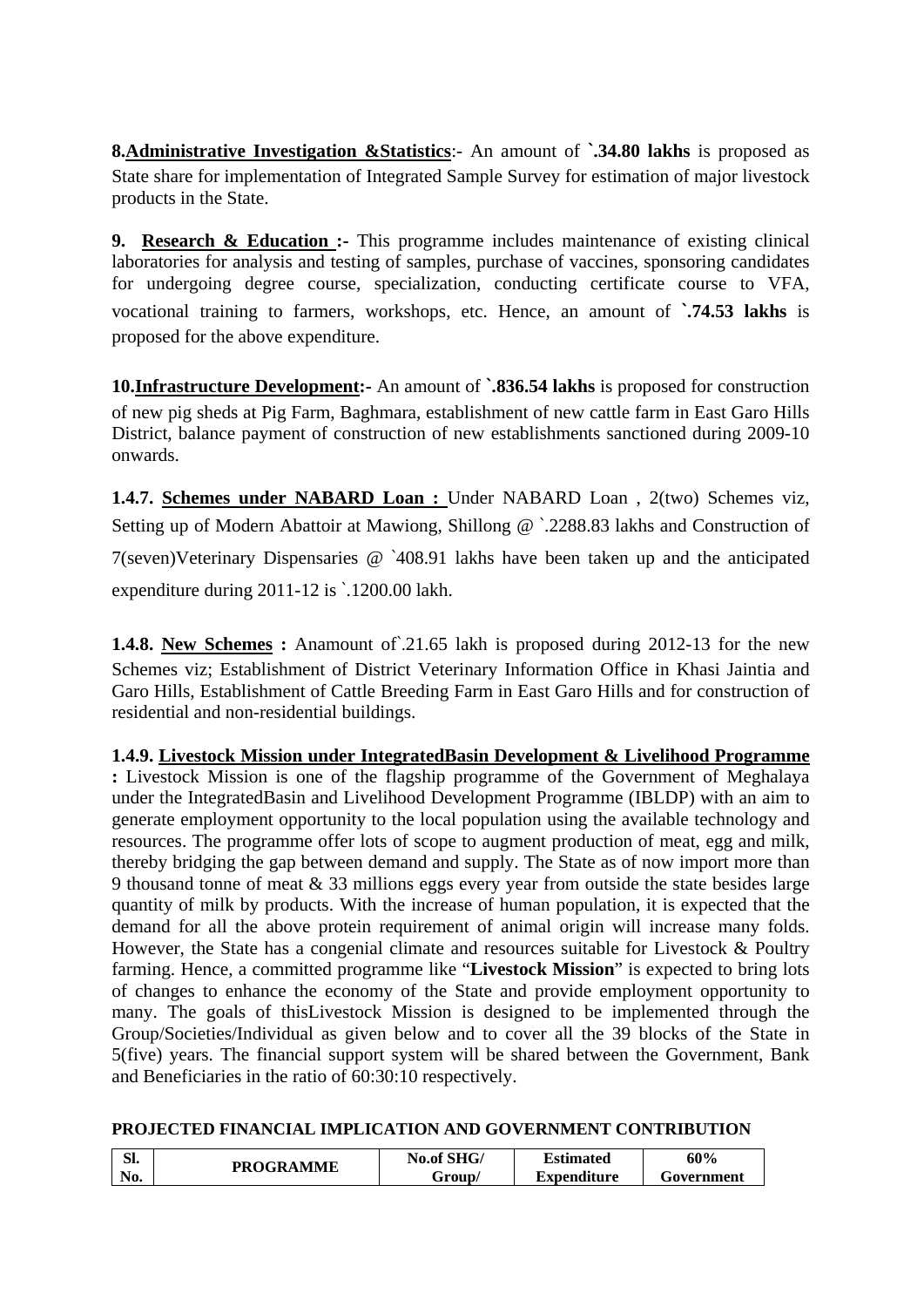|     |                                                                                                              | <b>Society</b> | (lakhs)  | contribution |
|-----|--------------------------------------------------------------------------------------------------------------|----------------|----------|--------------|
| 1.  | Dairy Development                                                                                            | 82             | 1767.10  | 1060.26      |
| 2.  | Pig Breeding                                                                                                 | 780            | 14352.00 | 8611.20      |
| 3.  | Pig Fattening                                                                                                | 1137           | 13644.00 | 8186.40      |
| 4.  | Poultry Layer                                                                                                | 176            | 6575.79  | 3945.47      |
| 5.  | Kuroiler rearing                                                                                             | 722            | 15104.68 | 9062.81      |
| 6.  | <b>Goatery Development</b>                                                                                   | 793            | 11228.88 | 6737.33      |
| 7.  | Fodder development                                                                                           |                | 10623.80 | 10623.80     |
| 8.  | Marketing unit of Live animals                                                                               | 78             | 374.40   | 224.64       |
| 9.  | Clean butcher shop                                                                                           | 80             | 320.00   | 192.00       |
| 10. | building<br>/Mass<br>Capacity<br>Media/Data<br>relief/<br>collection/Emergency<br>Administrative charges etc |                | 5300.00  | 5300.00      |
|     | <b>Total</b>                                                                                                 | 3848           | 79290.65 | 53943.91     |

| Unit size of each programme |  |  |  |  |  |
|-----------------------------|--|--|--|--|--|
|-----------------------------|--|--|--|--|--|

| SI.<br>N <sub>0</sub> | Name of programme                                | Amount<br>per unit | No.of animal/<br>birds per<br>unit | <b>Total</b><br>Amount<br>(in lakh) |
|-----------------------|--------------------------------------------------|--------------------|------------------------------------|-------------------------------------|
| 1.                    | Dairy Cattle                                     | 21,55,000.00       | 10 milch cows                      | 1767.10                             |
| 2.                    | Pig Breeding                                     | 18,40,000.00       | 12 piglets $(2:10)$                | 14352.00                            |
| 3.                    | Pig Fattening                                    | 12,00,000.00       | 40 piglets                         | 13644.00                            |
| 4.                    | Poultry Layer                                    | 37, 36, 240.00     | 1000 birds                         | 6575.79                             |
| 5.                    | Low in-put Kuroiler                              | 20,92,060.00       | 1000 birds                         | 15104.68                            |
| 6.                    | Goatery                                          | 14,16,000.00       | 42 goats(2:40)                     | 11228.88                            |
| 7.                    | (i)Strengthening of existing Govt.Fodder<br>Farm | 41,00,000.00       | 4 units                            | 164.00                              |
|                       | (ii) Setting up Fodder Demonstration plot        | 12,70,000.00       | 74 units                           | 939.80                              |
|                       | (iii)Fodder production unit                      | 3,40,000.00        | 2800 units                         | 9520.00                             |
| 8.                    | Marketing unit of live animals                   | 4,80,000.00        | 78 units                           | 374.40                              |
| 9.                    | Setting up of clean butcher shop                 | 4,00,000.00        | 80 units                           | 320.00                              |
| 10.                   | building/Mass<br>Capacity                        |                    |                                    |                                     |
|                       | relief/<br>Media/Datacollection/Emergency        |                    |                                    | 5300.00                             |
|                       | Administrative charges etc                       |                    |                                    |                                     |
|                       | <b>Grand Total</b>                               |                    |                                    | 79290.65                            |

(1) With the implementation of the above programmes, the State is expected to increase the production as follows:

| Sl.No. | <b>ITEMS</b> | <b>Estimated production</b> |
|--------|--------------|-----------------------------|
|        | Milk         | 25 lakhs litres per year    |
| 2.     | Piglets      | 4,24,320 nos in 5 years     |
| 3.     | Pork         | 8914.08 MT in 5 years       |
| 4.     | Eggs         | 18 million per year         |
| 5.     | Chicken      | 1900 MT per year            |
| 6.     | Mutton       | 190 MT per year             |

(2) Under the Livestock Mission, about 3848 Group/Society will be covered in five years, thus giving direct and indirect employment to about 40 thousand people.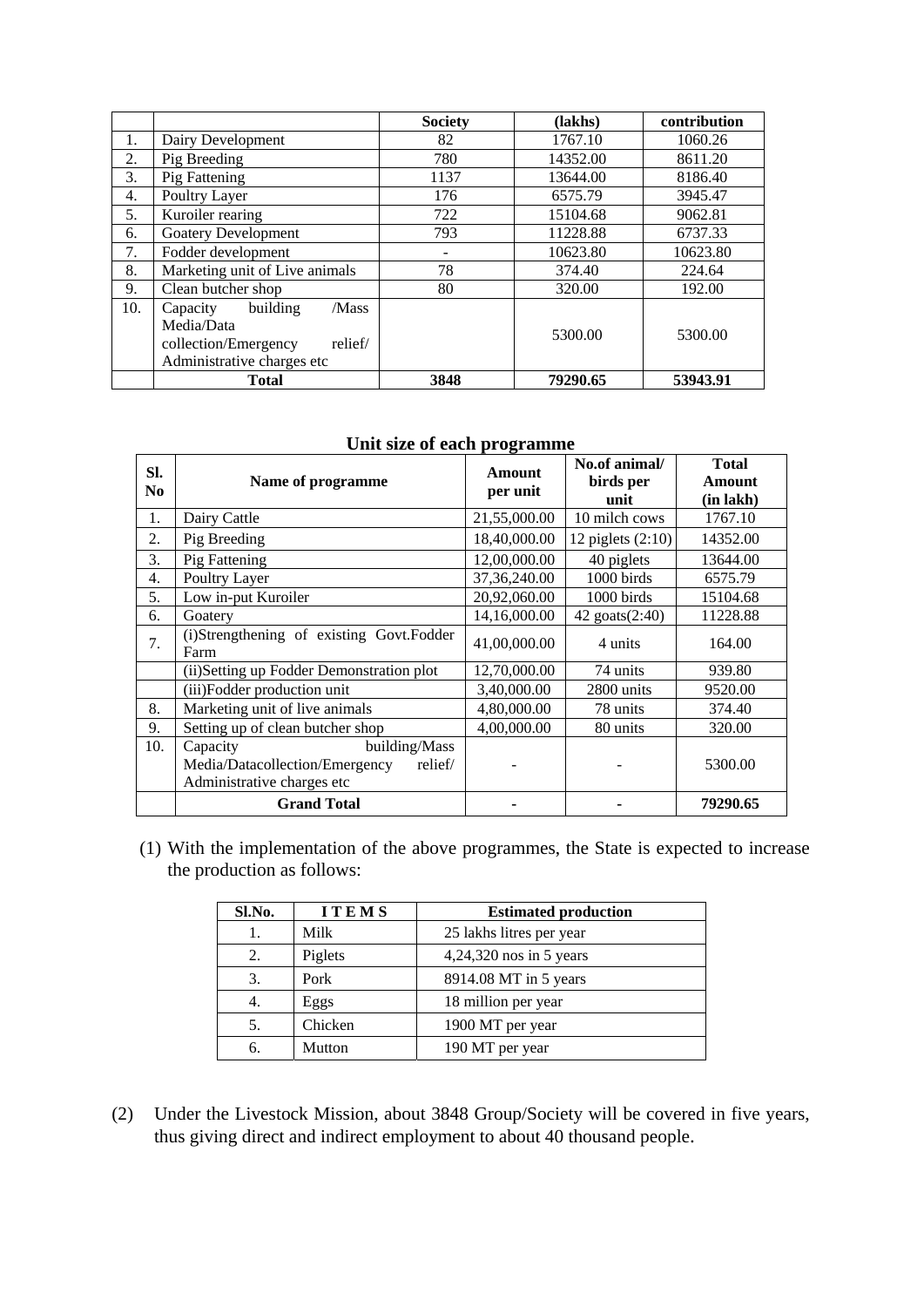- (3) Livestock Mission encourages all stake holders to acquaint themselves with scientific knowledge & skill through proper guidance and training, thus ensuring sustainability of the programme.
- (4) The idea of involving SHG/Societies is to cover maximum number of participation, besides it will safeguard the viability of the programme.
- (5) The implementation will have a cluster approach to be able to take proper health care, supervision and marketing.

**Strategy:**The overall strategy is to augment production of meat, milk and eggs with due consideration to the marketing facilities. It also envisages transfer of technology on the concept of demand-driven.

**Mode of implementation:**All programme will be implemented through the State Implementing Agency to be headed by the Chief Executive Officer (CEO). At the District level, all District A.H & Vety.Officer will be the implementing officer and to be assisted by the Programme Manager at the Block level. At the village level, Livestock Development Committee will be constituted from amongst the member of SHG/Society, where A.H & Vety. Officer, C&RD Block will be the ex-officio member.

**Funding & Management of Fund: The Implementing Agency will tie up with any** Commercial Bank for back ended subsidy, and each Group or Society shall have to open their bank account accordingly. The consolidated fund will be created with the Financial Bank.

**Monitoring & Evaluation:**Separate committee will be constituted for this purpose for the successful implementation of all programmes under the Livestock Mission.

**1.4.10** An amount of **`.520.00 lakhs** has been earmarked initially which includes Dairy, Poultry, Piggery and Goat development. The State has a congenial climate and resources suitable for Livestock & Poultry farming. Hence, a committed programme like "**Livestock Mission**" is expected to bring lots of changes to enhance the economy of the State and provide employment opportunity to many. Livestock Mission is designed to be implemented through the Group/Societies/Individual as given below and to cover all the 39 blocks of the State in 5(five) years. The financial support system will be shared between the Government, Bank and Beneficiaries in the ratio of 60:30:10 respectively

**1.4.11.** The broad break - up of the actual expenditure for the first four years of the  $11<sup>th</sup>$  Plan, anticipated expenditure  $2011-12$  and the Projected Outlay for the  $12<sup>th</sup>$  Plan and Annual Plan 2012- 13 in respect of Animal Husbandry and Veterinary Sector is indicated in the Table below:-

**(`. in lakh) Sl. No. Schemes 11th Plan 2007-12 Projected Outlay Actual Expenditure 2007-08 to 2010-11 Annual Plan 2011-12 12th Plan 2012-17 Projected Outlay Annual Plan 2012- 13 Proposed Outlay Outlay Anticipated Expenditure** 1. Direction & Administration 520.00 568.84 184.56 184.56 1431.00 146.13 2. Vety. Services & Animal Health 2135.00 | 1830.35 | 665.47 | 668.77 | 5199.00 | 324.87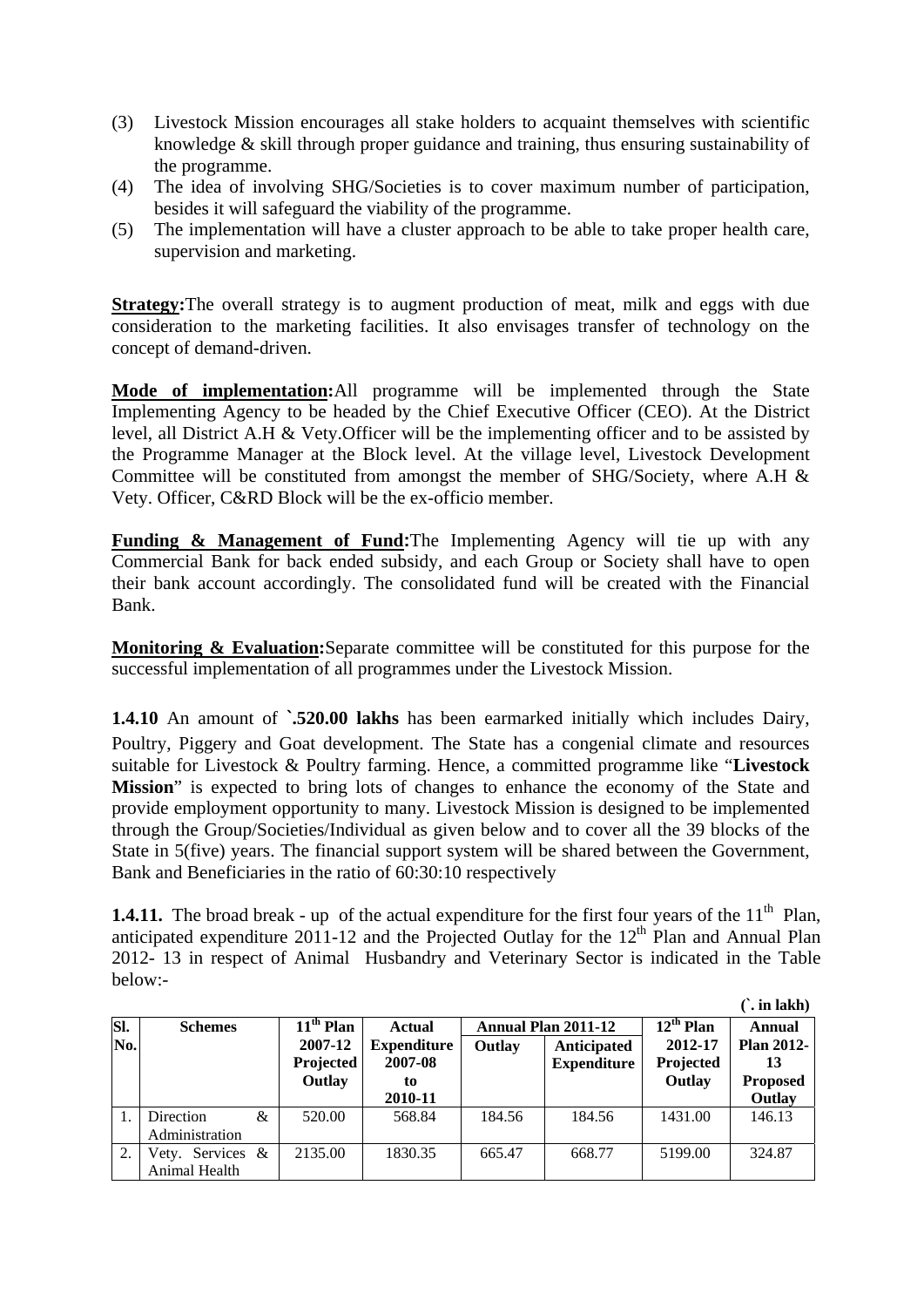| 3.               | Cattle and Buffalo       | 940.00   | 335.21  | 263.30  | 263.30  | 1684.00  | 135.95  |
|------------------|--------------------------|----------|---------|---------|---------|----------|---------|
|                  | Development              |          |         |         |         |          |         |
| $\overline{4}$ . | Poultry                  | 1160.00  | 507.50  | 174.23  | 194.23  | 2299.00  | 222.97  |
|                  | Development              |          |         |         |         |          |         |
| 5.               | Sheep<br>Goat<br>&       | 80.00    | 58.17   | 18.88   | 18.88   | 200.00   | 5.50    |
|                  | Development              |          |         |         |         |          |         |
| 6.               | Piggery                  | 1100.00  | 537.09  | 195.50  | 195.50  | 2305.00  | 264.90  |
|                  | Development              |          |         |         |         |          |         |
| 7.               | Fodder<br>$\&$<br>Feed   | 395.00   | 210.55  | 50.39   | 50.39   | 360.00   | 32.16   |
|                  | Development              |          |         |         |         |          |         |
| 8                | Administrative           | 150.00   | 45.34   | 24.91   | 24.91   | 236.00   | 34.80   |
|                  | Investigation<br>and     |          |         |         |         |          |         |
|                  | <b>Statistics</b>        |          |         |         |         |          |         |
| 9.               | Research                 | 80.00    | 51.91   | 16.10   | 16.10   | 125.00   | 16.23   |
| 10.              | Education                | 309.00   | 232.66  | 81.35   | 81.35   | 660.00   | 58.30   |
| 11.              | Infrastructure           | 3631.00  | 1205.85 | 125.31  | 447.01  | 3327.00  | 836.54  |
| 12.              | New Schemes              |          |         |         |         | 974.00   | 21.65   |
|                  | <b>TOTAL</b>             | 10500.00 | 5583.47 | 1800.00 | 2145.00 | 18800.00 | 2100.00 |
| 13.              | <b>NABARD</b> Loan       |          |         | 1200.00 | 1200.00 | 10000.00 | 1300.00 |
| 14.              | <b>SPA</b>               |          | 1000.00 |         |         |          |         |
| 15.              | <b>Livestock Mission</b> |          |         |         |         |          | 520.00  |
|                  | <b>GRANDTOTAL</b>        | 10500.00 | 6583.47 | 3000.00 | 3345.00 | 28800.00 | 3920.00 |

## **1.4.12. CENTRALLY SPONSORED AND CENTRAL SECTOR SCHEMES:**

 The following are the Centrally Sponsored Scheme to be continued during 2012-13:-

- 1. Professional Efficiency Development- Establishment of State Veterinary Council.
- 2. Assistance to State for Control of Animal Disease (ASCAD).
- 3. National Project on Rinderpest Eradication (NPRE)
- 4. Sample Survey for estimation of Major Livestock Products.
- 5. Livestock Census.
- 6. National Project for Cattle & Buffalo Breeding.
- 7. Livestock Insurance Scheme.
- 8. National Project for control of Brucellosis (NPCB).
- 9. National Animal Disease Reporting System (NADRS).
- 10. Rural Backyard Poultry Development Component.
- 11. Assistance to Grassland Development including Grass Reserve.

## **1.5. DAIRY DEVELOPMENT**

**1.5.1.** The approved outlay for Dairy Development Sector for the 11<sup>th</sup> Plan is `.2200.00 lakhs. The anticipated expenditure during the  $11<sup>th</sup>$  Plan is  $\cdot$  1705.59 lakh. The approved outlay for the Annual Plan, 2011 - 2012 is `.750.00 lakh of which the anticipated expenditure is `.405.00 lakh. The anticipated achievement during the  $11<sup>th</sup>$  Plan in production of milk is 82.00 thousand litres and the proposed target to be achieved during the  $12<sup>th</sup>$  Plan is fixed at 83.00 thousand litres.

 In Dairy development, priority will be given for creating a ready market of milk in rural areas, processing and pasteurization of milk or milk products for sale in towns/cities of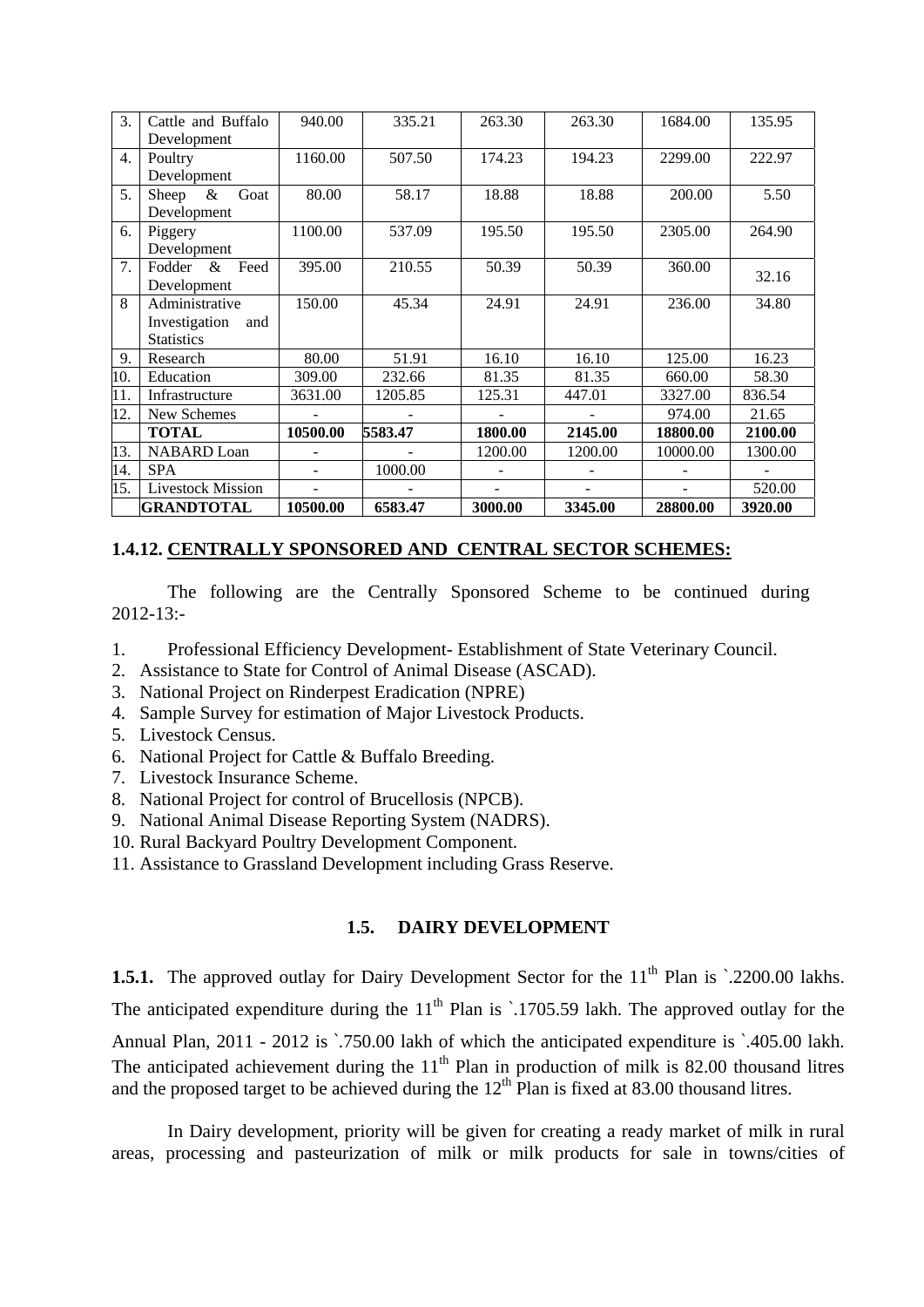Meghalaya and the adjoining States preferably through co-operative societies. Private entrepreneurs willing to establish milk plants will be encouraged.

**1.5.2.** The Projected Outlay for the  $12<sup>th</sup>$  Plan (2012-17) is Rs.4850.00 lakh and the proposed Outlay for the Annual Plan (2012-13) is `.650.00 lakh. The programmes under Dairy Sector proposed to be taken up during 2012-2012 are summarized below:

**1.Direction and Administration:** Scheme under Direction and Administration at State and District level will continue during 2012-13 which includes maintenance, strengthening and improvement of the administrative set up both at the State and District level. An amount of `.34.57 lakh is proposed during 2011-12.

**2.Cattle-cum-Dairy Development:** An amount of. `.443.64 lakh is proposed for maintenance of Dairy Plants, Chilling Plants and up-gradation of existing Chilling Plants to Dairy Plant in East Garo Hills District. Policy in respect of procurement & marketing of milk is now being handled by the Registered District Societies in Shillong, Tura and Jowai. In order to encourage & involve people for increasing milk production, the Subsidy Scheme for rearing of dairy cows and distribution of feed subsidy to educated unemployed youth & general farmers will continue during 2012-2013.

**3. Education:** An amount of  $\lambda$ -4.27 lakhs is proposed for payment of scholarship/stipend to the sponsored student undergoing studies in Dairy Technology outside the State. The above amount includes other expenditure like advertisement, publicity and other charges.

**4.Infrastructure** – An amount of `.167.52 lakhs is proposed for construction works and upgradation of existing Chilling Plant to Dairy Plant of 2000 litres per day capacity, improvement of water supply, fencing, extension and improvement of conference room, etc under Dairy sector.

**1.5.3**. The broad break - up of the actual expenditure for the first four years of the 11<sup>th</sup> Plan, anticipated expenditure 2011-12 and the Projected Outlay for the  $12<sup>th</sup>$  Plan and the proposed outlay for the Annual Plan 2012- 13 in respect of Dairy Sector is indicated in the Table below:-

|                  |                              |                                              |                         |        |                               |                           | (Lakhs)                     |  |
|------------------|------------------------------|----------------------------------------------|-------------------------|--------|-------------------------------|---------------------------|-----------------------------|--|
| SI.<br>No.       | <b>Schemes</b>               | $\overline{11}$ <sup>th</sup> Pla<br>n 2007- | <b>Actual</b><br>Expdr. |        | <b>Annual Plan</b><br>2011-12 | $12^{th}$ Plan<br>2012-17 | Annual<br><b>Plan 2012-</b> |  |
|                  |                              | 2007-08<br>12<br>Project<br>to               |                         | Outlay | Anticipate                    | Projected<br>Outlay       | 13<br><b>Proposed</b>       |  |
|                  |                              | ed                                           | 2010-11                 |        | <b>Expenditu</b>              |                           | Outlay                      |  |
|                  |                              | Outlay                                       |                         |        | re                            |                           |                             |  |
| 1.               | Direction<br>and             | 30.00                                        | 90.71                   | 37.97  | 57.53                         | 297.00                    | 34.57                       |  |
|                  | Administration               |                                              |                         |        |                               |                           |                             |  |
| 2.               | <b>Employment Generation</b> | 200.00                                       | 270.55                  | 79.20  | 79.20                         | 484.00                    | 79.20                       |  |
| 3.               | Dairy<br>Cattle-cum          | 1270.0                                       | 525.92                  | 573.49 | 230.93                        | 2194.00                   | 364.44                      |  |
|                  | Development                  | 0                                            |                         |        |                               |                           |                             |  |
| $\overline{4}$ . | Agricultural Research &      |                                              | 0.00                    | 3.00   | 1.00                          | 25.00                     | 4.27                        |  |
|                  | Education                    |                                              |                         |        |                               |                           |                             |  |
| .5.              | Construction                 | &<br>700.00                                  | 413.41                  | 56.34  | 36.34                         | 350.00                    | 117.52                      |  |
|                  | improvement                  | of                                           |                         |        |                               |                           |                             |  |
|                  | Residential<br>Non-<br>and   |                                              |                         |        |                               |                           |                             |  |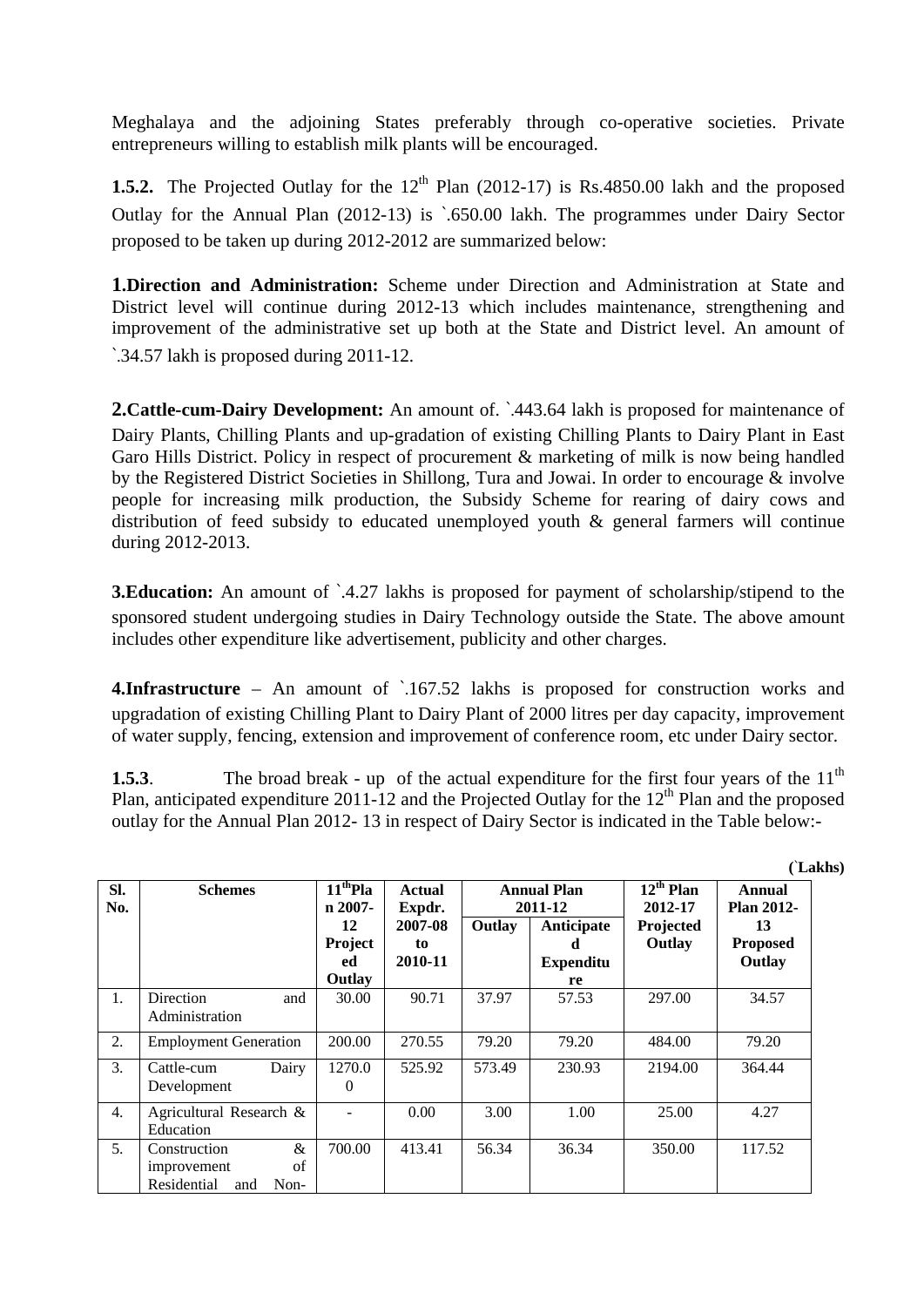|    | Residential<br>Buildings, |        |         |        |        |         |        |
|----|---------------------------|--------|---------|--------|--------|---------|--------|
|    | etc.                      |        |         |        |        |         |        |
| 6. | Upgradation<br>the<br>of  | ۰      |         | -      |        | 1500.00 | 50.00  |
|    | existing Chilling Plant,  |        |         |        |        |         |        |
|    | Gangdubi                  |        |         |        |        |         |        |
|    | <b>Total</b>              | 2200.0 | 1300.59 | 750.00 | 405.00 | 4850.00 | 650.00 |
|    |                           |        |         |        |        |         |        |

#### **1.6 FISHERIES**

**1.6.1.** Meghalaya is endowed with immense natural water resources which have great potential for fishery development as fish culture has become popular and is increasingly being taken up by the fish farmers as their means of livelihood. Fisheries Department launched the "Aquaculture Development for 1000 Ponds scheme in 2005-06 to create additional water area for fish culture in the private sector. About 500 Hectares of water area was created and 2400 individuals became fish farmers due to this scheme. The State Government has decided to accord high priority to fisheries sector during the  $12<sup>th</sup>$  Plan and prepared the Meghalaya State Aquaculture Mission to be implemented co-terminus with the Twelfth Five Year Plan period (2012-13 to 2016-17).

**1.6.2**. The Eleventh Plan (2007-12) outlay for Fisheries sector was `. 4500.00 lakh. The actual expenditure incurred for the last four years i.e., 2007-08 to 2010-11 was 2281.75 lakh. The approved outlay during the Annual Plan2011-12 is 800.00 lakh 300.00 lakh is expected to be utilised. The anticipated expenditure for the entire  $11<sup>th</sup>$  Plan period comes to

## 2581.75 lakh.. **The proposed outlay for the Twelfth Plan (2012-13 to 2016-17) is ` 52900.00 lakh and the proposed outlay for the Annual Plan 2012-13 is 1275.00 lakh**.

## **1.6.3. Achievements during the 11<sup>th</sup> Plan period :**

- a) During the  $11<sup>th</sup>$  Plan Period (2007-08 to 2011-12) an additional water area of:
	- (i) 495.55 Ha. with 2336 nos. of fish farmers have been covered under the scheme "Aquaculture Development for 1000 Ponds" scheme.
	- (ii) 181.00 Ha with 826 nos of fish farmers have been covered under the scheme "RKVY – Area Expansion" scheme. Further, under RKVY, 4 nos. of Departmental farms have been upgraded alongwith construction of hatcheries in 2 farms, to meet the demand of fish seeds.
	- (iii)Under Special Plan Assistance (SPA) another 678 Ha. of water area will be brought under fish culture covering 6780 fish farmers, by the end of 2012. Work is going on at a rapid pace.

The actual achievement of fish production during the  $11<sup>th</sup>$  Plan period was 21,413 Metric tonnes and the number of fish seeds produced was 9.46 million. There is a huge demand-supply gap in the production of fish and the State has to adopt a mission mode approach to bridge the gap as soon as possible.

 $(iv)$ During the  $11<sup>th</sup>$  Plan period, 1385 nos. of fish farmers have been imparted technical training by the Department and 354 nos. have been sent for Training at the National Institute of Rural Development (NIRD), Guwahati.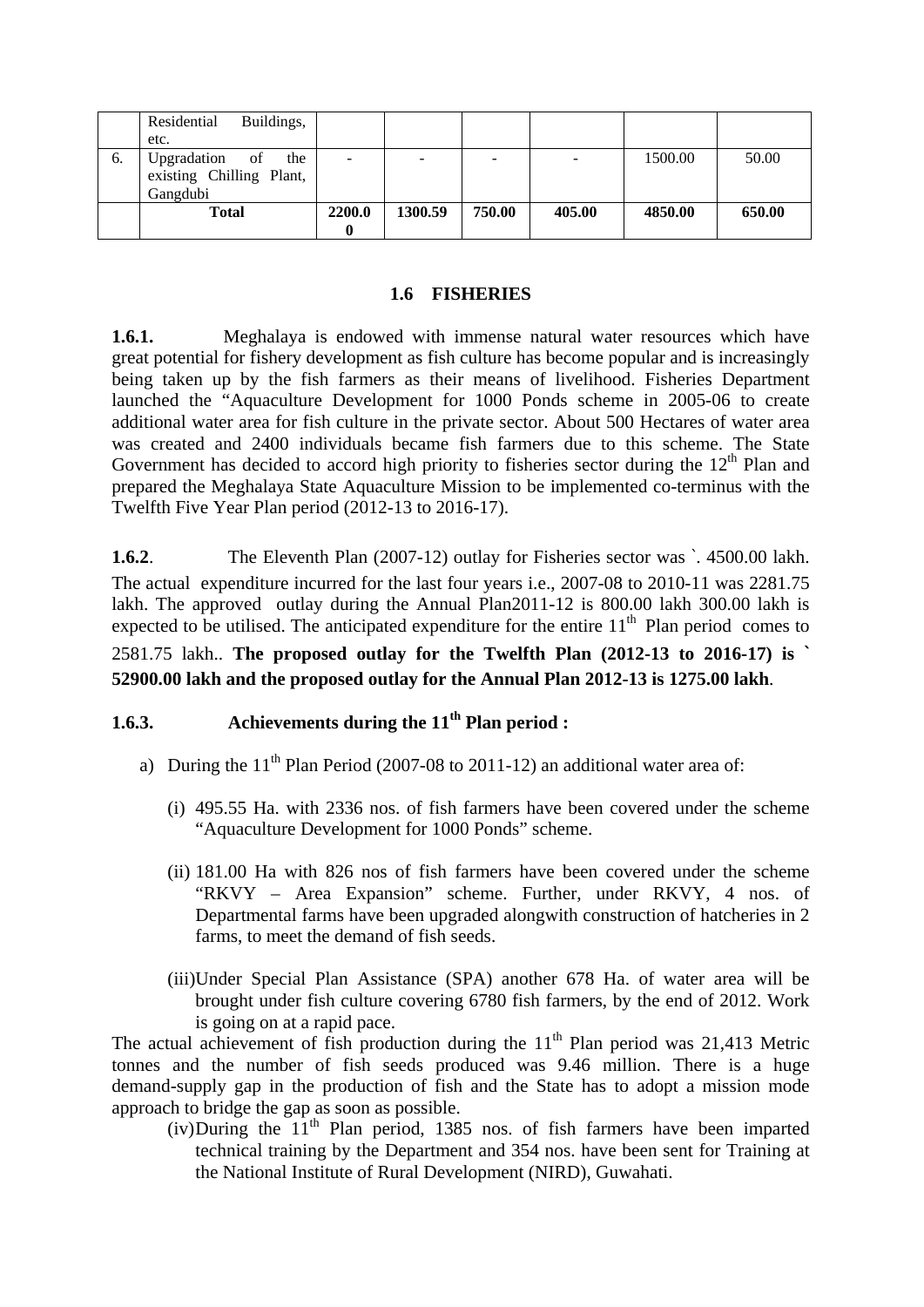(v) Further, 85 nos. of Field Officers have been sent for short term training to the Central Institute of Fresh water Aquaculture (CIFA) at Bhubaneswar and 119 nos. of fish farmers have gone for exposure visit to CIFA, Bhubaneswar.

## **1.6.4. Approach, Strategies of the 12<sup>th</sup> Plan**

The immediate task before the State is to increase the area under fisheries and create sufficient infrastructure to generate sufficient fish seed and feed as well as to provide for disease management. The approach adopted is a mission mode approach to bridge the gap between demand and supply.

## **1.6.5. Twelfth Plan Priorities are as follows:**

- (i) Bridging the critical infrastructure gaps with respect to hatcheries, feedmills and disease management.
- (ii) Create additional water areas to increase production;
- (iii)Establishing sanctuaries for conserving indigenous and endemic species;
- (iv)Capacity Building and Human Resource Development;
- (v) Bring in private participation in the development of fisheries sector.

## **1.6.6. Programmes for the Twelfth Plan (2012-17) and Annual Plan 2012-13:**

The schemes/ programmes proposed to be taken up during the Twelfth Plan (2012-17) and Annual Plan 2012-13 mainly comprise some of the continuing schemes taken up during the 11<sup>th</sup> Plan period and implementation of new scheme such as state Aquaculture Mission which was launched on 05.03.2012. Schemes are as below:-

## **A. Direction & Administration**

This is a continuing scheme which is meant for strengthening and streamlining the activities by providing guidance / instructions to the Districts and subdivisional levels for effective implementation of the scheme. An outlay of ` 985.00 lakh is

proposed during the  $12<sup>th</sup>$  Plan period and  $\degree$  7.00 lakhs for the Annual Plan 2012-13.

## **B. Inland Fisheries**

## **1. Fishseed Production and Demonstration Centre**

 This is a continuing scheme which envisages fishseed production for distribution to the private fish farmers for stocking in ponds and tanks. An outlay of `. 165. 00 lakh is proposed during the  $12<sup>th</sup>$  Plan period and  $\degree$  56.00 lakh for the Annual plan 2012-13.

## **2. Development of Reservoirs & Lakes**

This is a continuing scheme which aims at developing and replenishing the fish stock with fast growing varieties in impounded water/ reservoirs to boost up fish production. During the  $12<sup>th</sup>$  Plan period, it is proposed to develop some selected lakes/ bheels which have the potential for fish culture in addition to Nongmahir and Kyrdemkulai. An outlay of  $\cdot$  250.00 lakh is proposed during the 12<sup>th</sup> Plan period and  $\cdot$  2.00 lakh for the Annual plan 2012-13.

## **2. State Aquaculture Mission**-

 The state of Meghalaya is predominantly a fish consuming State, the supply of fish is inadequate to meet its growing demand, making the State import fish from Andhra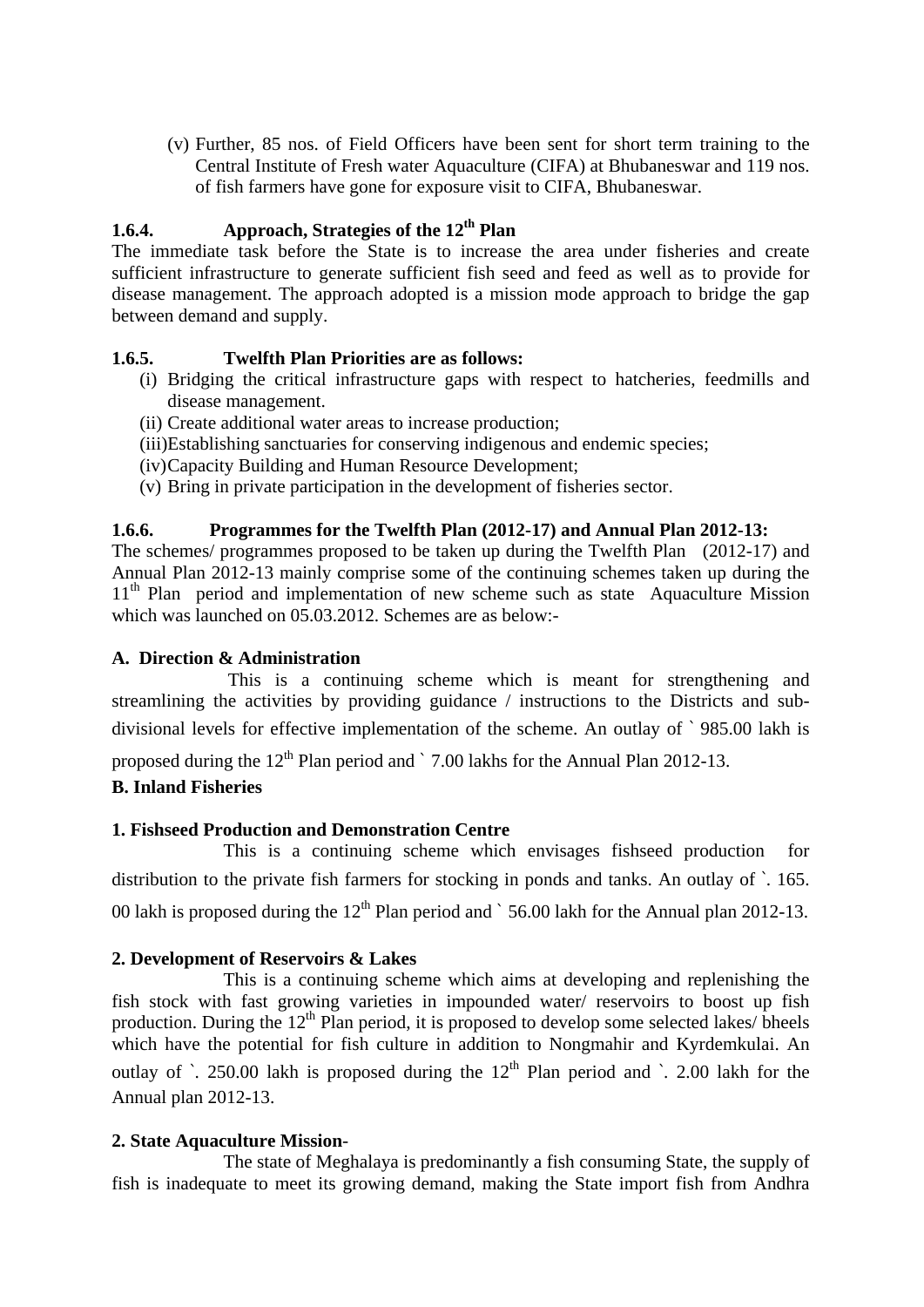Pradesh. The Government of Meghalaya has identified fisheries as a key sector and has decided to launch the Meghalaya State Aquaculture Mission (MSAM) co-terminus with the Twelfth Five Year Plan period (2012-13 to 2016-17). The MSAM has the following major objectives:

- a) Development of existing water bodies and creation of additional water area for large scale fish production, including reclamation/rehabilitation of marshy and swampy lands,
- b) Conservation of native, endangered and traditional species of Meghalaya and developing breeding farms of commercially potential species on a large scale,
- c) Creation of mass awareness, capacity building, exposure training and skill development of all the stakeholders and technical support for long term sustainability of fishery sector,
- d) Capturing emerging opportunities in the fisheries sector.

 Given the wide canvas, the Aquaculture Mission is divided into six Mini Missions for better focus and ease of implementation. Mini Mission I is related to "Area and Productivity Expansion", which will be achieved through four sub components, viz., individual pond construction, community pond construction, development of marshy and swampy areas and bheels and reservoir fishery development. Mini Mission II is for "Critical infrastructure development", which has five components: fish seed production, fish feed production, fish disease management, pre and post harvesting infrastructure and creation and strengthening of fishery and multi-purpose co-operatives. Fish seed production will be achieved through Government and private hatcheries and utilizing FRP technology as also inducting Israeli technology.

 Establishing sanctuaries for conserving indigenous and endemic species of fish is the focus of Mini Mission III. Surveys for identifying the endangered species, orientation workshops and media campaigns will be organised under the Mission. The Mission will collaborate with the Department of Tourism for boosting the objectives and targets of the Mission related to Mahaseer and other native species conservation. Mini Mission IV is for "CapacityBuilding" of farmers as well as officials, programme managers, multi-service providers, co-operators, etc. Mass mobilization campaigns and skill trainings for unemployed youth will be organised under this mini mission. Mini Mission V is titled "Mass media campaigns, documentation and outreach", which will take care of two important activities, viz., awareness building about the Mission and publicity among the public and process documentation of the implementation and preparation of success stories.

 Mini Mission VI deals with "Emerging opportunities in the fisheries sector", which is an exclusive visionary component envisaged for tapping the emerging opportunities and addressing them with scientific backstopping. Ornamental fisheries, trout farming, introduction of freshwater prawn culture and new table species of fish and aqua tourism/ aqua parks/ sport fisheries will be the components under this mini mission.

 The Aquaculture Mission will have functional convergence with programmes like MGNREGS, RKVY, NRLM, etc and thematic convergence with line departments like Water Resources, Soil and water conservation, Tourism, etc. The Mission proposes to develop a Management Information System vested with the responsibility to collect, store and retrieve relevant and timely information for planning, executing, monitoring and evaluating the Mission. Monitoring and evaluation will be an integral part of the project design, as they provide an opportunity for intervention during implementation and midcourse corrections. The approach of the Mission to engage civil society players can help serve the interests of the people of the state.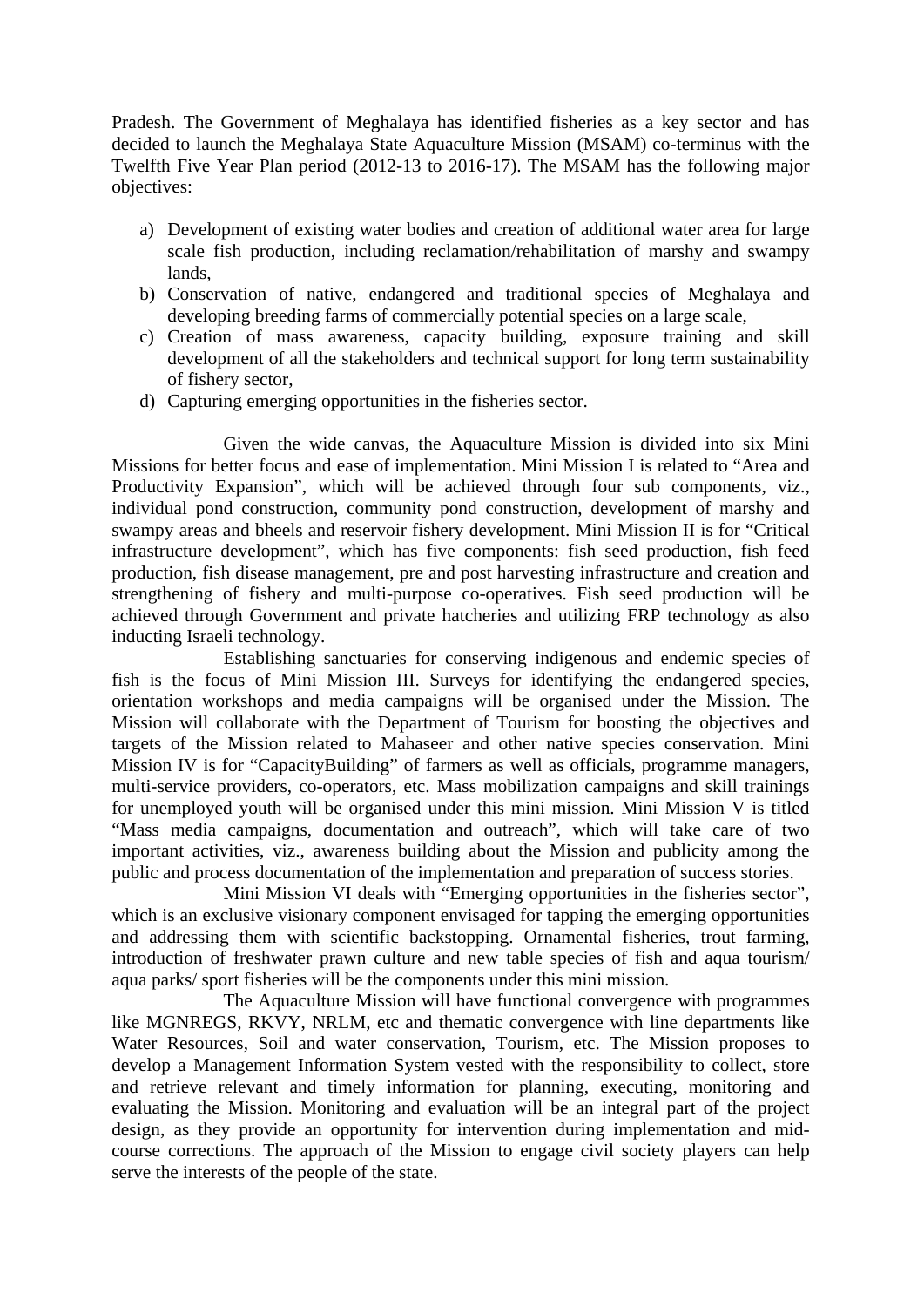The scheme aims to create an additional water area of 10,000 hectares of individual ponds during the  $12<sup>th</sup>$  Plan period to increase fish production in the State with the intention to reduce the gap of demand and supply. **An outlay of `. 50000.00 Crore is proposed during the 12th Plan period and the proposed outlay for the Annual Plan 2012-13 is `. 10.00 crore. The scheme consists of the various components which are mentioned below :**

## **i) Area Expansion**

- a) Area expansion through individual ponds.
- b) Area expansion through community water bodies.
- c) Productivity enhancement through reclamation of marshy, swampy areas and bheels/. reservoirs fisheries/ stocking of fingerlings in lakes and other smaller water bodies.

## **ii) Critical Infrastructure Development**

- a) Fish seed production through Government Hatcheries/ Private Hatcheries/ FRP Hatcheries
- b) Fish seed production through Israeli Technology.
- c) Fish feed production through Government Hatcheries.
- d) Fish disease Management –establishing laboratories.
- e) Pre & Post harvesting Infrastructure
- f) Social Infrastructure- creation & strengthening of Fishery cooperatives and farmers collectives.
- g) Strengthening of FFDA as implementing agency for Aquaculture Mission.

## **iii) Establishing sanctuaries for conserving indigenous and endemic species**

- a) Survey for identifying the endangered species.
- b) Media campaigns specific to conservation.
- c) Orientation workshops for the villages with potential.
- d) Development of sanctuaries.

## **iv) Capacity Building & Human Resources Development**

- a) Training & Exposure trips of officials and fish farmers.
- b) Orientation workshops for the short listed individuals
- c) Training & Exposure visits of multiple service providers.
- d) Upgradation the capacities of Fish cooperators.
- e) Skill training programmes for self- employment, aquarium fabrication centres & ornamental fisheries.
- f) Award to fish farmers and incentives to officers.

## **v) Mass media campaign, documentation and outreach**

- a) Mass mobilization campaigns/ publicity/ documentation of success stories.
- b) Fish mela.

## **vi) Emerging opportunities in the Fisheries sector**

- a) Ornamental /aquarium fisheries
- b) Trout farming, pearl culture
- c) Aqua parks, sport fisheries
- d) Introduction of fresh water prawn culture/ new table species.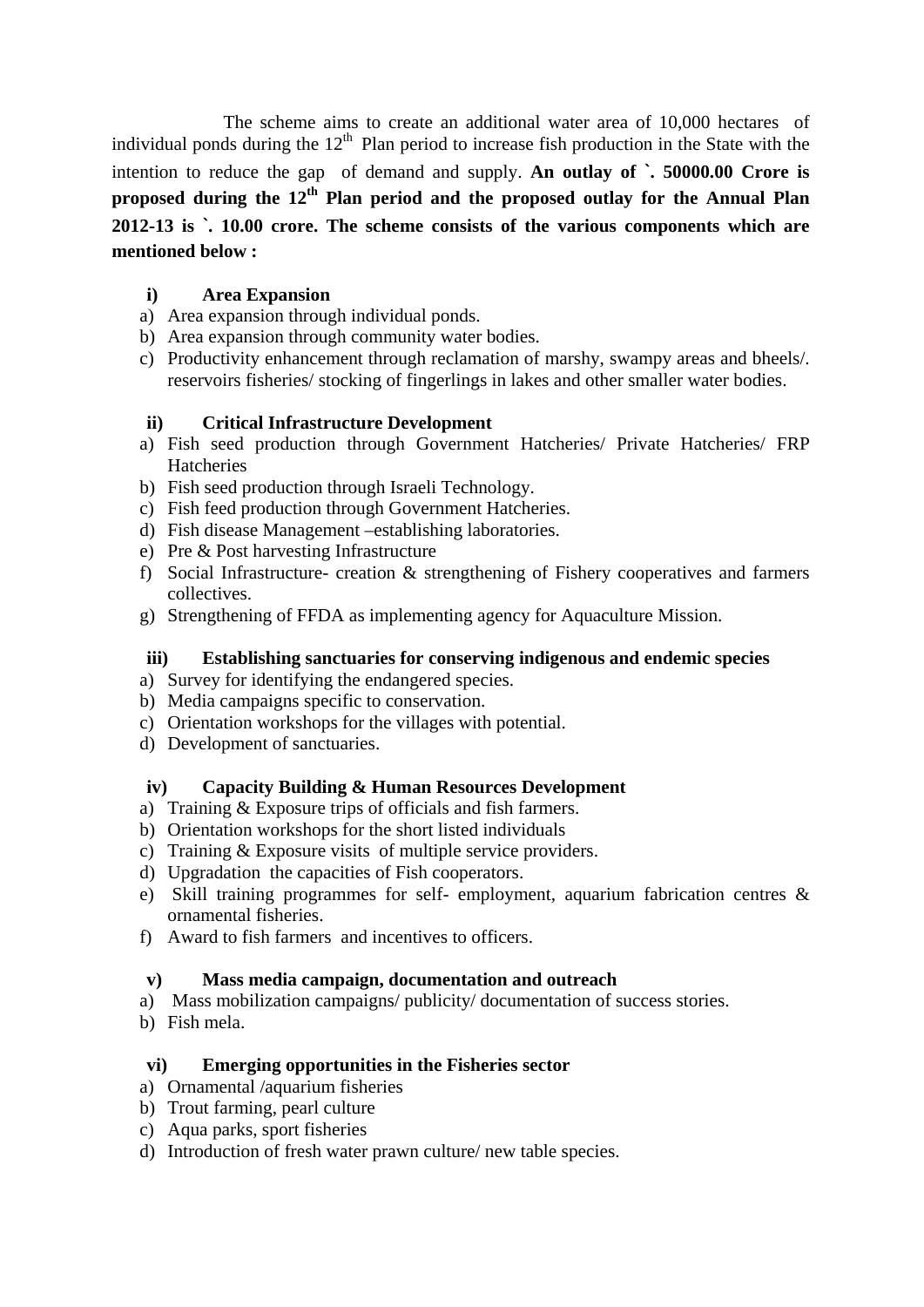#### **vii) MIS & Monitoring & Evaluation**

- a) MIS needs to be introduced in the Mission so that all relevant data are collected, stored & retrieved while planning, executing, monitoring and evaluating the Mission.
- b) Monitoring focus on routine collection of information while evaluation focus on critical analysis of the information.

## **4 Capital outlay on Housing**

## **Construction and Maintenance of Departmental Residential building**

This is a continuing scheme which aims at construction and maintenance of Departmental Residential buildings for officers and staff. An outlay of `. 100.00 lakh is proposed during the  $12<sup>th</sup>$  Plan period and  $\cdot$  10.00 lakh for the Annual Plan 2012-13.

#### **5. Capital Outlay on Fisheries**

## **Construction & maintenance of Departmental Non- Residential Quarter.**

This is a continuing scheme which aims at construction of new office building of the Directorate including District office at Fish Dale, Shillong so as to provide better accommodation to officers and staff and buildings for officers and staff. An outlay of `. 1400.00 lakh is proposed during the  $12<sup>th</sup>$  Plan period for renovation of existing Departmental Buildings at the districts and sub-divisional level and ` 200.00 lakh is proposed for the Annual Plan 2012-13.

| 1.6.7. | The broad breakup of the proposed outlay for the $12th$ Plan period and the |  |
|--------|-----------------------------------------------------------------------------|--|
|        | Annual Plan $2012-13$ is as indicated in the table below :-                 |  |

**(`in lakhs)** 

|              |                                                                                       |                                                 |                                                                           |                                      |                                 |                                                        | UIII Iäkiis <i>i</i>                 |
|--------------|---------------------------------------------------------------------------------------|-------------------------------------------------|---------------------------------------------------------------------------|--------------------------------------|---------------------------------|--------------------------------------------------------|--------------------------------------|
| SI.<br>N     | <b>Name of the Scheme</b>                                                             | Projected<br>$11th$ Plan<br>outlay<br>2007-2012 | <b>Cumulative</b><br>actual Expd.<br><b>During 2007-</b><br>08 to 2010-11 | <b>Approved</b><br>outlay<br>2011-12 | Anti.<br>expenditure<br>2011-12 | <b>Proposed</b><br>outlay for<br>the<br>$12^{th}$ Plan | <b>Proposed</b><br>outlay<br>2012-13 |
| $\mathbf{1}$ | $\overline{2}$                                                                        | $\overline{\mathbf{3}}$                         | 4                                                                         | 5                                    | 6                               | 7                                                      | 8                                    |
| 1.           | Direction & Administration                                                            | 370.00                                          | 181.14                                                                    | 102.40                               | 102.40                          | 985.00                                                 | 7.00                                 |
| 2.           | Inland Fisheries :-<br>$\&$<br>Fish<br>seed production<br><b>Demonstration Centre</b> | 100.00                                          | 160.37                                                                    | 26.60                                | 26.60                           | 165.00                                                 | 56.00                                |
|              | Development of Reservoirs &<br>Lakes                                                  | 100.00                                          | 103.75                                                                    | 34.00                                | 34.00                           | 250.00                                                 | 2.00                                 |
|              | Conservation & Legislation for<br>protection of Fisheries                             | 100.00                                          | 50.00                                                                     | 0.00                                 | 0.00                            | 0.00                                                   | 0.00                                 |
|              | Extension & Training                                                                  | 75.00                                           | 53.63                                                                     | 4.00                                 | 4.00                            | 0.00                                                   | 0.00                                 |
|              | $\&$<br>Research<br>Education-<br>Fishseed Production<br>cum<br>Research centre       | 25.00                                           | 13.49                                                                     |                                      |                                 |                                                        |                                      |
|              | Fish<br>Development<br>Farmer<br>Agency (State Share)                                 | 160.00                                          | 0.00                                                                      | 0.00                                 | 0.00                            | 0.00                                                   | 0.00                                 |
|              | Community<br>Fishery<br>Development Project                                           | 100.00                                          | 105.42                                                                    | 0.00                                 | 0.00                            | 0.00                                                   | 0.00                                 |
|              | Aquaculture Development for<br>1000 Ponds                                             | 2700.00                                         | 867.75                                                                    | 0.00                                 | 0.00                            | 0.00                                                   | 0.00                                 |
|              | Culture & Development of<br><b>Mahaseer Fisheries</b>                                 | 170.00                                          | 8.00                                                                      | 0.00                                 | 0.00                            | 0.00                                                   | 0.00                                 |
|              | of<br>Culture<br>$\&$<br><b>Breeding</b>                                              | 200.00                                          | 36.25                                                                     | 0.00                                 | 0.00                            | 0.00                                                   | 0.00                                 |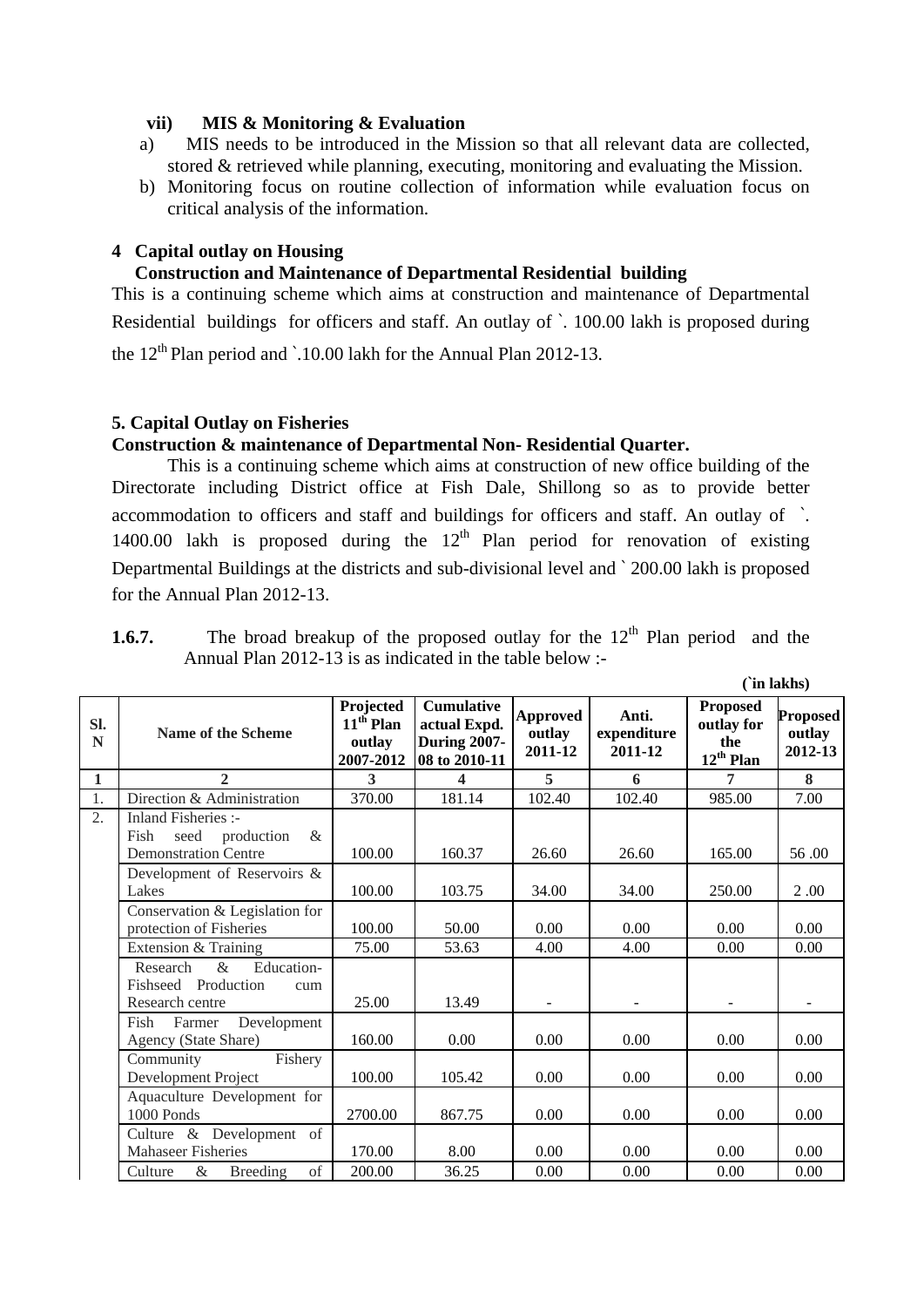| SI.<br>N         | Name of the Scheme                                                    | Projected<br>$11th$ Plan<br>outlay<br>2007-2012 | <b>Cumulative</b><br>actual Expd.<br><b>During 2007-</b><br>08 to 2010-11 | <b>Approved</b><br>outlay<br>2011-12 | Anti.<br>expenditure<br>2011-12 | <b>Proposed</b><br>outlay for<br>the<br>$12^{th}$ Plan | <b>Proposed</b><br>outlay<br>2012-13 |
|------------------|-----------------------------------------------------------------------|-------------------------------------------------|---------------------------------------------------------------------------|--------------------------------------|---------------------------------|--------------------------------------------------------|--------------------------------------|
|                  | Ornamental fishes                                                     |                                                 |                                                                           |                                      |                                 |                                                        |                                      |
|                  | Establishment of fish seed                                            |                                                 |                                                                           |                                      |                                 |                                                        |                                      |
|                  | production centre for private                                         |                                                 |                                                                           |                                      |                                 |                                                        |                                      |
|                  | pisciculturist.                                                       |                                                 | 12.00                                                                     | 0.00                                 | 0.00                            | 0.00                                                   | 0.00                                 |
|                  | of<br>Development<br>Marshy/Swampy areas/Bheels                       |                                                 | 0.00                                                                      | 0.00                                 | 0.00                            | 0.00                                                   | 0.00                                 |
|                  | Marketing & Transport of fish                                         |                                                 |                                                                           |                                      |                                 |                                                        |                                      |
|                  | and fish seed                                                         | 100.00                                          | 47.02                                                                     | 10.00                                | 10.00                           | 0.00                                                   | 0.00                                 |
| $\overline{4}$ . | Construction & Maintenance<br>of Departmental Residential<br>Building | 50.00                                           | 19.12                                                                     | 0.00                                 | 0.00                            | 100.00                                                 | 10.00                                |
|                  | Construction & Maintenance                                            |                                                 |                                                                           |                                      |                                 |                                                        |                                      |
|                  | Departmental Non –<br>οf                                              |                                                 |                                                                           |                                      |                                 |                                                        |                                      |
|                  | <b>Residential Building</b>                                           | 50.00                                           | 18.92                                                                     | 121.00                               | 121.00                          | 1400.00                                                | 200.00                               |
|                  | Upgradation & modernization                                           |                                                 |                                                                           |                                      |                                 |                                                        |                                      |
|                  | of Umsning & Gasuapara                                                |                                                 |                                                                           |                                      |                                 |                                                        |                                      |
|                  | fishseed Farm(RKVY)                                                   | $\overline{\phantom{a}}$                        | 99.00                                                                     |                                      |                                 |                                                        |                                      |
| 5.               | <b>Special Plan Assistance</b>                                        |                                                 |                                                                           |                                      |                                 |                                                        |                                      |
|                  | Chain<br>Value<br>Management                                          |                                                 |                                                                           |                                      |                                 |                                                        |                                      |
|                  | under Special Plan Assistance                                         |                                                 | 500.00                                                                    |                                      |                                 |                                                        |                                      |
| 6.               | <b>State Aquaculture Mission</b>                                      |                                                 | 0.00                                                                      | 500.00                               | 0.00                            | 50000.00                                               | 1000.00                              |
|                  | <b>TOTAL</b>                                                          | 4500.00                                         | 2281.75                                                                   | 800.00                               | 300.00                          | 52900.00                                               | 1275.00                              |

## **1.7. FOOD, STORAGE & WAREHOUSING**

**1.7.1** The Eleventh Plan (2007-12) projected outlay for this sector is  $\cdot$  450.00 lakh. The actual expenditure for the first four years (i.e. 2007-08 to 2010-11) was `.70.00lakh. The approved outlay of `.120.00 lakh during 2011-12 is expected to be fully utilized. The anticipated expenditure during the  $11<sup>th</sup>$  plan period is  $\cdot$  190.00 lakh. **The proposed outlay the 12<sup>th</sup> plan is**  $\cdot$ 

**. 1200.00 lakh and the amount proposed for 2012-13 is** `**. 130.00 lakh.** 

**1.7.2.** The Corporation has a total storage capacity of 13,800 M.T. During the Twelfth Plan period, an additional capacity of 9000 M.T. is projected to be created; and in the Annual Plan 2012-2013, 4000 M.T. of capacity is projected to be created. The achievement of the projected capacity creation is solely dependent on timely release of equity by the Central Warehousing Corporation and the State Government.

## **1.8. COOPERATION**

**1.8.1.** The Cooperative Movement in Meghalaya has not been able to play an effective role in the promotion of equity, social justice and economic development. In order to make the Cooperative movement as a vital instrument for growth and development, Cooperation Department is trying to make all out efforts to turn Cooperatives into an effective instrument for serving equity, social justice and economic development. Effort is given on Cooperation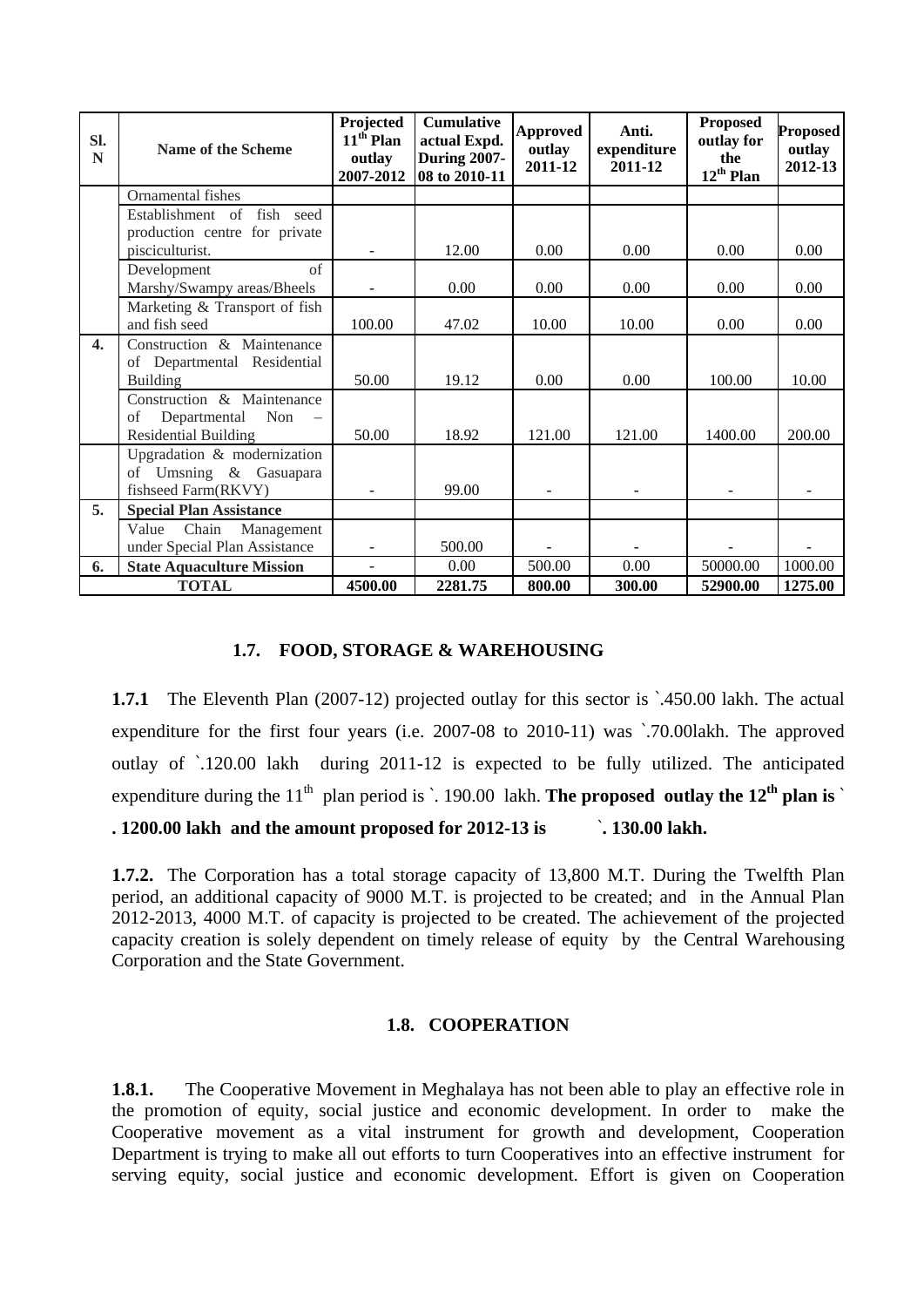leadership development, motivation, training, encouraging the societies to mobilize own resources, improving the managerial skills, securing active participation and involvement of traditional village institutions in the Cooperatives.

**1.8.2.** The Eleventh Plan (2007-12) outlay for Cooperation sector is Rs. 5100.00 lakh. The actual expenditure incurred for the last four years i.e.,2007-08 to 2010-11 was Rs. 2482.19 lakh. During the Annual plan 2011-12, Rs.1640.00 lakh which includes Rs.50.00 lakh of TFC Award for construction of Warehouse at Tura & Baghmara, Rs.20.00 lakh for upgradation & modernization of fruit processing units, Rs. 20.00 lakh for for promotion of fishery co-operatives and Rs.315.00 lakh for Meghalaya State Housing Financing Co-operative Society is anticipated to be utilized against the approved outlay of Rs.1250.00 lakh. The anticipated expenditure for the entire 11<sup>th</sup> Plan period comes to Rs.4122.19 lakh. **The proposed outlay for the Twelfth Plan period is Rs.8000.00 lakh and the proposed outlay for the Annual Plan 2012-13 is Rs.1125.00 lakh.** 

# **1.8.3** Achievement during the 11<sup>th</sup> Five Year Plan:

During the 11<sup>th</sup> Five year Plan , the deptt. has been able to market the agricultural produce at about  $\cdot$  901.79 lakh during the 1<sup>st</sup> four years of the plan i.e. 2007-08 to 2010-11 and is expected to achieve during the 2011-12 at `**.** 275.00 lakh. The deptt is also doing well in achieving achievement in retail sale of consumer goods in both urban and rural areas, fertilizers etc , thus improving the livelihood of the people.

## **1.8.4 Approach & Strategies of the Twelfth Plan :**

 The Cooperation Department has to adopt a more pro-active approach and develop new strategic initiatives, keeping in view the market competition in the liberalized economy. It is imperative that all Cooperative Societies be treated as **' micro-business enterprises"** and any assistance given to them would have to be item- based. This project based approach would ensure that only viable and feasible projects are taken up on a sustainable basis. The programmes for the Twelfth Plan and the Annual Plan 2012-13 are worked out keeping in view the need for balanced development of the Cooperative movement.

## **1.8.5**. **Twelfth Plan Priorities are as follows** :

(i) Strengthening and revitalising of Cooperative Credit Structure, Consumer Cooperative structure;

(ii) Development of Housing Cooperatives, Handloom Weavers Cooperative Structure, Women Cooperatives, Integrated Village Cooperatives;

(iii) Development of Cooperatives based on agriculture- allied activities like fishery, Piggery, Dairy, Poultry, Bee keeping etc.,

(iv) Proper spread of Cooperative Education, Cooperative consciousness particularly among rural and urban people;

(v) Transport and Labour Contract Cooperative are to be developed for employment generation;

(vi) Strengthening and restructuring of Meghalaya State Cooperative Marketing & Consumers' Federation Ltd to serve as the Apex Marketing Agency for marketing of agriculture produce and supply of agricultural inputs & consumer articles for both Cooperative products and other products produced in the State.